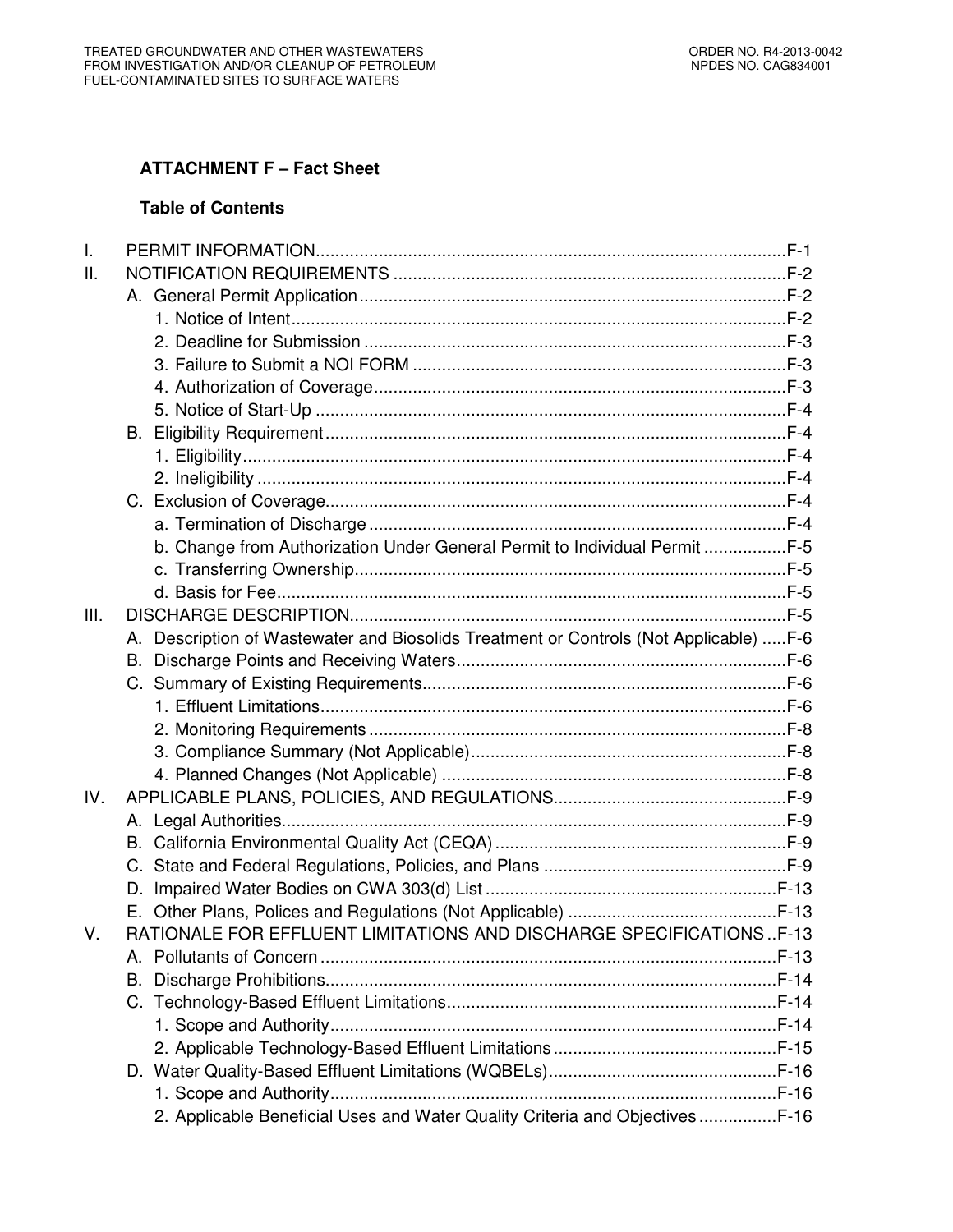| VI.  |                                                                                   |  |
|------|-----------------------------------------------------------------------------------|--|
|      |                                                                                   |  |
|      |                                                                                   |  |
| VII. | RATIONALE FOR MONITORING AND REPORTING REQUIREMENTS                               |  |
|      |                                                                                   |  |
|      |                                                                                   |  |
|      |                                                                                   |  |
|      |                                                                                   |  |
|      |                                                                                   |  |
|      |                                                                                   |  |
|      |                                                                                   |  |
|      |                                                                                   |  |
|      |                                                                                   |  |
|      |                                                                                   |  |
|      |                                                                                   |  |
|      |                                                                                   |  |
|      | 2. Special Studies and Additional Monitoring Requirements (Not Applicable) F-33   |  |
|      |                                                                                   |  |
|      |                                                                                   |  |
|      | 5. Construction, Operation, and Maintenance Specifications (Not Applicable) F-33  |  |
|      | 6. Special Provisions for Municipal Facilities (POTWs Only) (Not Applicable) F-33 |  |
|      |                                                                                   |  |
| IX.  |                                                                                   |  |
|      |                                                                                   |  |
|      |                                                                                   |  |
|      |                                                                                   |  |
|      |                                                                                   |  |
|      | Е.                                                                                |  |
|      |                                                                                   |  |
|      |                                                                                   |  |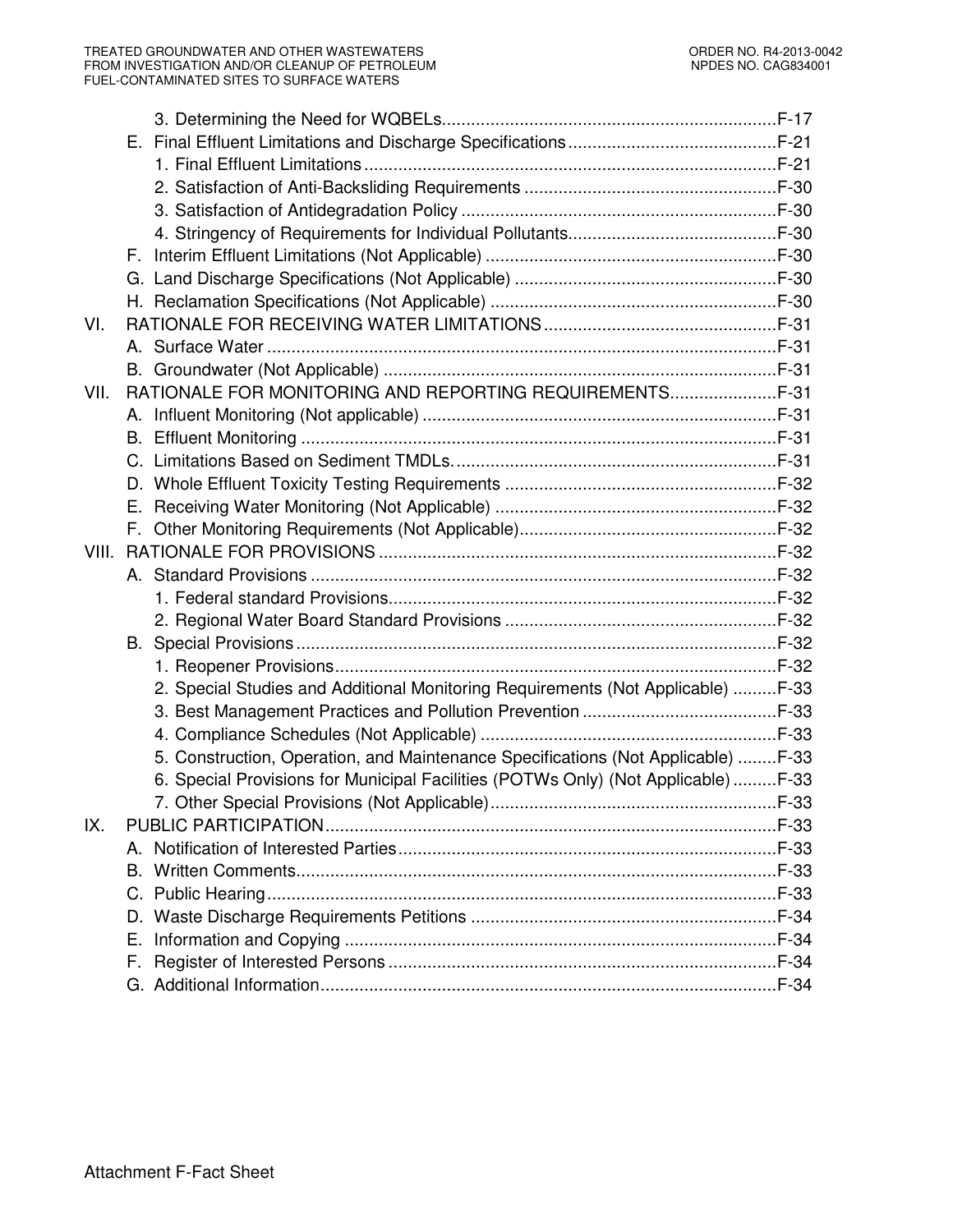# **LIST OF TABLES**

| <b>TABLE 1</b> |                                                      |
|----------------|------------------------------------------------------|
| TABLE 2        |                                                      |
| TABLE 3        |                                                      |
| TABLE 4        |                                                      |
| TABLE 5        | SUMMARY OF LEAD CRITERIA ADJUSTED FOR HARDNESS  F-20 |
| TABLE 6        |                                                      |
| TABLE 7-8      |                                                      |
|                |                                                      |
|                |                                                      |
|                |                                                      |
|                |                                                      |
|                |                                                      |
|                |                                                      |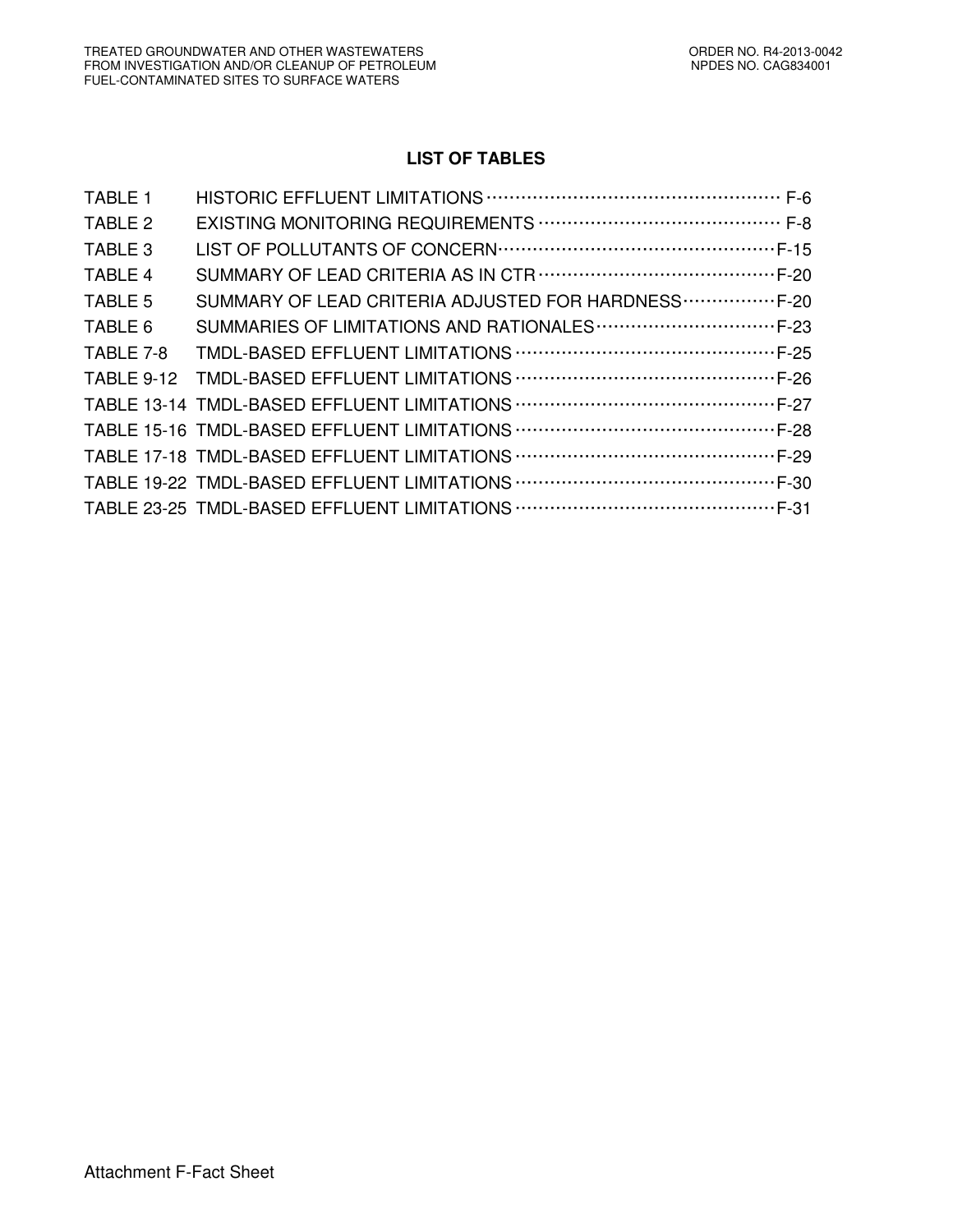# **ATTACHMENT F – FACT SHEET**

As described in section III. D. of the Order attached, this Fact Sheet includes the legal requirements and technical rationale that serve as the basis for the requirements of the Order.

## **I. PERMIT INFORMATION**

-

**A. Background.** The State Water Resources Control Board (State Water Board) has been authorized by the USEPA, pursuant to Section 402 of the CWA, to administer the NPDES program in California since 1973. The procedures for the State Water Board and the Regional Water Board to issue NPDES permits pursuant to NPDES regulations at section 122 &123, title 40 of the Code of Federal Regulations<sup>1</sup>, were established through the NPDES Memorandum of Agreement between the USEPA and the State Water Board on September 22, 1989.

Section 122.28 provides for issuance of General NPDES permits to regulate a category of point sources if the sources a) involve the same or substantially similar types of operations; b) discharge the same type of waste; c) require the same type of effluent limitations or operating conditions; d) require similar monitoring; and e) are more appropriately regulated under a general permit rather than individual permits. General NPDES permits enable Regional Water Board staff to expedite the processing of requirements, simplify the application process for Dischargers, better utilize limited staff resources, and avoid the expense and time involved in repetitive public noticing, hearings, and permit adoptions.

On April 5, 2007, this Regional Water Board adopted the General NPDES Permit and WDRs for Discharges of Treated Groundwater and Other Wastewaters From Investigation and/or Cleanup of Petroleum Fuel-Contaminated Sites to Surface Waters in Coastal Watersheds of Los Angeles and Ventura Counties (NPDES No. CAG834001, Order No. R4-2007-0021). The General NPDES Permit covered discharges of groundwater to surface waters resulting from the cleanup of Petroleum Fuel-Contaminated Sites and similar discharges. Approximately 9 dischargers are currently enrolled under the General NPDES Permit.

In accordance with Title 40, Code of Federal Regulations (CFR), the Regional Water Board must meet general program requirements prior to the re-issuance and adoption of a general NPDES permit. General program requirements include preparing a draft General NPDES Permit, public noticing, allowing a public comment period, and conducting a public hearing. To meet these requirements, the Regional Water Board prepared a draft General NPDES Permit. The draft General NPDES Permit was sent to interested parties on December 21, 2012 for comments. A public hearing to receive testimony from interested parties was scheduled for March 7, 2013. The Notice of Public Hearing was sent to the interested party list at the same time the draft General NPDES Permit was sent. A public hearing notice was also posted in major newspapers in the counties of Los Angeles and Ventura.

Major conditions in the expiring Order No. R4-2007-0021 General NPDES Permit CAG834001 remain in this Order, including Effluent Limitations and Discharge Provisions. TMDL requirements approved so far in the jurisdiction of the Region Water Board are considered and corresponding limits are applied. This Order is formatted consistent with the State Water Board NPDES permit template. In addition, this Order requires filing of Notice of Intent for all

<sup>1</sup> All further statutory references are to title 40 of the Code of Federal Regulations unless otherwise indicated.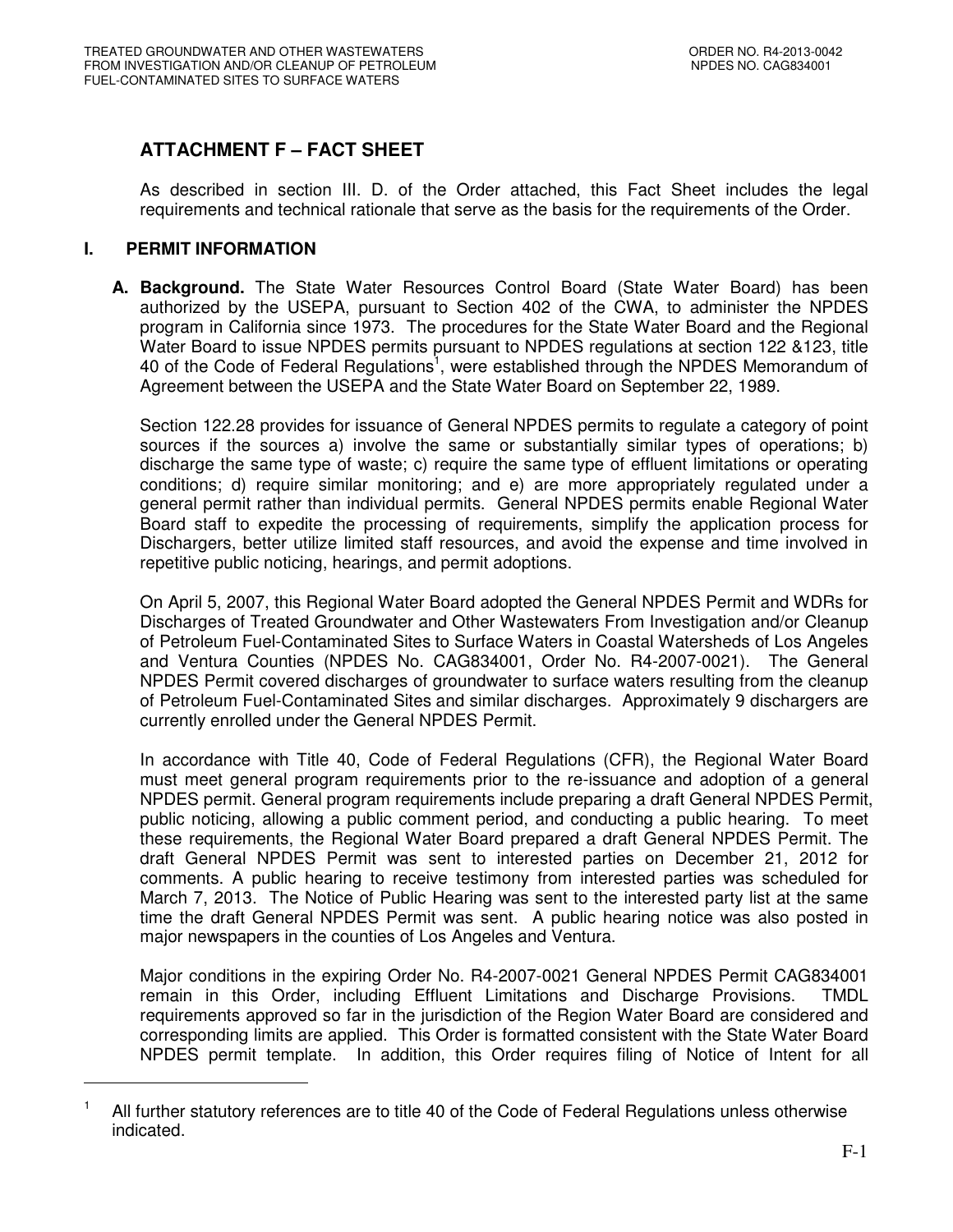dischargers under this General NPDES Permit to streamline the permit application process.

**B. General Criteria for Coverage.** This General NPDES Permit is intended to cover new or existing discharges of treated groundwater to surface waters, resulting from cleanup activities of Petroleum Fuel-Contaminated Sites. To be covered by this General NPDES Permit, discharges must meet the following criteria:

The discharge is a minor discharge as classified by the U.S. EPA and the Regional Water Board;

The discharge from the treatment facility shall contain no pollutants exceeding the discharge limits;

The discharge shall not adversely affect the beneficial uses of the receiving water;

The discharge is necessary because a polluted groundwater cleanup operation is required;

The discharge is necessary because no feasible alternative to the discharge (reinjection, reclamation, evaporation, discharge to a community wastewater treatment and disposal system, etc.) is available; and

The discharge is in the public interest.

This General NPDES Permit does **not** cover discharges of treated groundwater impacted by heavy metals (excluding lead) or other toxic pollutants not limited in this permit, although discharge limits on heavy metals and other toxic pollutants required by TMDL are imposed on all dischargers.

## **II. NOTIFICATION REQUIREMENTS**

The purpose of this General NPDES Permit is to facilitate regulation of discharges from the new or existing discharges of treated groundwater to surface waters, resulting from cleanup activities for Petroleum Fuel-Contaminated Sites. To obtain coverage under this General NPDES Permit, the Discharger must submit a Notice of Intent (NOI) Form and pay a filing fee. An NOI Form must be signed to be valid. Signing the certification on the NOI Form signifies that the Discharger intends to comply with the provisions of this General NPDES Permit.

## **A. General Permit Application**

To be authorized to discharge under this Order, the Discharger must apply for enrollment under the General National Pollutant Discharge Elimination System (NPDES) permit by submitting to the Regional Water Board a Notice of Intent (NOI).

#### **1. Notice of Intent**

-

- **a.** Both Existing and New Dischargers eligible to seek coverage under the General NPDES Permit shall submit to the Executive Officer a complete NOI, including all information required by the NOI. The NOI is incorporated as Attachment C to this Order.
- **b.** The Discharger must obtain and analyze (using appropriate sampling and laboratory methods) a representative sample(s) of the untreated groundwater to be treated and discharged under this Order. The analytical method(s) used shall be capable of achieving a detection limit at or below the minimum level<sup>2</sup>, otherwise, a written

<sup>2</sup> The minimum levels are those published by the State Water Quality Control Board in the Policy for Implementation of Toxics Standards for Inland Surface Waters, Enclosed Bays, and Estuaries of California, 2005. See attached Appendix A.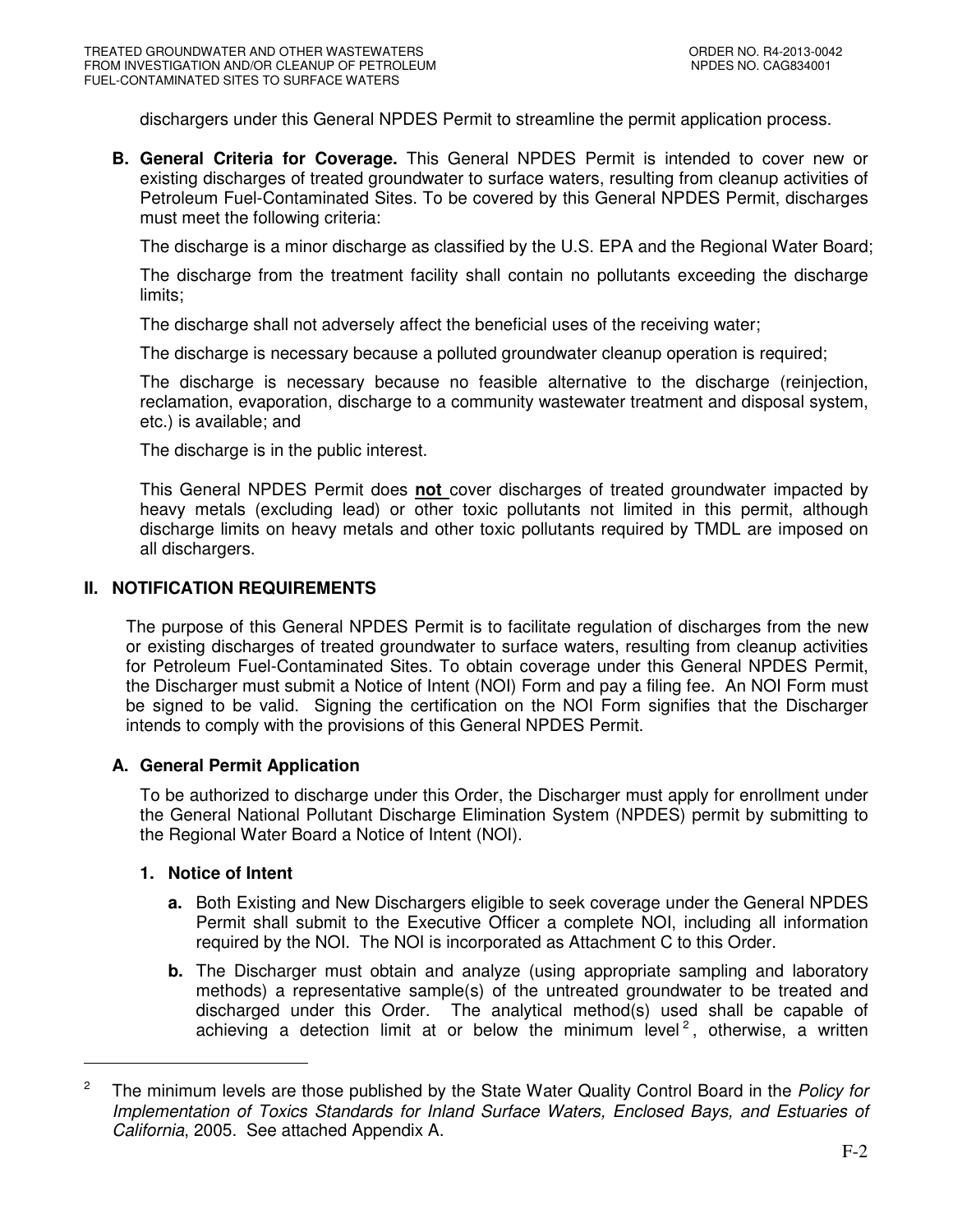explanation shall be provided. The analytical results shall be submitted with the NOI. The data shall be tabulated and shall include the results for every constituent listed on Attachment E.

- **c.** Pursuant to section 2, Article X of the California Constitution, and section 275 of the California Water Code on preventing waste and unreasonable use of waters of the state, this Regional Water Board encourages, wherever practical, water conservation and/or reuse of wastewater. To obtain coverage under this Order, the Discharger shall first investigate the feasibility of conservation, reuse, injection of the groundwater, and/or alternative disposal methods of the wastewater. The Discharger shall include this feasibility study with the NOI.
- **d.** The NOI for a New Discharger shall be accompanied by an enrollment fee in accordance with the Section 2200 Annual Fee Schedules of California Code of Regulations Title 23, Division 3, Chapter 9. The check or money order shall be made payable to the "State Water Resources Control Board".
- **e.** Upon request, the Discharger shall submit any additional information that the Executive Officer deems necessary to determine whether the discharge meets the criteria for coverage under this Order, or to prescribe an appropriate monitoring and reporting program, or both.

## **2. Deadline for Submission**

- **a.** Existing Dischargers that were authorized to discharge under Order R4-2007-0021 will be sent an NOI form that must be completed and returned to the Regional Water Board within 60 days of receipt; otherwise, permit coverage may be revoked. Existing Dischargers enrolling under this Order are required to collect representative untreated groundwater sample(s) and analyze the sample for all the constituents listed on Attachment E. Dischargers shall conduct this analysis and submit the result with the NOI; otherwise, the existing authorization may be terminated. The discharge will be considered ineligible for enrollment, if the analytical test results of any constituent other than the pollutants with effluent limitations in Section V.A. exceeds the screening criteria in Attachment E. The discharger will be enrolled under other appropriate General NPDES Permit or an individual permit and the existing enrollment will be terminated.
- **b.** New Dischargers shall file a complete NOI Form at least 45 days before commencement of the discharge.

# **3. Failure to Submit a NOI FORM**

Existing Dischargers who fail to submit a complete NOI Form by the deadline established herein will be deemed out of compliance with the General NPDES Permit and subject to all penalties allowable pursuant to applicable provisions of the Clean Water Act and the California Water Code including Section 13261 thereof.

# **4. Authorization of Coverage**

Upon receipt of the complete NOI, the Executive Officer shall determine the applicability of this Order to such a discharge. If the discharge is eligible, the Executive Officer shall notify the Discharger that the discharge is authorized under the terms and conditions of this Order and prescribe an appropriate monitoring and reporting program. For new discharges, the discharge shall not commence until receipt of the Executive Officer's written determination of eligibility for coverage under this General NPDES Permit. If necessary, the Executive Officer may require a Discharger to comply with the conditions of this General NPDES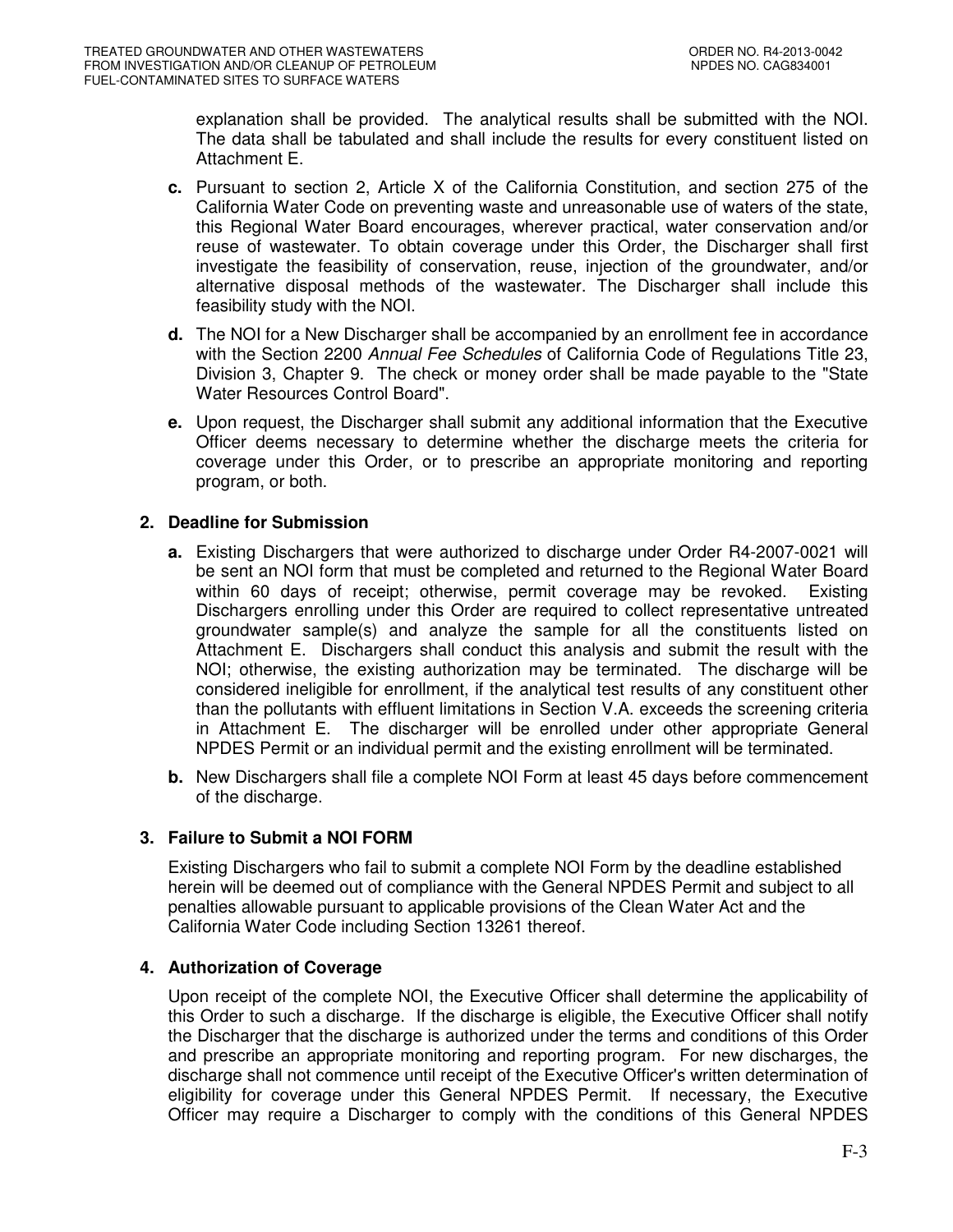Permit even if the Discharger has not submitted an NOI Form to be covered by the General NPDES Permit, as specified in Section II. A. d. of this Order.

Renewal of permits for existing Dischargers covered under individual permits that meet the eligibility requirement and that have submitted a Report of Waste Discharge (ROWD) or an NOI Form will consist of a letter of determination from the Executive Officer of coverage under this Order.

## **5. Notice of Start-Up**

New Dischargers shall notify the Regional Water Board staff of the time and date for commencement of the discharge(s) authorized under the General NPDES Permit at least seven days prior to initiating a discharge.

## **B. Eligibility Requirement**

## **1. Eligibility**

- **a.** This Order covers discharges to surface waters of treated groundwater and other wastewaters from the investigation, cleanup, of Petroleum Fuel-Contaminated Sites.
- **b.** To be covered under this Order, a Discharger must demonstrate that:
	- 1) Pollutant concentrations in the treated discharge do not cause a violation of any applicable water quality standard for the receiving water, including discharge prohibitions;
	- 2) The treated discharge does not exceed applicable water quality objectives and criteria for the pollutants listed in Section V.A (including Attachment B). of this Order, and there will be no reasonable potential to cause or contribute to an excursion above the applicable water quality objectives or criteria.
	- 3) Pollutant concentrations in a representative sample of the contaminated groundwater to be treated and discharged do not exceed the screening criteria in Attachment E, other than those constituents for which effluent limitations are established in Section V.A.
	- 4) The discharge does not cause acute or chronic toxicity in receiving waters;
	- 5) The discharge will be routed through a treatment system designed and operated to reduce the concentration of pollutants to meet the effluent limitations in this Order; and
	- 6) The Discharger is able to comply with the terms and conditions of this General NPDES Permit.

# **2. Ineligibility**

Groundwater containing priority toxic pollutants not limited in this permit are not eligible for coverage under this General NPDES Permit.

## **C. Exclusion of Coverage**

## **a. Termination of Discharge**

Dischargers shall submit a Notice of Termination (NOT) when coverage under this General NPDES Permit is no longer needed. An NOT is a letter that lists the Waste Discharge Identification Number (WDID) or the Compliance Inspection Number (CI#), the name and address of the owner of the facility, and is signed and dated by the owner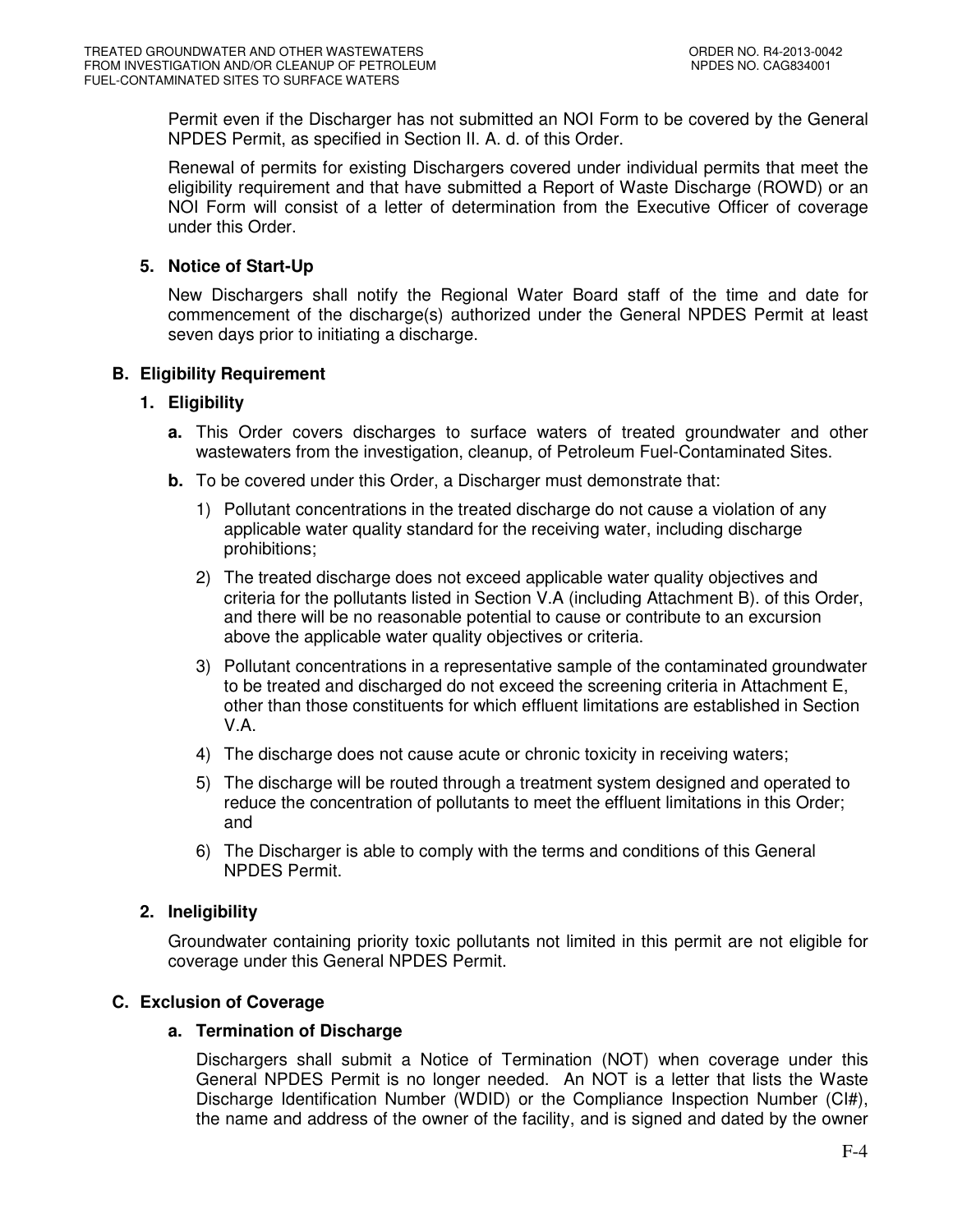certifying that the discharge associated with the General NPDES Permit has been eliminated. Upon submission, the Discharger is no longer authorized to discharge wastewater associated with this General NPDES Permit.

## **b. Change from Authorization Under General Permit to Individual Permit**

Dischargers already covered under the NPDES program, whether by general or individual permit, may elect to continue coverage under the existing permit or may submit a complete NOI for coverage under this General NPDES Permit. Dischargers who submit a complete NOI under this General NPDES Permit are not required to submit an individual permit application. The Regional Water Board may request additional information and may determine that a Discharger is not eligible for coverage under this General NPDES Permit and should be regulated under an individual or other general NPDES permit or, for discharges to land, under waste discharge requirements (WDRs). If the Regional Water Board issues such NPDES permit or WDRs, then the applicability of this General NPDES Permit to the discharge is immediately terminated on the effective date of such NPDES permit or WDRs.

## **c. Transferring Ownership**

Coverage under this Order may be transferred in case of change of ownership of land or discharge facility provided the current owner/operator notifies the Executive Officer at least 30 days before the proposed transfer date, and the notice includes a written agreement between the current and new owner/operator containing a specific date of transfer of coverage, responsibility for compliance with this Order, and liability between them.

## **d. Basis for Fee**

Title 23 of the California Code of Regulations (CCR), Division 3, Chapter 9, Article 1, section 2200, Annual Fee Schedule, requires that all discharges subject to a specific general permit shall pay an annual fee.

Discharges covered under this General NPDES Permit have a Threat to Water Quality rating of 1.A. Discharge coverage requires treatment systems to meet priority toxic pollutant effluent limitations that could impair the designated beneficial uses of the receiving water if limits are violated.

## **III. DISCHARGE DESCRIPTION**

Petroleum fuel contamination of soil and groundwater at various sites throughout the region causes or threatens to cause adverse impacts to existing and potential beneficial uses of the region's groundwater resources. Leaking underground storage tanks and surface spills from gasoline service station and similar sites pollutes the groundwater. Investigation and remediation/cleanup of these sites generate the following wastewaters:Waste waters discharged from the investigation and/or cleanup of the groundwater involving VOCs contamination include, but are not limited to, the following:

• Treated groundwater from the cleanup and/or from construction dewatering activities at a site impacted by VOCs only, or by VOCs commingled with petroleum fuel hydrocarbons at an underground storage tank (UST) site. Such UST sites may have storm water collected in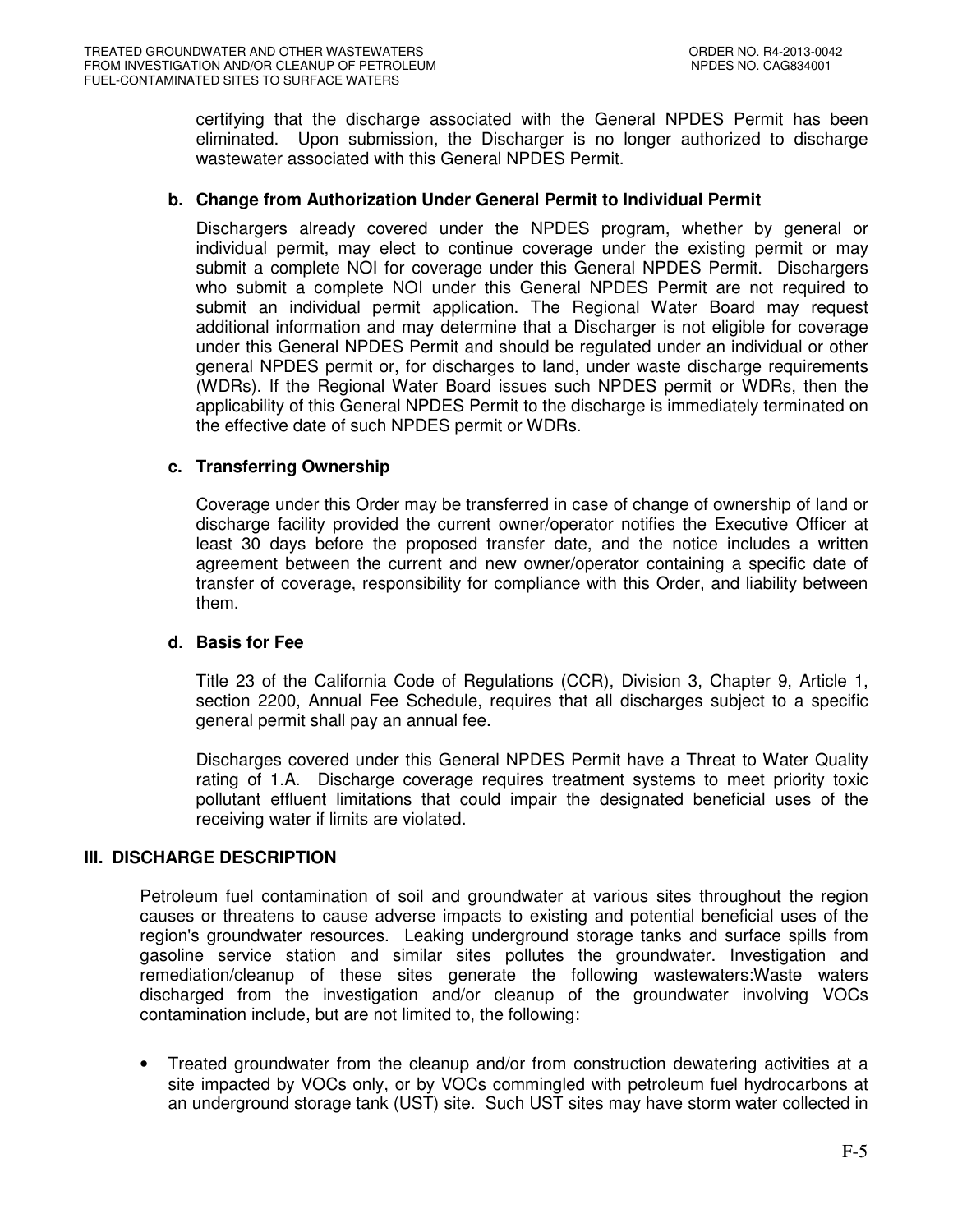fuel storage secondary containment tanks and fuel spill washwater that contains similar contaminants as those from the investigation/cleanup of VOCs contaminated groundwater;

- Groundwater pumped as an aid in the containment and extraction of VOCs-contaminated groundwater;
- Groundwater extracted during short-term and long-term pumping test/aquifer testing;
- Groundwater generated from well development and purging of wells prior to sampling;
- Sampling equipment decontamination water; and
- Subterranean seepage dewatering.

Storm water collected in fuel storage secondary containment tanks and fuel spill washwater contains similar contaminants as those from the investigation/cleanup of petroleum contaminated groundwater may also be regulated under this Order.

These waste streams could contain petroleum hydrocarbons at levels that may be considered toxic. Usually, the treatment applied for their removals are activated carbon adsorption and air stripping. These are considered best available technology for this application.

## **A. Description of Wastewater and Biosolids Treatment or Controls (Not Applicable)**

### **B. Discharge Points and Receiving Waters**

Under the General NPDES Permit, there may be multiple discharge points. Information regarding the receiving waters and discharge location(s) will be incorporated in the Fact Sheet and Monitoring and Reporting Program that will be transmitted with the enrollment authorization letter.

## **C. Summary of Existing Requirements**

## **1. Effluent Limitations**

**a.** Effluent limitations/Discharge Specifications contained in the existing Order R4-2007- 0021 for discharges from the discharge point of the treatment facility are as follows:

## **Table 1. Historic Effluent Limitations**

|                                    |              | <b>Discharge Limitations</b>   |                |                        |
|------------------------------------|--------------|--------------------------------|----------------|------------------------|
| <b>Constituents</b>                | <b>Units</b> | <b>Daily</b><br><b>Maximum</b> | <b>Monthly</b> | <b>Rationale</b>       |
|                                    |              |                                | Average        |                        |
| <b>Total Suspended Solids</b>      | mg/L         | 150                            | 50             | Technology             |
|                                    |              |                                |                | <b>Based Limit</b>     |
| Turbidity                          | <b>NTU</b>   | 150                            | 50             | Technology             |
|                                    |              |                                |                | <b>Based Limit</b>     |
| BOD <sub>5</sub> 20 <sup>°</sup> C | mg/L         | 30                             | 20             | Technology             |
|                                    |              |                                |                | <b>Based Limit</b>     |
| Settleable Solids                  | m/L          | 0.3                            | 0.1            | Technology             |
|                                    |              |                                |                | <b>Based Limit</b>     |
| <b>Sulfides</b>                    | mg/L         | 1.0                            |                | Technology             |
|                                    |              |                                |                | <b>Based Limit</b>     |
| <b>Total Petroleum</b>             | $\mu$ g/L    | 100                            |                | <b>Existing permit</b> |
| <b>Hydrocarbons</b>                |              |                                |                |                        |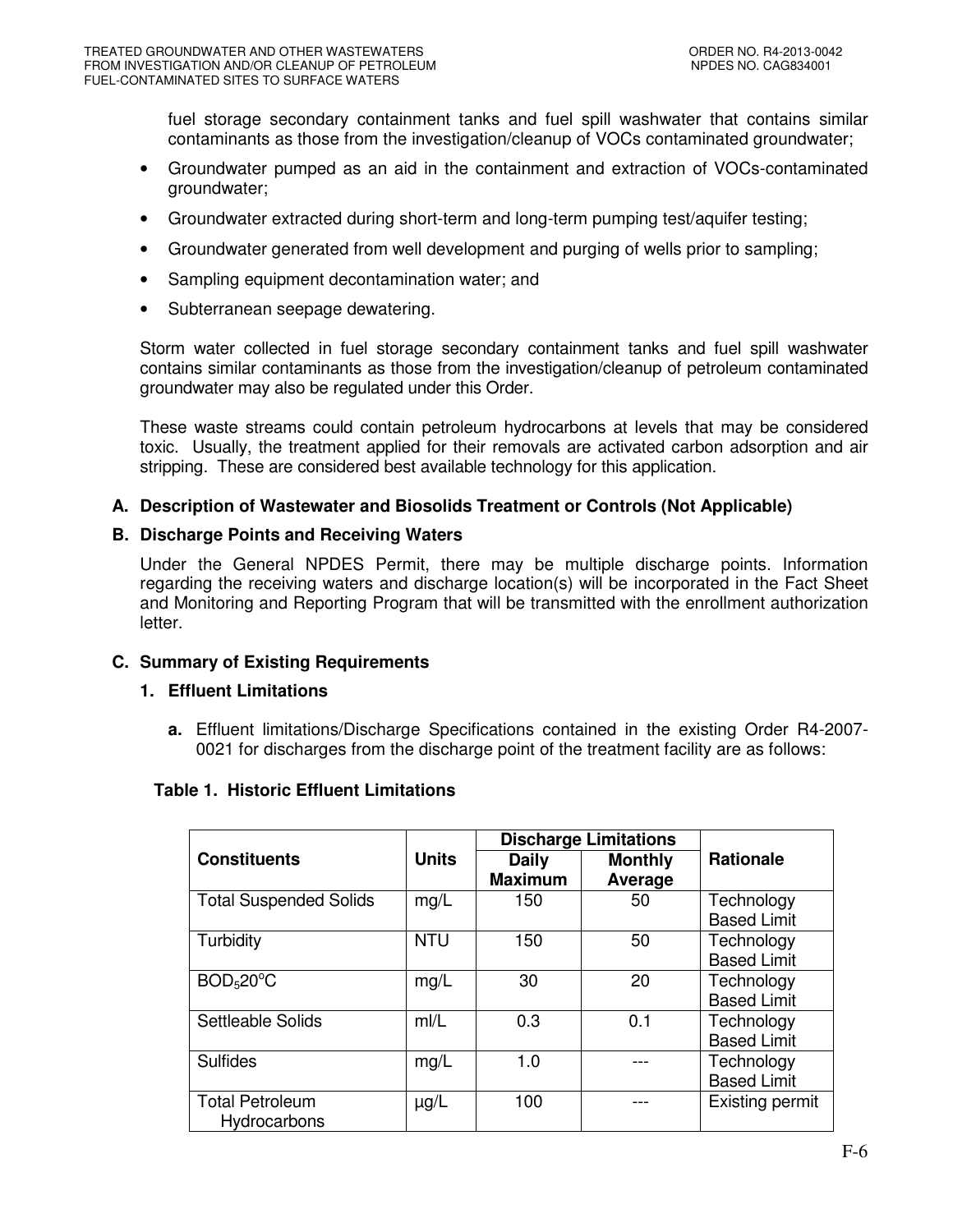|                                        |              |                | <b>Discharge Limitations</b> |                                       |  |
|----------------------------------------|--------------|----------------|------------------------------|---------------------------------------|--|
| <b>Constituents</b>                    | <b>Units</b> | <b>Daily</b>   | <b>Monthly</b>               | <b>Rationale</b>                      |  |
|                                        |              | <b>Maximum</b> | <b>Average</b>               |                                       |  |
| Benzene                                | $\mu$ g/L    | 1.0            |                              | Existing permit,<br>PMCL <sup>3</sup> |  |
| Toluene                                | $\mu$ g/L    | 150            | ---                          | Existing permit,<br>PMCL <sup>2</sup> |  |
| Ethylbenzene                           | µg/L         | 700            |                              | Existing permit,<br>PMCL <sup>2</sup> |  |
| <b>Xylenes</b>                         | $\mu$ g/L    | 1750           |                              | Existing permit,<br>PMCL <sup>2</sup> |  |
| Ethylene dibromide                     | $\mu$ g/L    | 0.05           | ---                          | Existing permit,<br>PMCL <sup>2</sup> |  |
| Lead                                   | $\mu$ g/L    | $5.2^{2}$      | $2.6^{4}$                    | CTR <sup>5</sup>                      |  |
| Methyl tertiary butyl ether<br>(MTBE)  | $\mu$ g/L    | 5              |                              | $S\overline{\text{MCL}^6}$            |  |
| Naphthalene                            | $\mu$ g/L    | 21             |                              | Taste and odor                        |  |
| Di-isopropyl Ether (DIPE)              | $\mu$ g/L    | 0.8            |                              | Taste and odor                        |  |
| <b>Tertiary Butyl Alcohol</b><br>(TBA) | $\mu$ g/L    | 12             |                              | DPH action<br>level                   |  |

- **b.** The pH of the discharge shall at all times be within the range of 6.5 and 8.5.
- **c.** The temperature of the discharge shall not exceed 86ºF.
- **d.** The discharge of an effluent with mineral and nitrogen constituents in excess of applicable limits given in Attachment B is prohibited. In the letter of determination, the Executive Officer shall indicate the watershed/stream reach limitations in Attachment B applicable to the particular discharge.
- **e.** Pass-through or uncontrollable discharges of PCBs shall not exceed daily average concentrations of 14 ng/L into fresh waters or 30 ng/L into estuarine waters.
- **f.** The acute toxicity of the effluent shall be such that the average survival in the undiluted effluent for any three (3) consecutive 96-hour static or continuous flow bioassay tests shall be at least 90%, with no single test less than 70% survival.
- **g.** The discharge shall meet effluent limitations and toxic and effluent standards established

-

<sup>3</sup> PCML – Primary Maximum Contaminant Level, Department of Health Services, Title 22 California Code of Regulations.

<sup>4</sup> Total recoverable metals (based on a hardness of 100 mg/L).

<sup>5</sup> California Toxics Rule and applicable TMDL Effluent Limitations.

<sup>6</sup> SCML – Secondary Maximum Contaminant Level, Department of Public Health, Title 22 California Code of Regulations.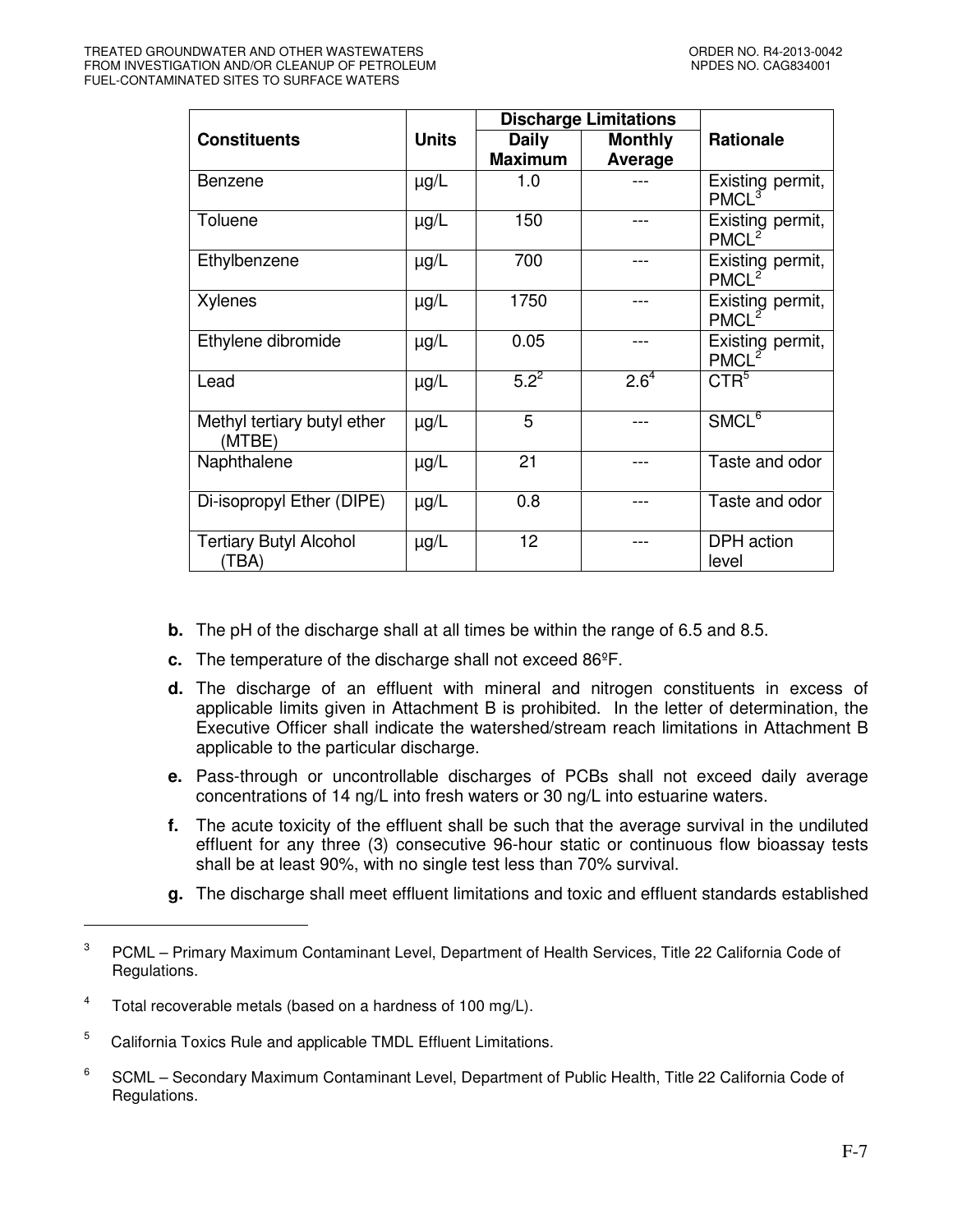pursuant to sections 301, 302, 304, 306, and 307 of the Clean Water Act, and amendments thereto.

## **2. Monitoring Requirements**

Order No. R4-2007-0021 requires the effluent monitoring in accordance with the following schedule.

## **Table 2. Existing Monitoring Requirements**

| Constituent                           | <b>Unit</b><br>s | <b>Sampl</b><br>e Type | <b>Minimum</b><br><b>Frequency of</b><br><b>Analysis</b> |
|---------------------------------------|------------------|------------------------|----------------------------------------------------------|
| Flow                                  | gal/day          | totalizer              | continuously                                             |
| pH                                    | pH units         | Grab                   | monthly                                                  |
| Temperature                           | ℃                | Grab                   | monthly                                                  |
| <b>Total Suspended Solids</b>         | mg/L             | Grab                   | monthly                                                  |
| Turbidity                             | <b>NTU</b>       | Grab                   | monthly                                                  |
| BOD <sub>5</sub> 20 <sup>o</sup> C    | mg/L             | Grab                   | monthly                                                  |
| Settleable Solids                     | m/L              | Grab                   | monthly                                                  |
| <b>Sulfides</b>                       | mg/L             | Grab                   | monthly                                                  |
| Total petroleum hydrocarbons          | $\mu$ g/L        | Grab                   | monthly                                                  |
| Benzene                               | $\mu g/L$        | Grab                   | monthly                                                  |
| Toluene                               | $\mu$ g/L        | Grab                   | monthly                                                  |
| Ethylbenzene                          | $\mu$ g/L        | Grab                   | monthly                                                  |
| <b>Xylenes</b>                        | $\mu g/L$        | Grab                   | monthly                                                  |
| Ethylene dibromide                    | $\mu$ g/L        | Grab                   | monthly                                                  |
| Lead                                  | $\mu$ g/L        | Grab                   | annually                                                 |
| Methyl tertiary butyl ether<br>(MTBE) | $\mu$ g/L        | Grab                   | monthly                                                  |
| Tertiary butyl alcohol (TBA)          | $\mu g/L$        | Grab                   | annually                                                 |
| Naphthalene                           | $\mu$ g/L        | Grab                   | monthly                                                  |
| Di-isopropyl ether (DIPE)             | $\mu g/L$        | Grab                   | annually                                                 |
| <b>Acute Toxicity</b>                 | % survival       | Grab                   | annually                                                 |

- **3. Compliance Summary (Not Applicable)**
- **4. Planned Changes (Not Applicable)**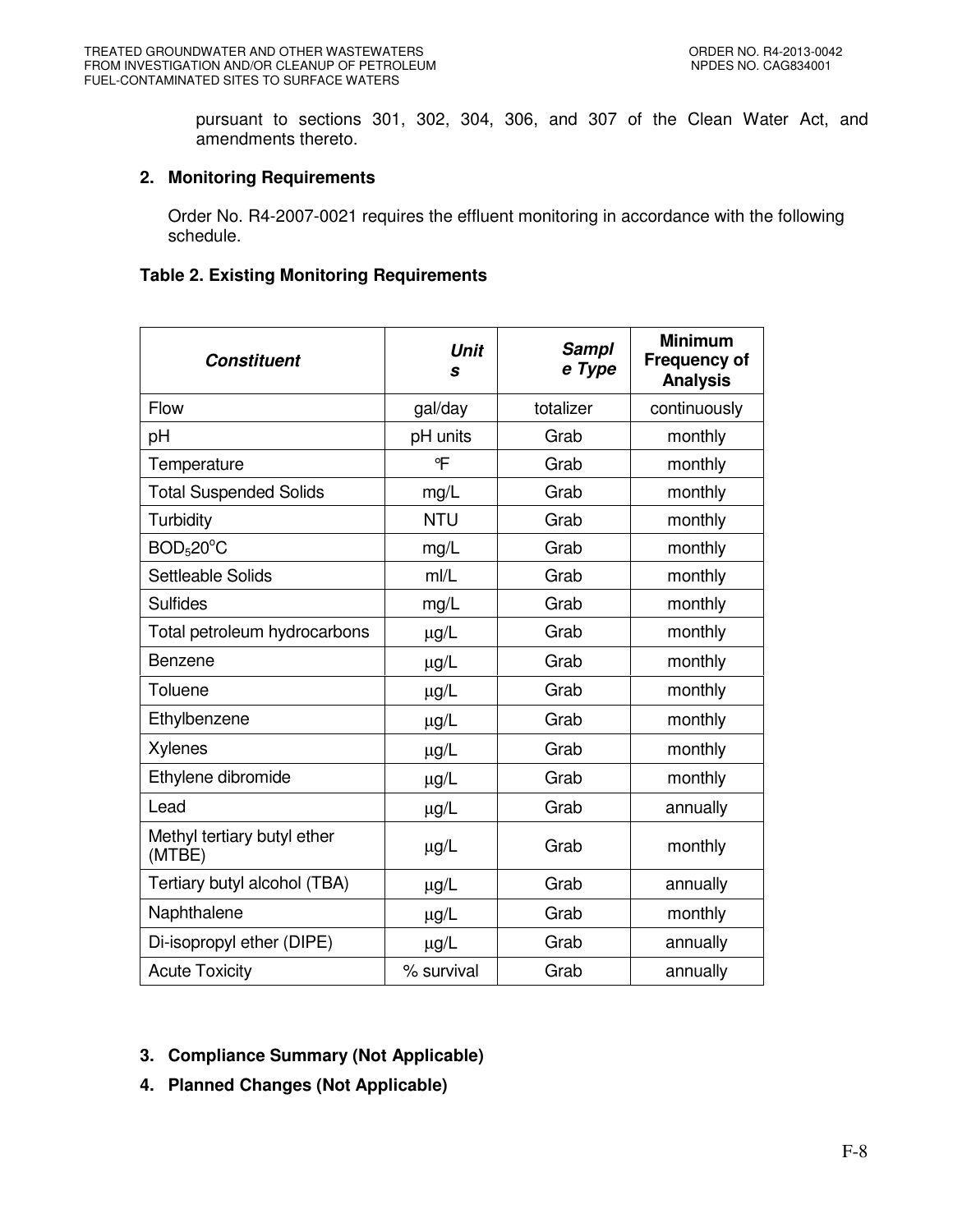## **IV. APPLICABLE PLANS, POLICIES, AND REGULATIONS**

The requirements contained in the proposed Order are based on the requirements and authorities described in this section.

#### **A. Legal Authorities**

This Order is issued pursuant to section 402 of the federal Clean Water Act (CWA) and implementing regulations adopted by the U.S. Environmental Protection Agency (USEPA) and chapter 5.5, division 7 of the California Water Code (commencing with section 13370). It shall serve as a NPDES permit for point source discharges from this facility to surface waters. This Order also serves as Waste Discharge Requirements (WDRs) pursuant to article 4, chapter 4, division 7 of the Water Code (commencing with section 13260).

States may request authority to issue general NPDES permits pursuant to 40 CFR 122.28. The State Water Board has been authorized by the USEPA to administer the NPDES program in California since 1973. The procedures for the State Board and the Regional Water Board to issue NPDES permits pursuant to 40 CFR 122 &123 were established through the NPDES Memorandum of Agreement between the USEPA and the State Board on September 22, 1989.

## **B. California Environmental Quality Act (CEQA)**

Under Water Code section 13389, this action to adopt an NPDES permit is exempt from the provisions of CEQA, Public Resources Code sections 21100-21177.

### **C. State and Federal Regulations, Policies, and Plans**

**1. Water Quality-Based Effluent Limitations** Section 301(b) of the CWA and 40 CFR 122.44(d) require that permits include limitations more stringent than applicable federal technology-based requirements where necessary to achieve applicable water quality standards. 40 CFR 122.44(d)(1)(i) mandates that permits include effluent limitations for all pollutants that are or may be discharged at levels that have the reasonable potential to cause or contribute to an exceedance of a water quality standard, including numeric and narrative objectives or criteria within a standard. Where reasonable potential has been established for a pollutant, but there is no numeric objective or criterion for the pollutant, water quality-based effluent limitations (WQBELs) must be established using: (1) USEPA criteria guidance under CWA section 304(a), supplemented where necessary by other relevant information; (2) an indicator parameter for the pollutant of concern; or (3) a calculated numeric water quality criterion, such as a proposed state criterion or policy interpreting the state's narrative criterion, supplemented with other relevant information, as provided in 40 CFR 122.44(d)(1)(vi).

The effluent limitations from groundwater cleanup projects regulated under this permit are calculated assuming no dilution. For most practical purposes, discharges from groundwater cleanups do not flow directly into receiving waters with enough volume to consider dilution credit or to allocate a mixing zone. Most discharges of treated groundwater regulated under this general permit are to storm drain systems that discharge to creeks and streams. Many of these creeks and streams are dry during the summer months. Therefore, for many months of the year, these discharges may represent all or nearly all of the flow in some portions of the receiving creeks or streams. These discharges, therefore, have the potential to recharge ground waters protected as drinking waters.

Because this Order is intended to serve as a general NPDES permit and covers discharges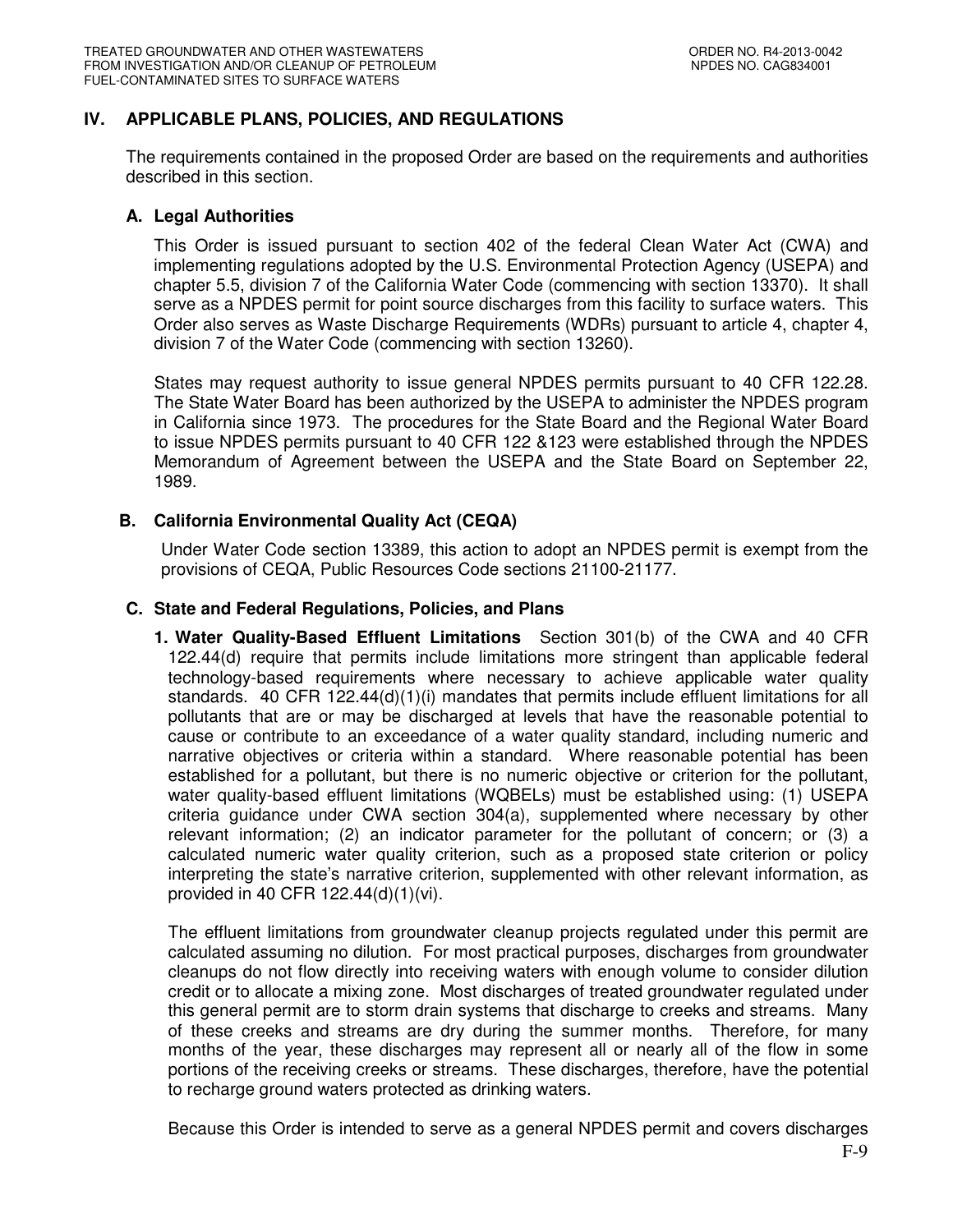to all surface waters in the Los Angeles Region, the effluent limitations established pursuant to this general order are established to protect the most protective water quality objective or criterion for the designated surface water beneficial uses in the Los Angeles Region.

**2. Watershed Management Approach and Total Maximum Daily Loads (TMDLs)** The Regional Water Board has implemented the Watershed Management Approach to address water quality issues in the region. Watershed management may include diverse issues as defined by stakeholders to identify comprehensive solutions to protect, maintain, enhance, and restore water quality and beneficial uses. To achieve this goal, the Watershed Management Approach integrates the Regional Water Board's many diverse programs, particularly NPDES with TMDLs, to better assess cumulative impacts of pollutants from all point and nonpoint sources. A TMDL is a tool for implementing water quality standards and is based on the relationship between pollution sources and in-stream water quality conditions. The TMDL establishes the allowable loadings or other quantifiable parameters for a waterbody and thereby provides the basis to establish water quality based controls. These controls should provide the pollution reduction necessary for a waterbody to meet water quality standards. This process facilitates the development of watershed-specific solutions that balance the environmental and economic impacts within the watershed. The TMDLs will establish waste load allocations (WLAs) and load allocations (LAs) for point and non-point sources, and will result in achieving water quality standards for the waterbody.

Certain receiving waters in the Los Angeles watershed do not fully support beneficial uses and therefore have been classified as impaired on the 2010 303(d) list and have been scheduled for TMDL development. The USEPA partially approved the State's 2010 303(d) list of impaired water bodies on November 12, 2010. The approved portion of the 2010 State Water Resources Control Board (State Water Board) California 303(d) List includes the classification of the San Gabriel River Estuary, to which Los Alamitos Channel is tributary, as impaired due to copper, dioxin, nickel, and dissolved oxygen. For dioxin, nickel, and dissolved oxygen, TMDL development is scheduled for 2021.

- **3. Water Quality Control Plans** The Regional Water Board has adopted a revised basin plan, Water Quality Control Plan, Los Angeles Region: Basin Plan for the Coastal Watersheds of Los Angeles and Ventura Counties (Basin Plan) that designates beneficial uses, establishes water quality objectives, and contains implementation programs and policies to achieve those objectives for all waters addressed through the plan. The Basin Plan on Page 2-4 states that the beneficial uses of any specifically identified water body generally apply to its tributary streams. In addition, the Basin Plan implements State Water Resources Control Board (State Water Board) Resolution No. 88-63, which established state policy that all waters, with certain exceptions, should be considered suitable or potentially suitable for municipal or domestic supply.
- **4. Receiving Water Beneficial Uses** The Basin Plan lists the designated beneficial uses of, specific water bodies (receiving waters) in the Los Angeles Region. Typical beneficial uses covered by this Order include the following:
	- **a.** Inland surface waters above an estuary municipal and domestic supply, industrial service and process supply, agricultural supply, groundwater recharge, freshwater replenishment, aquaculture, warm and cold freshwater habitats, inland saline water and wildlife habitats, water contact and noncontact recreation, fish migration, and fish spawning.
	- **b.** Inland surface waters within and below an estuary industrial service supply, marine and wetland habitats, estuarine and wildlife habitats, water contact and noncontact recreation,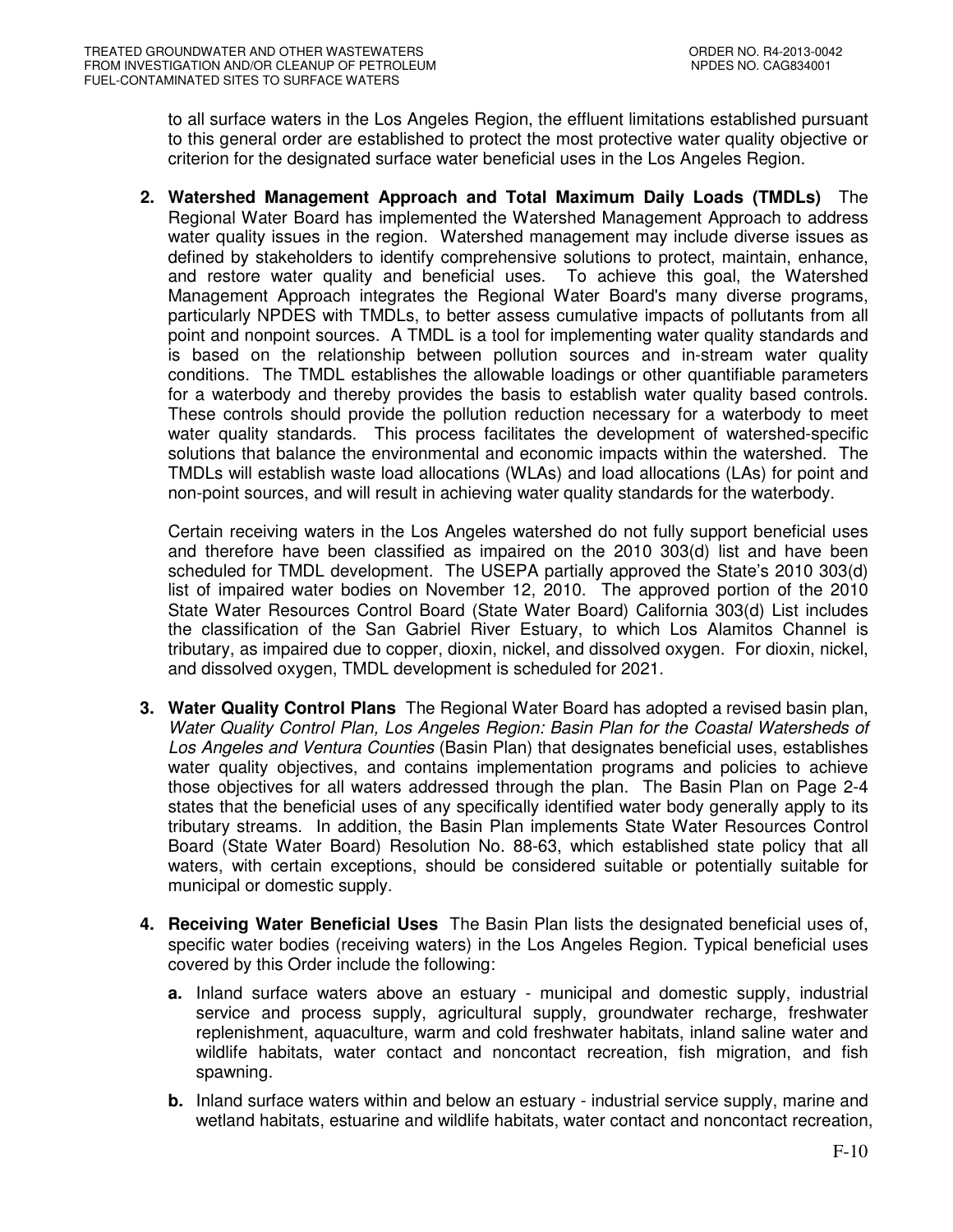commercial and sport fishing, aquaculture, migration of aquatic organisms, fish migration, fish spawning, preservation of rare and endangered species, preservation of biological habitats, and shellfish harvesting.

**c.** Coastal Zones (both nearshore and offshore) - industrial service supply, navigation, water contact and noncontact recreation, commercial and sport fishing, marine habitat, wildlife habitat, fish migration and spawning, shellfish harvesting, and rare, threatened, or endangered species habitat.

There are currently 60 USEPA-approved Total Maximum Daily Loads (TMDLs) for impaired waterbodies in the Los Angeles Region to reduce pollutants which are identified on California's 2010 303(d) list. These pollutants are classified into the categories of algae, bacteria, chloride, debris, metals, nutrients, salts, toxicity, toxics, and trash. All applicable TMDL requirements are implemented in this Order as effluent limitations and permit conditions.

- **5. Thermal Plan** The State Water Board adopted a Water quality Control Plan for Control of Temperature in the Costal and Interstate Water and Enclosed Bays and Estuaries of California (Thermal Plan) on May 18, 1972, and amended this plan on September 18, 1975. This plan contains temperature objectives for surface waters.
- **6. National Toxics Rule (NTR) and California Toxics Rule (CTR)** USEPA adopted the NTR on December 22, 1992, and later amended it on May 4, 1995 and November 9, 1999. About forty criteria in the NTR applied in California. On May 18, 2000, USEPA adopted the CTR. The CTR promulgated new toxics criteria for California and, in addition, incorporated the previously adopted NTR criteria that were applicable in the state. The CTR was amended on February 13, 2001. These rules contain water quality criteria for priority pollutants.
- **7. State Implementation Policy** On March 2, 2000, the State Water Board adopted the Policy for Implementation of Toxics Standards for Inland Surface Waters, Enclosed Bays, and Estuaries of California (State Implementation Policy or SIP). The SIP became effective on April 28, 2000 with respect to the priority pollutant criteria promulgated for California by the USEPA through the NTR and to the priority pollutant objectives established by the Regional Water Board in the Basin Plan. The SIP became effective on May 18, 2000 with respect to the priority pollutant criteria promulgated by the USEPA through the CTR. The State Water Board adopted amendments to the SIP on February 24, 2005 that became effective on July 13, 2005. The SIP establishes implementation provisions for priority pollutant criteria and objectives and provisions for chronic toxicity control. Requirements of this Order implement the SIP.
- **8. Compliance Schedules and Interim Requirements** The discharges covered under this Order applies exclusively to discharges from VOC-contaminated sites and as such the discharges from these sites are not expected to have issues in complying with the TMDLs prescribed effluent limitations in this Order. If a discharger cannot comply with the final TMDL limitations in this permit, then the discharger will be covered under an individual permit where compliance schedule is more appropriate. Therefore, this Order does not include either compliance schedule or Interim TMDLs and only appropriate final TMDLs have been prescribed.
- **9. Endangered Species Act** This Order does not authorize any act that results in the taking of a threatened or endangered species or any act that is now prohibited, or becomes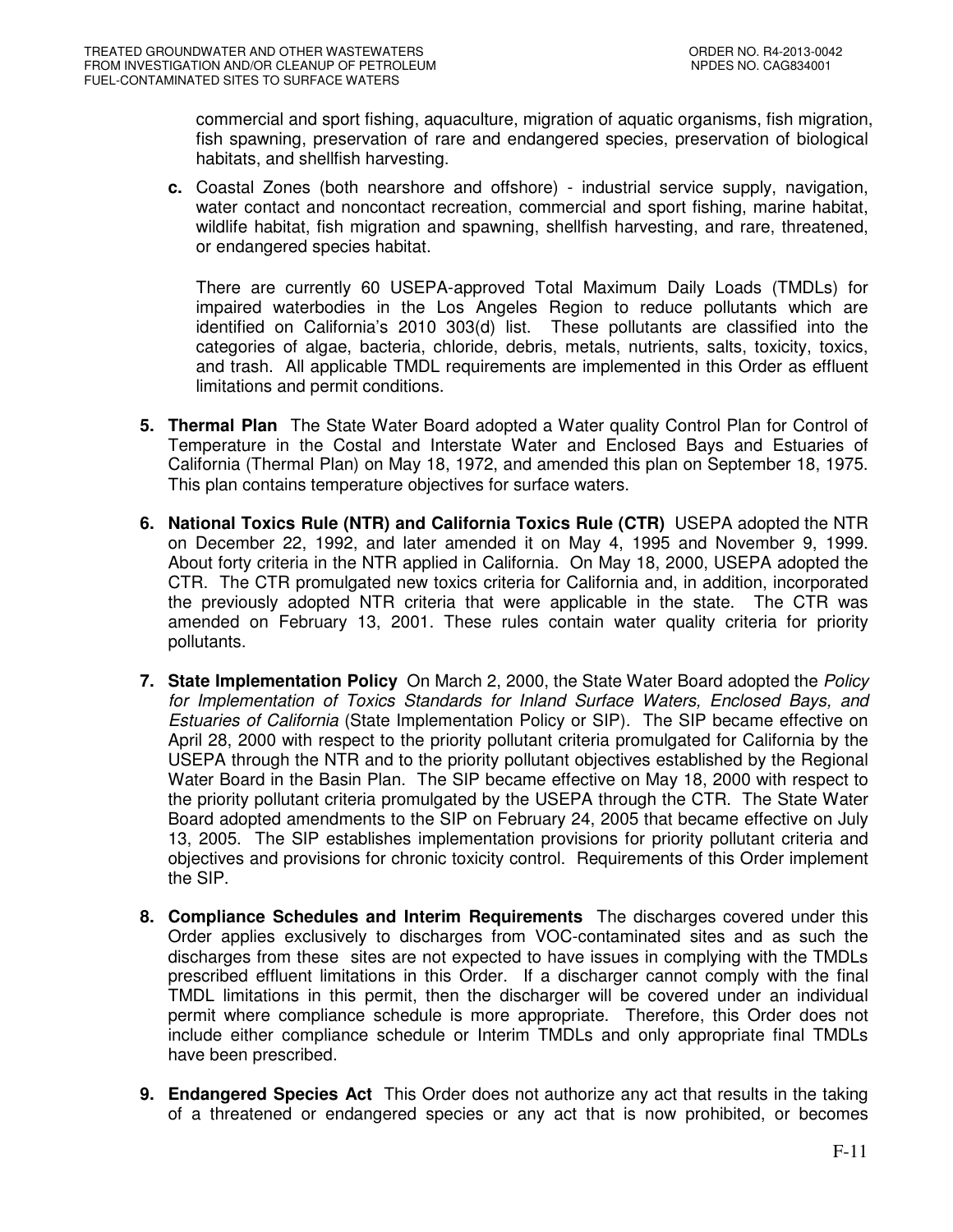prohibited in the future, under either the California Endangered Species Act (Fish and Game Code sections 2050 to 2097) or the Federal Endangered Species Act (16 U.S.C.A. sections 1531 to 1544). This Order requires compliance with effluent limits, receiving water limits, and other requirements to protect the beneficial uses of waters of the state. The discharger is responsible for meeting all requirements of the applicable Endangered Species Act.

- **10. Alaska Rule.** On March 30, 2000, USEPA revised its regulation that specifies when new and revised state and tribal water quality standards (WQS) become effective for CWA purposes. (40 CFR 131.21; 65 Fed. Reg. 24641 (April 27, 2000).) Under the revised regulation (also known as the Alaska Rule), new and revised standards submitted to USEPA after May 30, 2000, must be approved by USEPA before being used for CWA purposes. The final rule also provides that standards already in effect and submitted to USEPA by May 30, 2000 may be used for CWA purposes, whether or not approved by USEPA.
- **11. Stringency of Requirements for Individual Pollutants** This Order contains both technology-based and water quality-based effluent limitations for individual pollutants that are no more stringent than required by CWA. This Order's technology-based pollutant restrictions implement the minimum, applicable federal technology-based requirements. Water quality-based effluent limitations have been scientifically derived to implement water quality objectives that protect beneficial uses. Both the beneficial uses and the water quality objectives have been approved pursuant to federal law and are the applicable federal water quality standards. To the extent that toxic pollutant WQBELs were derived from the CTR, the CTR is the applicable standard pursuant to section 131.38. The scientific procedures for calculating the individual water quality-based effluent limitations for priority pollutants are based on the CTR-SIP, which was approved by USEPA on May 18, 2000. All beneficial uses and water quality objectives contained in the Basin Plan were approved under state law and submitted to and approved by USEPA prior to May 30, 2000.
- **12. Antidegradation Policy** Section 131.12 requires that the state water quality standards include an antidegradation policy consistent with the federal policy. The State Water Board established California's antidegradation policy in State Water Board Resolution No. 68-16. Resolution No. 68-16 incorporates the federal antidegradation policy where the federal policy applies under federal law. Resolution No. 68-16 requires that existing quality of waters be maintained unless degradation is justified based on specific findings. The Regional Water Board's Basin Plan implements, and incorporates by reference, both the state and federal antidegradation policies. As discussed in detail in the Fact Sheet the permitted discharge is consistent with the antidegradation provision of Section 131.12 and State Water Board Resolution No. 68-16.
- **13. Anti-Backsliding Requirements** Sections 402(o) and 303(d)(4) of the CWA and 40 CFR § 122.44(l) prohibit backsliding in NPDES permits. These anti-backsliding provisions require effluent limitations in a reissued permit to be as stringent as those in the previous permit, with some exceptions where limitations may be relaxed. All effluent limitations in the tentative Order are at least as stringent as the effluent limitations in the existing Order. Section 303(d)(4) of the CWA allow for backsliding if the less stringent limitations are based on a TMDL with the cumulative effect being that the limitations assure attainment of water quality standards in the receiving water for those specific parameters. Also, under 40 CFR 122.44(I)(2)(i)(B)(2) less stringent limitations are allowable when correcting technical mistakes or mistaken interpretations of law. This permit incorporates WQBELs based on TMDL WLAs for toxics and other pollutants adopted by the Regional Water Board and approved by USEPA under CWA section 303(d); these WQBELs supercede some effluent limits specified in the existing permit.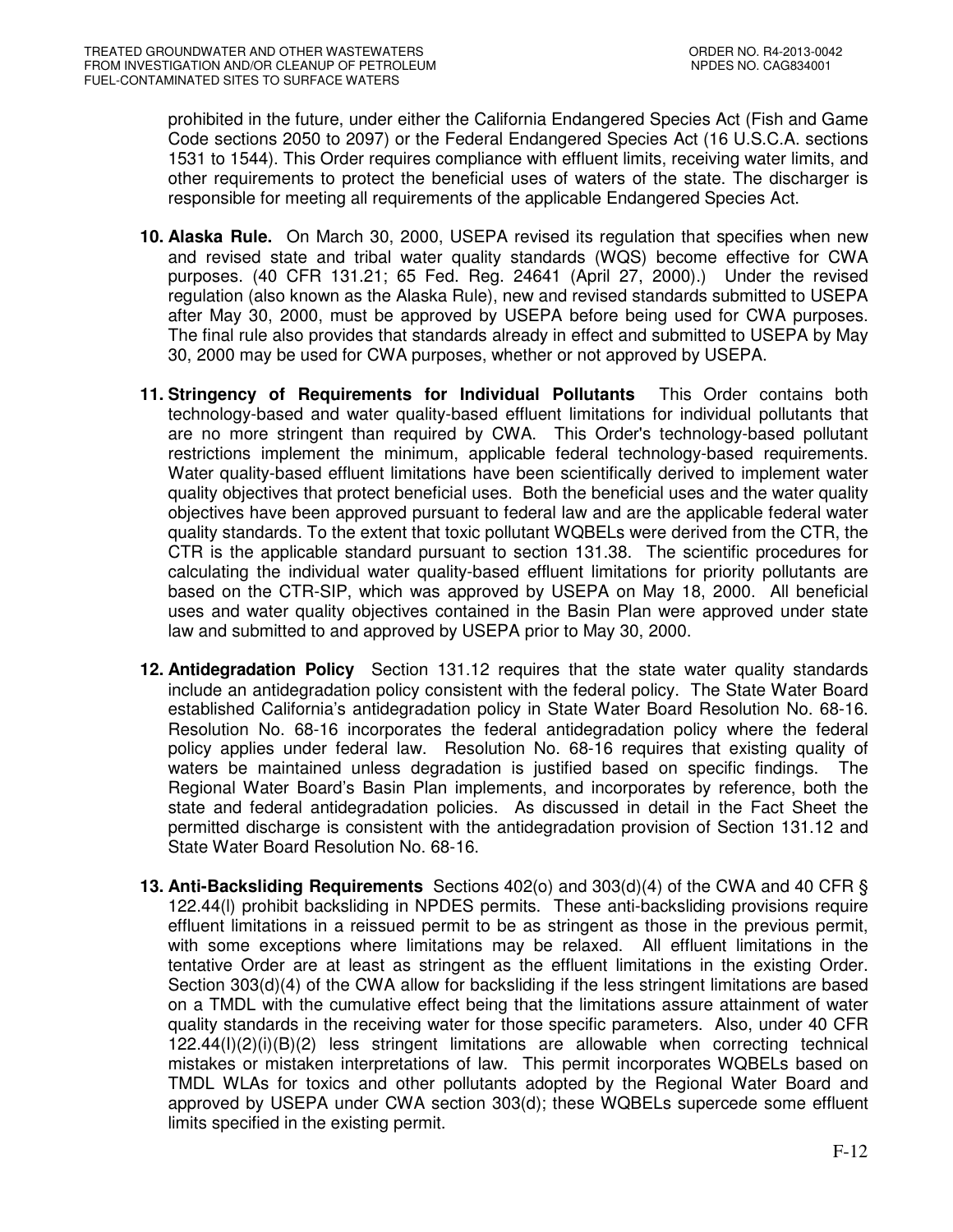- **14. Monitoring and Reporting** Section 122.48 requires that all NPDES permits specify requirements for recording and reporting monitoring results. Water Code sections 13267 and 13383 authorize the Regional Water Board to require technical and monitoring reports. The Monitoring and Reporting Program establishes monitoring and reporting requirements to implement federal and State requirements. A monitoring and reporting program (MRP) is tailored to each Discharger's individual situation and is provided with the General NPDES Permit coverage authorization letter signed by the Executive Officer of the Regional Water Board.
- **15. Consideration of Public Comment** The Regional Water Board, in a public meeting, heard and considered all comments pertaining to the discharge. Details of the Public Hearing are provided in the Fact Sheet of this Order.

## **D. Impaired Water Bodies on CWA 303(d) List**

Section 303(d) of the CWA requires states to identify specific water bodies where water quality standards are not expected to be met after implementation of technology-based effluent limitations on point sources. The USEPA has approved the State's 303(d) list of impaired water bodies on July 25, 2003. Certain receiving waters in Los Angeles County watersheds do not fully support beneficial uses and therefore, have been classified as impaired on the 2002 303(d) list. For all 303(d)-listed water bodies and pollutants, the Regional Water Board plans to develop and adopt TMDLs that will specify waste load allocations (WLAs) for point sources and load allocations (LAs) for non-point sources, as appropriate.

The Regional Water Board has developed and adopted a number of TMDLs for impaired waterbodies in the Los Angeles Region to reduce pollutants which are identified in CWA section 303(d) list. The pollutants that these TMDLs target are categorized as bacteria, chloride, coliforms, metals, toxics, and trash TMDLs. Those applicable TMDL requirements are considered in this Order. Regional Board adopted TMDLs that have been approved by the State Water Resource Control Board Office of Administrative Law and by the USEPA have been incorporated in the Order for appropriate receiving water.

## **E. Other Plans, Polices and Regulations (Not Applicable)**

# **V. RATIONALE FOR EFFLUENT LIMITATIONS AND DISCHARGE SPECIFICATIONS**

The CWA requires point source dischargers to control the amount of conventional, nonconventional, and toxic pollutants that are discharged into the waters of the United States. The control of pollutants discharged is established through effluent limitations and other requirements in NPDES permits. There are two principal bases for effluent limitations in the Code of Federal Regulations: section 122.44(a) requires that permits include applicable technology-based limitations and standards; and section 122.44(d) requires that permits include water quality-based effluent limitations to attain and maintain applicable numeric and narrative water quality criteria to protect the beneficial uses of the receiving water.

## **A. Pollutants of Concern**

The CWA requires that any discharge by a point source must be regulated through an NPDES permit. Further, the NPDES regulations require regulation of any pollutant that (1) causes; (2) has the reasonable potential to cause; or (3) contributes to the exceedance of a receiving water quality criteria or objective.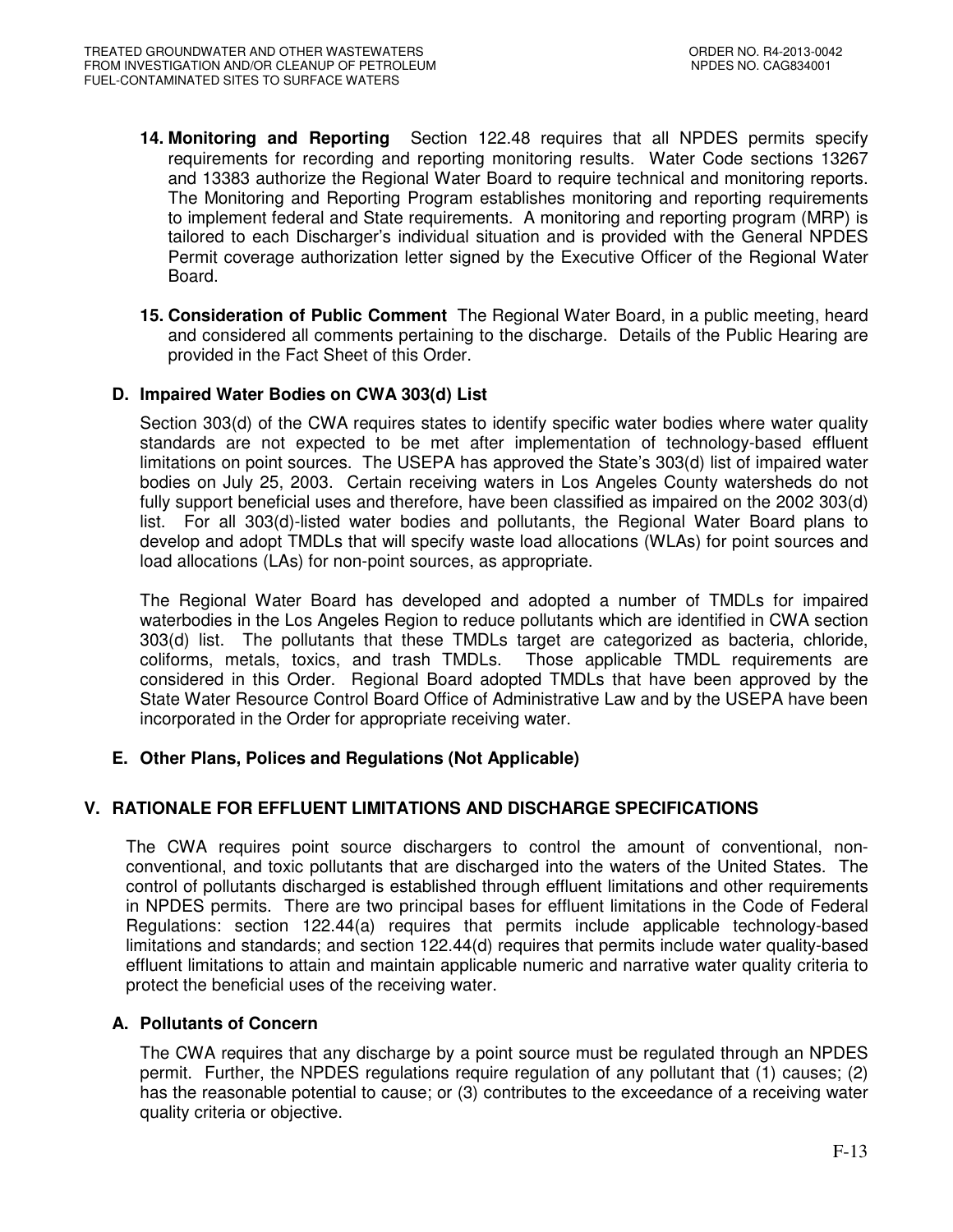The following compounds are typically found in the petroleum fuel contaminated groundwater and are considered Pollutants of Concern under this General NPDES Permit.

| total petroleum hydrocarbons                                                            | benzene                     | toluene                |  |  |  |  |  |
|-----------------------------------------------------------------------------------------|-----------------------------|------------------------|--|--|--|--|--|
| ethylbenzene                                                                            | xylenes                     | ethylene dibromide     |  |  |  |  |  |
| lead                                                                                    | methyl tertiary butyl ether | tertiary butyl alcohol |  |  |  |  |  |
| napthalene                                                                              | di-isopropyl ether          | acute toxicity         |  |  |  |  |  |
| Only those constituents that show reasonable potential will be limited in the discharge |                             |                        |  |  |  |  |  |
| as specified in the Fact Sheet of the enrollment letter.                                |                             |                        |  |  |  |  |  |

## **Table 3. List of Pollutants of Concern**

## **B. Discharge Prohibitions**

Discharges under this Order are required to be nontoxic. Toxicity is the adverse response of organisms to chemicals or physical agents. This prohibition is based on the Regional Water Boards' Basin Plans, which require that all waters be maintained free of toxic substances in concentrations that are lethal or produce other detrimental responses in aquatic organisms. Detrimental responses include, but are not limited to, decreased growth rate and decreased reproductive success of resident or indicator species. Basin Plans also require waters to be free of toxic substances in concentrations that produce detrimental physiological responses in human, plant, or animal life. This objective applies regardless of whether the toxicity is caused by a single substance or the interactive effect of multiple substances.

## **C. Technology-Based Effluent Limitations**

## **1. Scope and Authority**

The CWA requires that technology-based effluent limitations be established based on several levels of controls:

- Best Practicable Treatment Control Technology (BPT) represents the average of the best performance by plants within an industrial category or subcategory. BPT standards apply to toxic, conventional, and nonconventional pollutants.
- Best Available Technology Economically Achievable (BAT) represents the best existing performance of treatment technologies that are economically achievable within an industrial point source category. BAT standards apply to toxic and nonconventional pollutants.
- Best Conventional Pollutant Control Technology (BCT) represents the control from existing industrial point sources of conventional pollutants including BOD, TSS, fecal coliform, pH, and oil and grease. The BCT standard is established after considering the "cost reasonableness" of the relationship between the cost of attaining a reduction in effluent discharge and the benefits that would result, and also the cost effectiveness of additional industrial treatment beyond BPI.
- New Source Performance Standards (NSPS) represent the best available demonstrated control technology standards. The intent of NSPS guidelines is to set limitations that represent state-of-the-art treatment technology for new sources.

The CWA requires USEPA to develop Effluent Limitations, Guidelines and Standards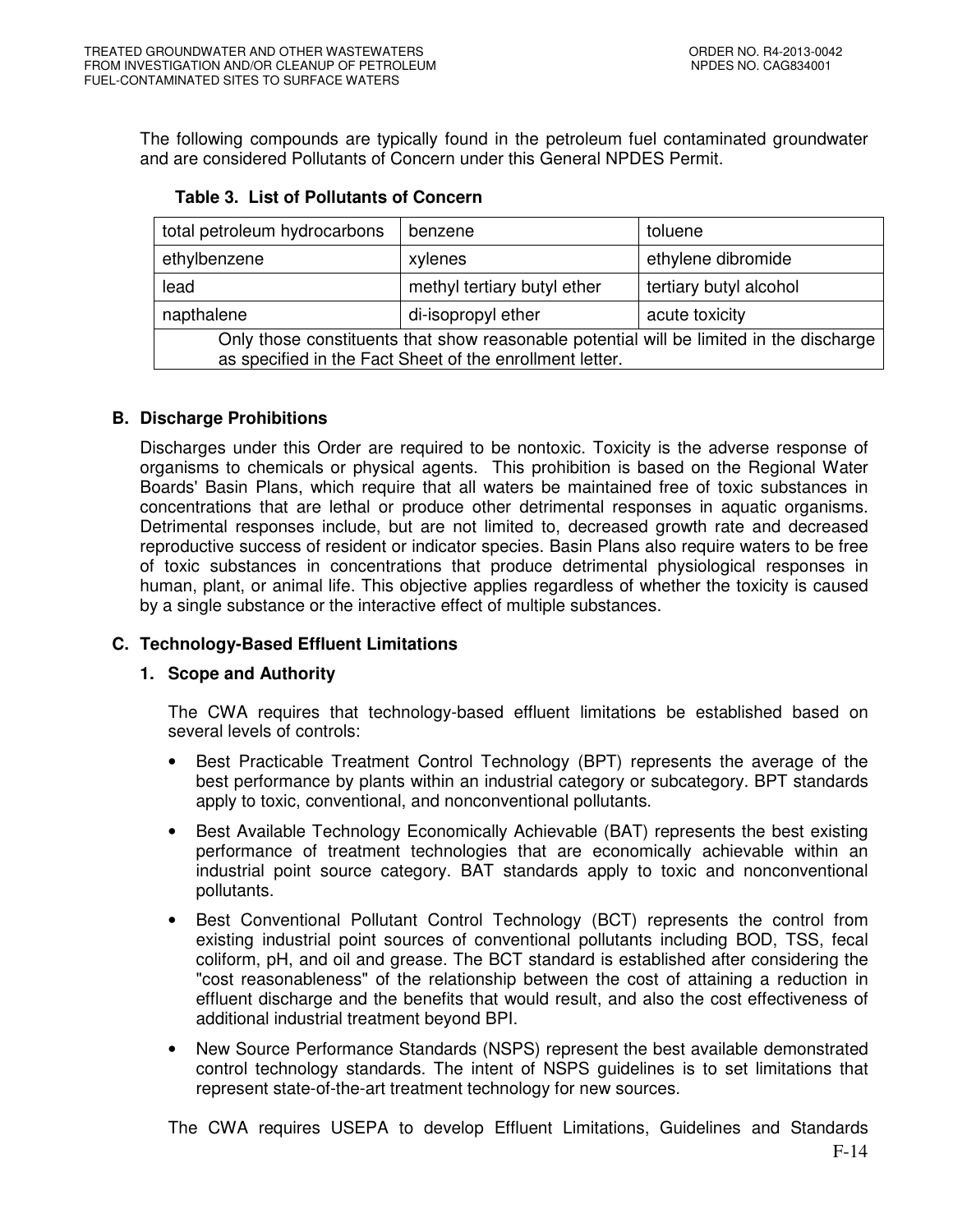(ELGs) representing application of BPT, BAT, BCT, and NSPS. Section 402(a)(1) of the CWA and 40 CFR 125.3 of the NPDES regulations authorize the use of Best Professional Judgment (BPJ) to derive technology-based effluent limitations on a case-by-case basis where ELGs are not available for certain industrial categories and/or pollutants of concern. Where BPJ is used, the permit writer must consider specific factors outlined in 40 CFR 125.3.

NPDES permits for discharges to surface waters must meet all applicable provisions of sections 301 and 402 of the CWA. These provisions require controls of pollutant discharges that utilize BAT and BCT to reduce pollutant and any more stringent controls necessary to meet water quality standards.

## **2. Applicable Technology-Based Effluent Limitations**

Section 301(b) of the CWA and implementing USEPA permit regulations at Section 122.44 require that permits include conditions meeting applicable technology-based requirements at a minimum, and any more stringent effluent limitations necessary to meet applicable water quality standards. The discharge authorized by this Order must meet minimum federal technology-based requirements based on Best Professional Judgment (BPJ) in accordance with Section125.3. A detailed discussion of the technology-based effluent limitations development is included in the Fact Sheet.

Either aeration processes or adsorption processes (or combination of the two) are the treatment processes typically used to remove the organic compounds in the groundwater. Other treatment technology enhancements such as bioaugmentation of granular activated carbon (BioGAC), air stripping with biofilm, bioreactors, advanced oxidation processes, and resin can be employed to remove petroleum compounds and gasoline additives from impacted groundwater. When designed properly and operated, most aeration and/or GAC systems can lower the concentration of petroleum pollutants and volatile organic compounds (VOCs) to below the detection limits. Limits established in the tentative order for the petroleum pollutants and VOCs can be met consistently if GAC/air stripper (or enhancements thereto) treatment systems are properly operated and maintained.

The technology-Based Effluent Limitations in this General NPDES Permit for non-VOCs are established based on the use of BPJ and in accordance with the Anti-Backsliding Requirements in Sections  $402(0)(2)$  and  $303(d)(4)$  of the CWA and 40 CFR 122.44(1).

The effluent limitations from groundwater cleanup projects regulated under this permit are calculated assuming no dilution. For most practical purposes, discharges from groundwater cleanups do not flow directly into receiving waters with enough volume to consider dilution credit or to allocate a mixing zone. Most discharges of treated groundwater regulated under this general permit are to storm drain systems that discharge to creeks and streams. Many of these creeks and streams are dry during the summer months. Therefore, for many months of the year, these discharges may represent all or nearly all of the flow in some portions of the receiving creeks or streams. These discharges, therefore, have the potential to recharge ground waters protected as drinking waters.

An exception to this policy may be applied based on approved mixing zone study and based on demonstration of compliance with water quality objectives in the receiving water as prescribed in the Basin Plan. This exception process is more appropriate for an individual permit, and would not be appropriate for a general permit, that should be protective of most stringent water quality objectives and beneficial uses. If discharger requests that a dilution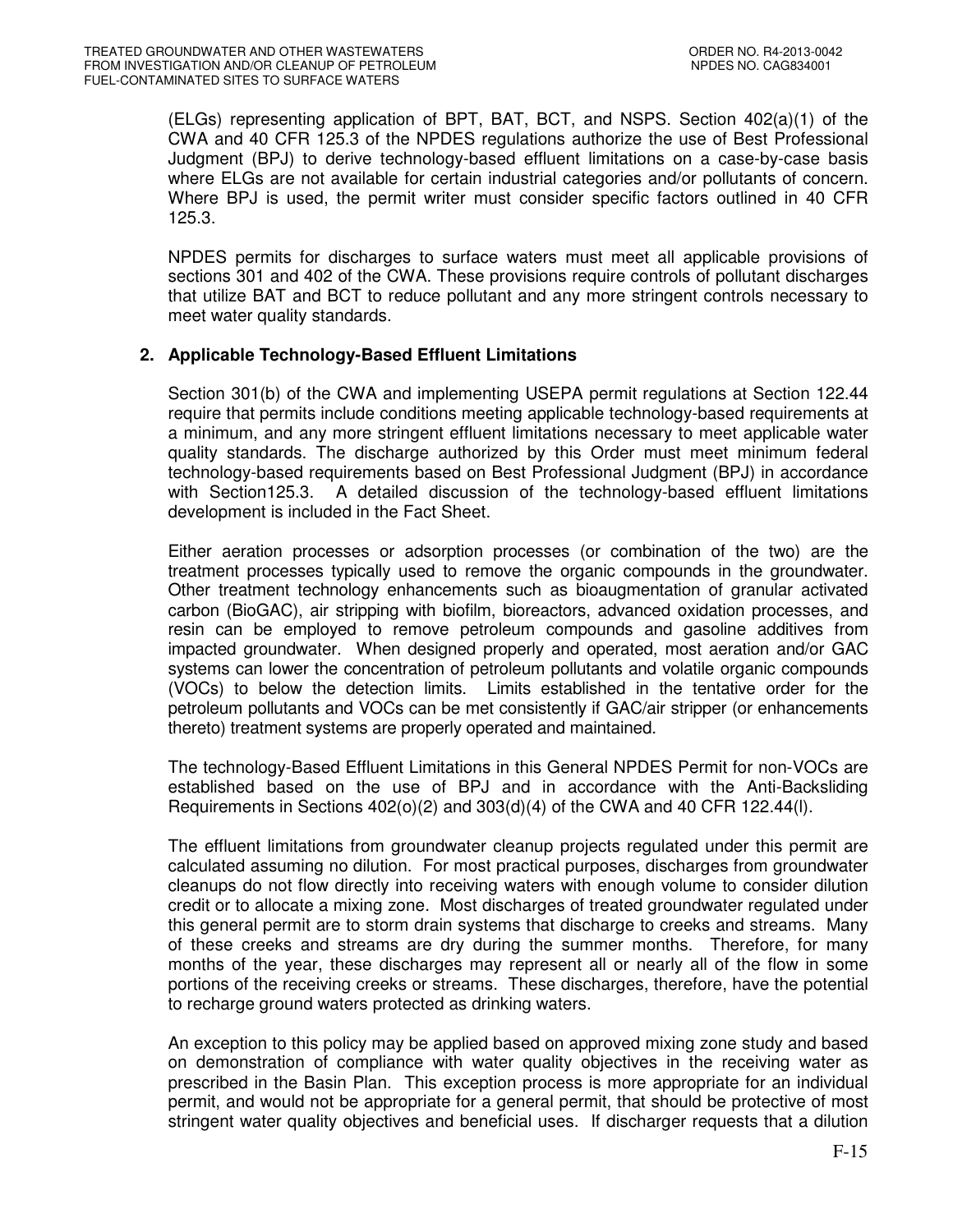credit be included in the computation of effluent limit or that a mixing zone be allowed, an individual permit will be required. However, if no mixing zone is proposed, this general permit provides coverage for all discharges to receiving water bodies in Coastal Watersheds of Los Angeles and Ventura Counties.

Because this Order is intended to serve as a general NPDES permit and covers discharges to all surface waters in the Los Angeles Region, the effluent limitations established pursuant to this general order are established to protect the most protective water quality objective for the surface water beneficial uses in the Los Angeles Region.

## **D. Water Quality-Based Effluent Limitations (WQBELs)**

## **1. Scope and Authority**

Section 301(b) of the CWA and section 122.44(d) require that permits include limitations more stringent than applicable federal technology-based requirements where necessary to achieve applicable water quality standards.

Section 122.44(d)(1)(i) mandates that permits include effluent limitations for all pollutants that are or may be discharged at levels that have the reasonable potential to cause or contribute to an exceedance of a water quality standard, including numeric and narrative objectives within a standard. Where reasonable potential has been established for a pollutant, but there is no numeric criterion or objective for the pollutant, water quality-based effluent limitations (WQBELs) must be established using: (1) USEPA criteria guidance under CWA section 304(a), supplemented where necessary by other relevant information; (2) an indicator parameter for the pollutant of concern; or (3) a calculated numeric water quality criterion, such as a proposed state criterion or policy interpreting the state's narrative criterion, supplemented with other relevant information, as provided in section 122.44(d)(1)(vi).

The process for determining reasonable potential and calculating WQBELs when necessary is intended to protect the designated uses of the receiving water as specified in the Basin Plan, and achieve applicable water quality objectives and criteria that are contained in other state plans and policies, or any applicable water quality criteria contained in the CTR and NTR.

## **2. Applicable Beneficial Uses and Water Quality Criteria and Objectives**

Typical beneficial uses covered by this Order include the following:

- **a.** Inland surface waters above an estuary municipal and domestic supply, industrial service and process supply, agricultural supply, groundwater recharge, freshwater replenishment, aquaculture, warm and cold freshwater habitats, inland saline water and wildlife habitats, water contact and noncontact recreation, fish migration, and fish spawning.
- **b.** Inland surface waters within and below an estuary industrial service supply, marine and wetland habitats, estuarine and wildlife habitats, water contact and noncontact recreation, commercial and sport fishing, aquaculture, migration of aquatic organisms, fish migration, fish spawning, preservation of rare and endangered species, preservation of biological habitats, and shellfish harvesting.
- **c.** Coastal Zones (both nearshore and offshore) industrial service supply, navigation, water contact and noncontact recreation, commercial and sport fishing, marine habitat, wildlife habitat, fish migration and spawning, shellfish harvesting, and rare, threatened,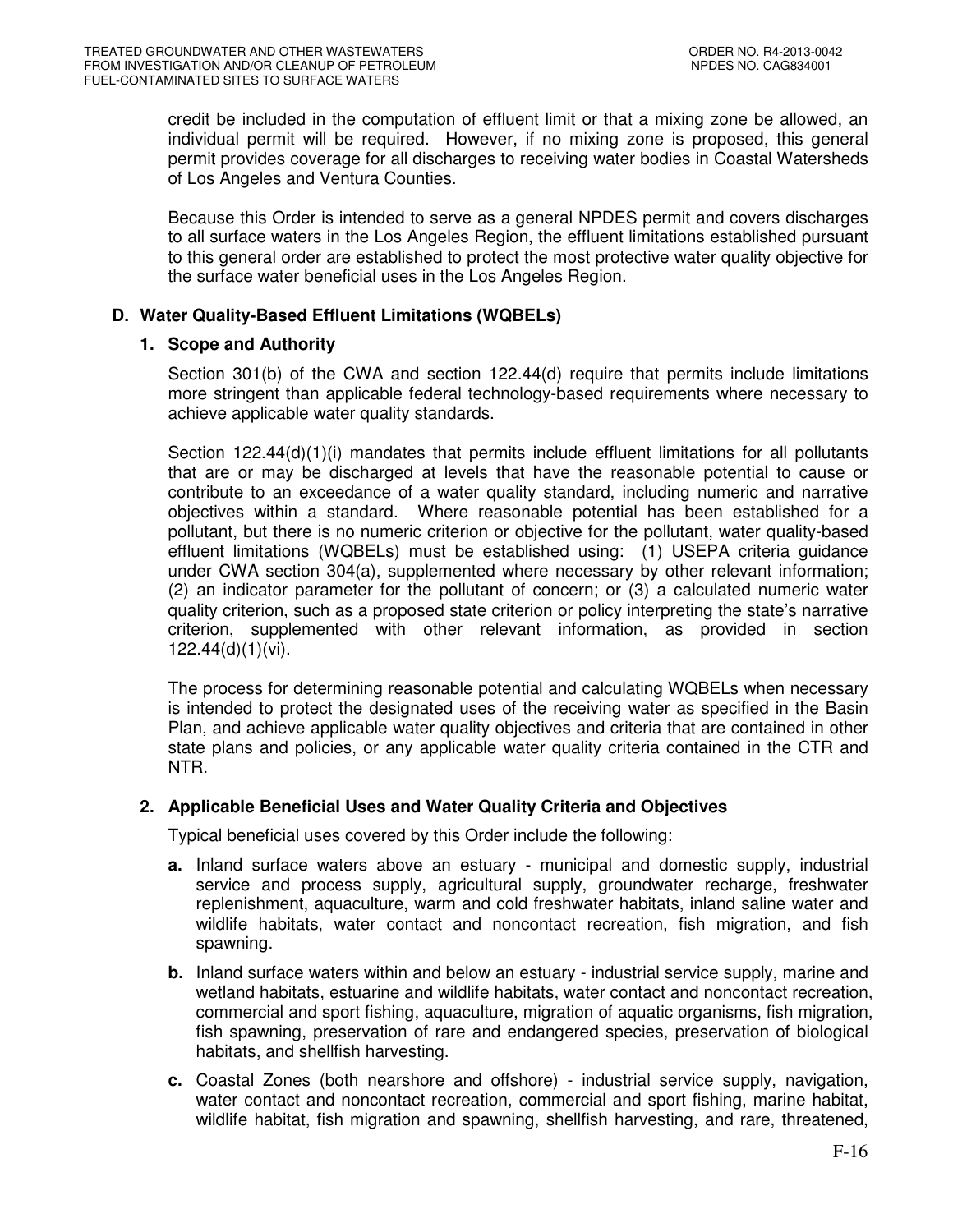or endangered species habitat.

The Regional Water Board has developed a number of TMDLs for impaired waterbodies in the Los Angeles Region to reduce pollutants which are identified in CWA section 303(d) list. This Order implements effective TMDLs that have Regional Water Board, State Water Board, and USEPA approvals. The TMDLs cover pollutants including bacteria, chloride, coliforms, metals, toxics, and trash. Some TMDLs are applicable to this General NPDES permit, while some TMDLs are applicable but no need to change the discharge limit in the existing permit is necessary.

## **1. Determining the Need for WQBELs**

Priority pollutants in the organic nature that are found in the contaminated wastewater regulated under the General NPDES Permit can be reduced by the typical treatment technologies for the gasoline pollutants to undetectable degree, which are lower than water quality-base standards may require. Therefore, limitations based on water qualitybased criteria under the most stringent conditions are used for those organic priority pollutants under the permit. Lead sometimes found in the gasoline contaminated groundwater and are pollutants of concern under this General NPDES Permit.

The Regional Water Board developed WQBELs for chloride, nitrate and nitrite based on TMDL. The effluent limitations for these pollutants were established regardless of whether or not there is reasonable potential for the pollutants to be present in the discharge at levels that would cause or contribute to a violation of water quality standards. The Regional Water Board developed water quality-based effluent limitations for these pollutants pursuant to section  $122.44(d)(1)(vii)$ , which does not require or contemplate a reasonable potential analysis. Similarly, the SIP at Section 1.3 contemplate a reasonable potential analysis. recognizes that reasonable potential analysis is not appropriate if a TMDL has been developed.

## **a. WQBEL Calculations**

The specific procedures for calculating WQBELs are contained in the USEPA's Technical Support Document for Water Quality-Based Toxics Control (TSD) of 1991 (USEPA/505 /2-90-001) and the SIP, and they were used to calculate the WQBELs in this Order. Because the effluent limitations pursuant to this Order are established to protect the most protective water quality objective for the surface water beneficial uses in the Los Angeles Region, the most stringent criteria for lead, chromium III, and chromium VI in the CTR become their wasteload allocations.

# **WQBELs Calculation Example**

Using lead as an example, the following demonstrates how WQBELs were established for the Order.

**Step 1:** For each constituent requiring an effluent limitation, identify the applicable water quality criteria or objective. For each criterion, determine the effluent concentration allowance (ECA) using the following steady state equation: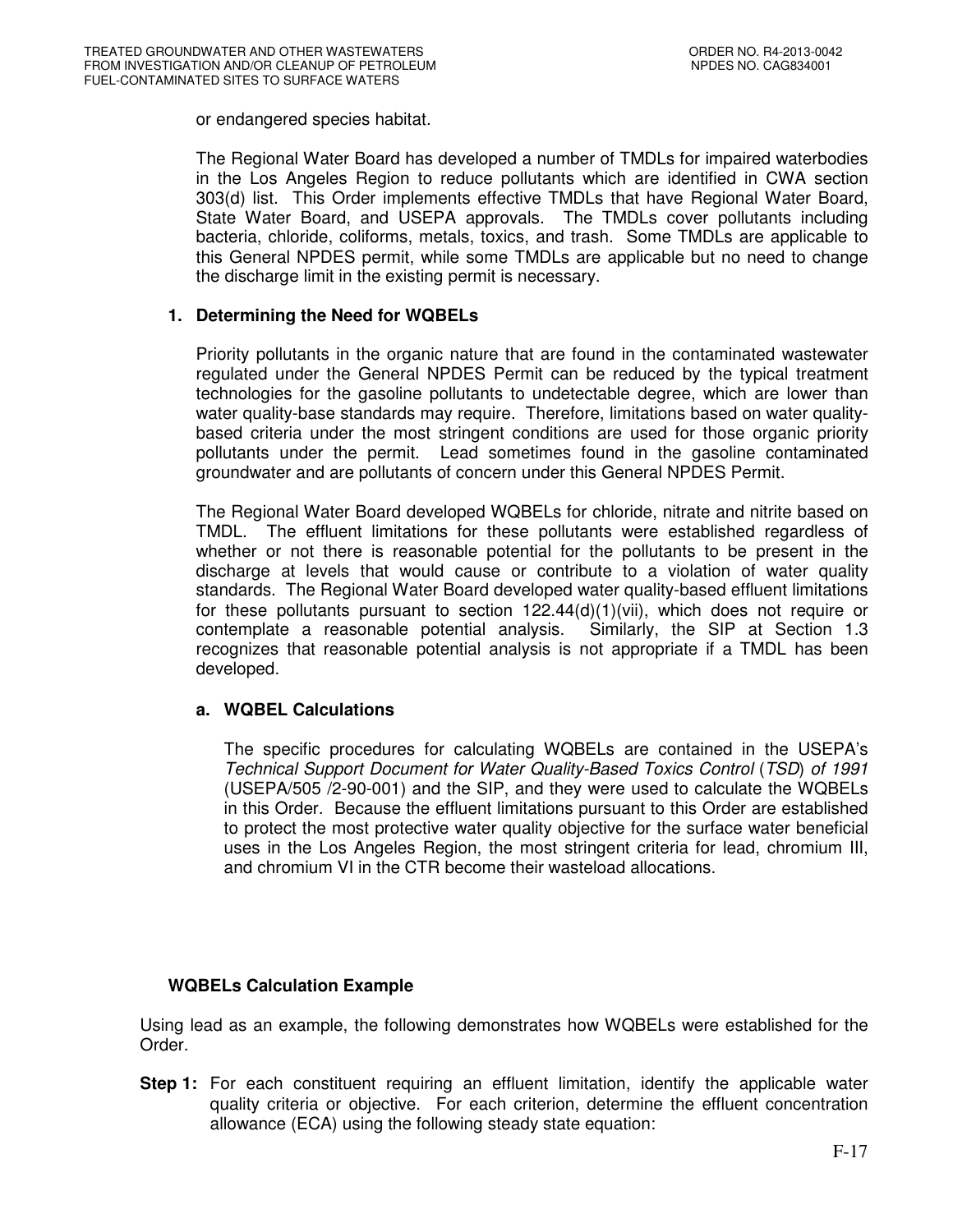$ECA = C + D(C-B)$  when  $C > B$ , and  $ECA = C$  when  $C \# B$ ,

Where: C = The priority pollutant criterion/objective, adjusted if necessary for hardness, pH and translators.

 $D =$  The dilution credit, and

 $B =$  The ambient background concentration

The criteria for lead as in CTR are shown in Table 4.

**Table 4. Summary of Lead Criteria as in CTR** 

| <b>CTR</b><br>No. |                   | <b>CTR/NTR Water Quality Criteria</b> |           |                  |           |                                                   |                   |  |  |
|-------------------|-------------------|---------------------------------------|-----------|------------------|-----------|---------------------------------------------------|-------------------|--|--|
|                   | <b>Parameters</b> | <b>Freshwater</b>                     |           | <b>Saltwater</b> |           | <b>Human Health for</b><br><b>Consumption of:</b> |                   |  |  |
|                   |                   | Acute                                 | Chronic   | Acute            | Chronic   | Water &<br>Organisms                              | Organisms<br>only |  |  |
|                   |                   | $\mu$ g/L                             | $\mu$ g/L | $\mu$ g/L        | $\mu$ g/L | $\mu$ g/L                                         | μg/L              |  |  |
|                   | Lead              | 65                                    | 2.5       | 210              | 8.1       | Narrative                                         | <b>Narrative</b>  |  |  |

"- -" = Water quality criteria not applicable

The CTR metal criteria for lead need to be adjusted for hardness and translators. A hardness value of 100 mg/L as  $CaCO<sub>3</sub>$  is used to satisfy the most stringent criteria requirement. According to 40 CFR Water Quality Standards, section 131.38 (b)(2), Factors for Calculating Metals Criteria, Conversion Factor for lead at 100 mg/L hardness is 0.791, for both freshwater acute criteria and freshwater chronic criteria. Therefore,

$$
\begin{array}{rcl} 65 / 0.791 & = & 81.65 \\ 2.5 / 0.791 & = & 3.18 \end{array}
$$

The criteria adjusted values are shown in Table 5.

| Table 5. Summary of Lead Criteria Adjusted for Hardness |
|---------------------------------------------------------|
|---------------------------------------------------------|

| <b>CTR</b><br>No. |                                  |                             | <b>CTR/NTR Water Quality Criteria</b> |           |                  |           |                                                   |                   |  |
|-------------------|----------------------------------|-----------------------------|---------------------------------------|-----------|------------------|-----------|---------------------------------------------------|-------------------|--|
|                   |                                  | <b>Selected</b><br>Criteria | <b>Freshwater</b>                     |           | <b>Saltwater</b> |           | <b>Human Health for</b><br><b>Consumption of:</b> |                   |  |
|                   | Parameters *                     |                             | Acute                                 | Chronic   | Acute            | Chronic   | Water &<br>Organisms                              | Organisms<br>only |  |
|                   |                                  | $\mu$ g/L                   | $\mu$ g/L                             | $\mu$ g/L | $\mu$ g/L        | $\mu$ g/L | $\mu$ g/L                                         | $\mu$ g/L         |  |
|                   | Lead<br><b>Total Recoverable</b> | 3.18                        | 81.65                                 | 3.18      | 220.82           | 8.52      | Narrative                                         | Narrative         |  |

"- -" = Water quality criteria not applicable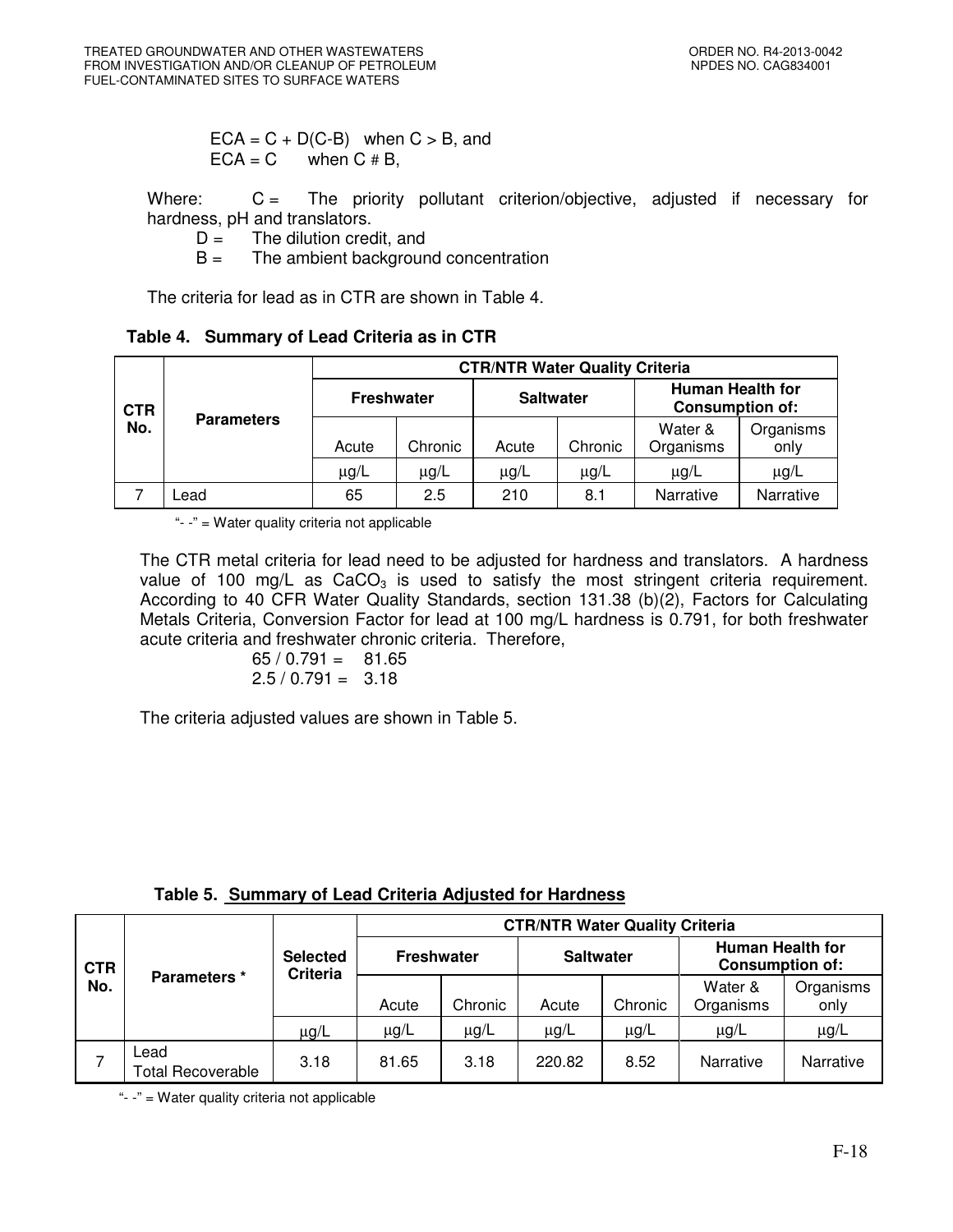As discussed above, for the Order, dilution was not allowed; therefore:  $ECA = C$ For lead,  $ECA_{\text{acute}}$  =  $81.65 \,\mu\text{g/L}$ <br> $ECA_{\text{chromic}}$  =  $3.18 \,\mu\text{g/L}$  $ECA_{\text{chronic}}$  =

**Step 2:** For each ECA based on aquatic life criterion/objective, determine the long-term average discharge condition (LTA) by multiplying the ECA by a factor (multiplier). The multiplier is a statistically based factor that adjusts the ECA to account for effluent variability. The value of the multiplier varies depending on the coefficient of variation (CV) of the data set and whether it is an acute or chronic criterion/objective. Table 1 of the SIP provides pre-calculated values for the multipliers based on the value of the CV. Equations to develop the multipliers in place of using values in the tables are provided in Section 1.4, Step 3 of the SIP and will not be repeated here.

 $LTA_{\text{acute}} = ECA_{\text{acute}} \times \text{Multiplier}_{\text{acute}}$ 

 $LTA_{\text{chronic}} = ECA_{\text{chronic}} \times \text{Multiplier}_{\text{chronic}}$  99

The CV for the data set must be determined before the multipliers can be selected and will vary depending on the number of samples and the standard deviation of a data set. If the data set is less than 10 samples, or at least 80 percent of the samples in the data set are reported as nondetect, the CV shall be set equal to 0.6.

In the General NPDES Permit, there is no sample data available. Therefore, the USEPA default CV value of 0.6 is used to develop the acute and chronic LTA using equations provided in Section 1.4, Step 3 of the SIP (Table 1 of the SIP also provides this data up to three decimals):

|                               | CV.<br>0.6 L | $ECA$ Multiplier <sub>acute 99</sub> $ECA$ Multiplier <sub>chronic</sub> 99<br>0.32108 0.52743 |
|-------------------------------|--------------|------------------------------------------------------------------------------------------------|
| $\mathsf{LTA}_\mathsf{acute}$ | $=$ $-$      | $81.65 \mu g/L \times 0.32108 = 26.22 \mu g/L$                                                 |

 $LTA_{\text{chronic}} = 3.18 \mu g/L \times 0.52743 = 1.68 \mu g/L$ 

**Step 3:** Select the most limiting (lowest) of the LTA.

 $LTA$  = most limiting of  $LTA<sub>acute</sub>$  or  $LTA<sub>chronic</sub>$ 

For lead, the most limiting LTA was the  $LTA_{\text{acute}}$ 

 $LTA = 1.68 \mu g/L$ 

**Step 4:** Calculate the WQBELs by multiplying the LTA by a factor (multiplier). The multiplier is a statistically based factor that adjusts the LTA for the averaging periods and exceedance frequencies of the criteria/objectives and the effluent limitations. The value of the multiplier varies depending on the probability basis, the coefficient of variation (CV) of the data set, the number of samples (for AMEL) and whether it is a monthly or daily limit. Table 2 of the SIP provides pre-calculated values for the multipliers based on the value of the CV and the number of samples. Equations to develop the multipliers in place of using values in the tables are provided in Section 1.4, Step 5 of the SIP and will not be repeated here.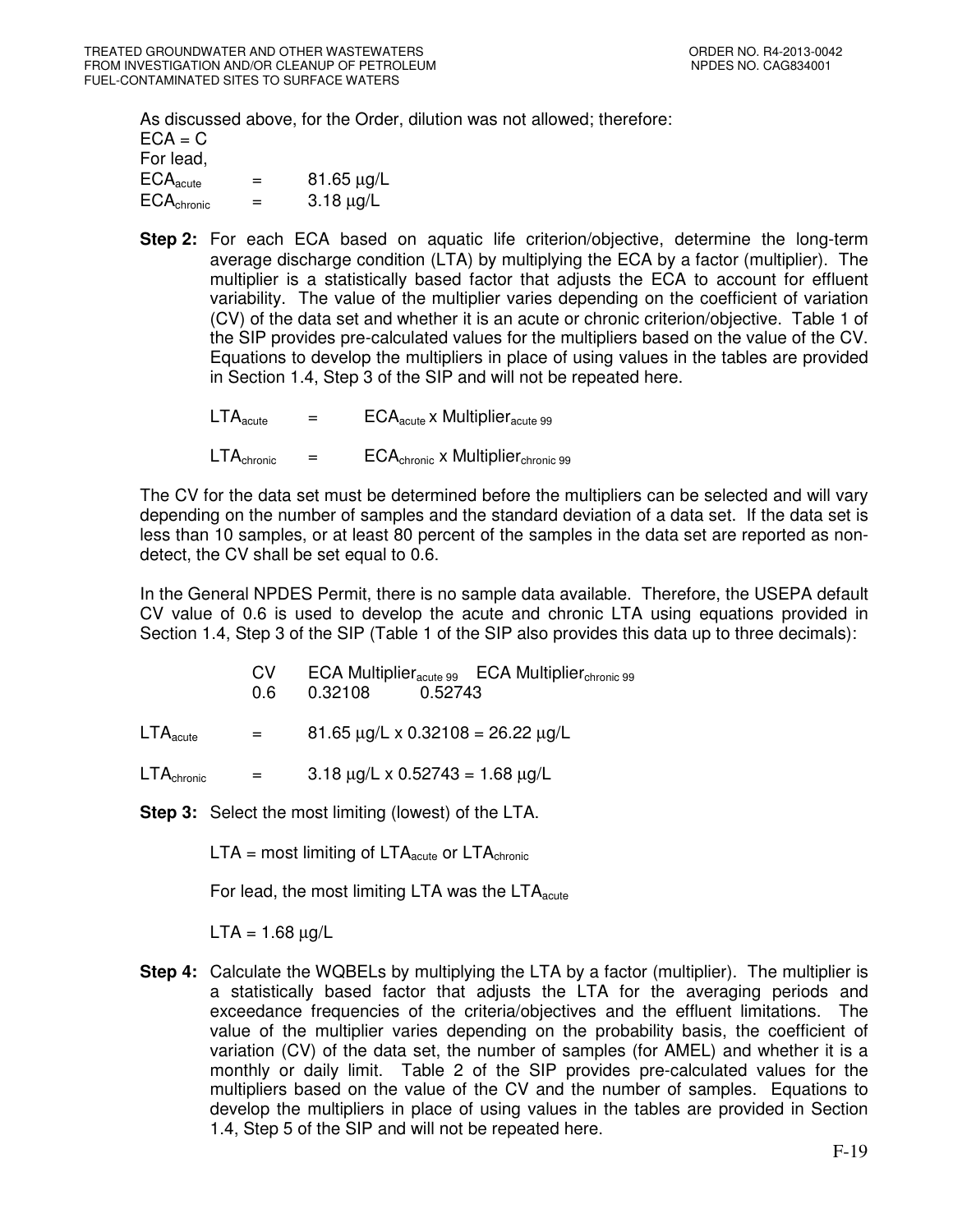$\text{MDEL}_{\text{aquatic life}} = \text{LTA} \times \text{MDEL}_{\text{multiplier 99}}$ 

AMEL $_{\text{aquatic life}} = \text{LTA} \times \text{AMEL}_{\text{multiplier 99}}$ 

For lead, the following data was used to develop the MDEL for aquatic life using equations provided in Section 1.4, Step 5 of the SIP (Table 2 of the SIP also provides this data up to two decimals):

Sample No. / Month  $CV$  Multiplier<sub>MDEL 99</sub> Multiplier<sub>MDEL 99</sub> 4 0.6 3.11 1.55 4 0.6 3.11 1.55

MDEL<sub>aquatic life</sub> = 1.68  $\mu$ g/L x 3.11 = 5.22  $\mu$ g/L

AMEL<sub>aquatic life</sub> = 1.68  $\mu$ g/L x 1.55 = 2.60  $\mu$ g/L

The WQBELs for chromium III, chromium VI, and other CTR based limitations are similarly calculated and summarized on Table 6, Summaries of Limitations and Rationales.

### **b. Whole Effluent Toxicity**

Whole effluent toxicity (WET) protects the receiving water quality from the aggregate toxic effect of a mixture of pollutants in the effluent. WET tests measure the degree of response of exposed aquatic test organisms to an effluent. The WET approach allows for protection of the narrative "no toxics in toxic amounts" criterion while implementing numeric criteria for toxicity. There are two types of WET tests: acute and chronic. An acute toxicity test is conducted over a short time period and measures mortality. A chronic toxicity test is conducted over a longer period of time and may measure mortality, reproduction, and growth.

The Basin Plan specifies a narrative objective for toxicity, requiring that all waters be maintained free of toxic substances in concentrations that are lethal to or produce other detrimental responses by aquatic organisms. Detrimental response includes but is not limited to decreased growth rate, decreased reproductive success of resident or indicator species, and/or significant alterations in population, community ecology, or receiving water biota. The previous Order contains acute toxicity limitations and monitoring requirements in accordance with the Basin Plan, in which the acute toxicity objective for discharges dictates that the average survival in undiluted effluent for any three consecutive 96-hour static or continuous flow bioassay tests shall be at least 90 percent, with no single test having less than 70 percent survival. The WET requirements from the previous Orders remain unchanged.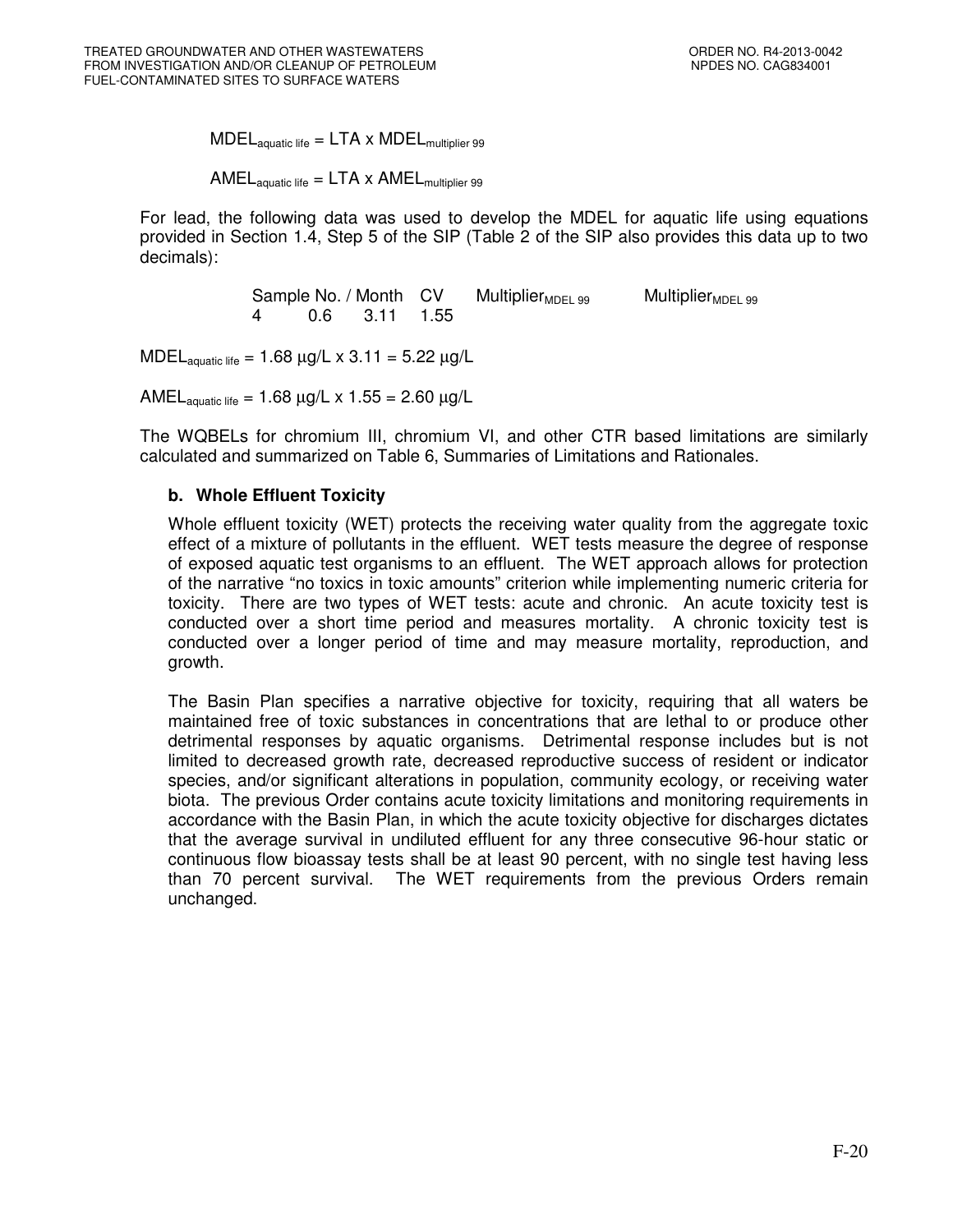# **E. Final Effluent Limitations and Discharge Specifications**

## **1. Final Effluent Limitations**

**a.** Effluent limitations for the pollutants of concern including acute toxicity under this General NPDES Permit are being carried over from the existing Order (Order No. R4- 2007-0022). A summary of the effluent limitations based on technology-based discharge limitations and water quality-based discharge limitations and their rationales are shown in the following table.

## **1) General Effluent Limitations**

## **Table 6. Summaries of Limitations and Rationales**

|                               |                         | <b>Effluent Limitations</b> |                  |                       |
|-------------------------------|-------------------------|-----------------------------|------------------|-----------------------|
| <b>Constituents</b>           | <b>Units</b>            | <b>Daily</b>                | <b>Monthly</b>   | <b>Rationale</b>      |
|                               |                         | <b>Maximum</b>              | Average          |                       |
| <b>Total Suspended Solids</b> | mg/L                    | 75                          | 50               | Best Available        |
|                               |                         |                             |                  | Technology            |
| Turbidity                     | <b>NTU</b>              | 75                          | 50               | Best Available        |
|                               |                         |                             |                  | Technology            |
| BOD <sub>5</sub> 20°C         | mg/L                    | 30                          | 20               | Best Available        |
|                               |                         |                             |                  | Technology            |
| Settleable Solids             | m/L                     | 0.3                         | 0.1              | Best Available        |
|                               |                         |                             |                  | Technology            |
| <b>Sulfides</b>               | mg/L                    | 1.0                         | ---              | Best Available        |
|                               |                         |                             |                  | Technology            |
| <b>Total Petroleum</b>        | $\mu$ g/L               | 100                         | ---              | Best Available        |
| Hydrocarbons                  |                         |                             |                  | Technology            |
| Benzene                       | µg/L                    | 1.0                         | ---              | Existing permit,      |
|                               |                         |                             |                  | <b>PMCL</b>           |
| Toluene                       | $\mu$ g/L               | 150                         | $---$            | Existing permit,      |
|                               |                         |                             |                  | <b>PMCL</b>           |
| Ethylbenzene                  | 700<br>$\mu g/L$<br>--- |                             | Existing permit, |                       |
|                               |                         |                             |                  | <b>PMCL</b>           |
| Xylenes                       | µg/L                    | 1750                        | ---              | Existing permit,      |
|                               |                         |                             |                  | <b>PMCL</b>           |
| Ethylene dibromide            | $\mu$ g/L               | 0.05                        | ---              | Existing permit,      |
|                               |                         |                             |                  | <b>PMCL</b>           |
| Lead                          | µg/L                    | $5.2^{8}$                   | $2.6^9$          | $\overline{CTR}^{10}$ |
|                               |                         |                             |                  |                       |
| Methyl tertiary butyl ether   | $\mu g/L$               | $\overline{5}$              | $---$            | SMCL <sup>11</sup>    |
| (MTBE)                        |                         |                             |                  |                       |
| Naphthalene                   | µg/L                    | 21                          | ---              | Taste and odor        |

 $<sup>7</sup>$  PCML – Primary Maximum Contaminant Level, Department of Public Health, Title 22 California Code of</sup> Regulations.

-

 $8$  Total recoverable metals (based on a hardness of 100 mg/L).

<sup>&</sup>lt;sup>9</sup> Same as Footnote 7

<sup>&</sup>lt;sup>10</sup> California Toxics Rule

<sup>&</sup>lt;sup>11</sup> SCML – Secondary Maximum Contaminant Level, Department of Public Health, Title 22 California Code of Regulations.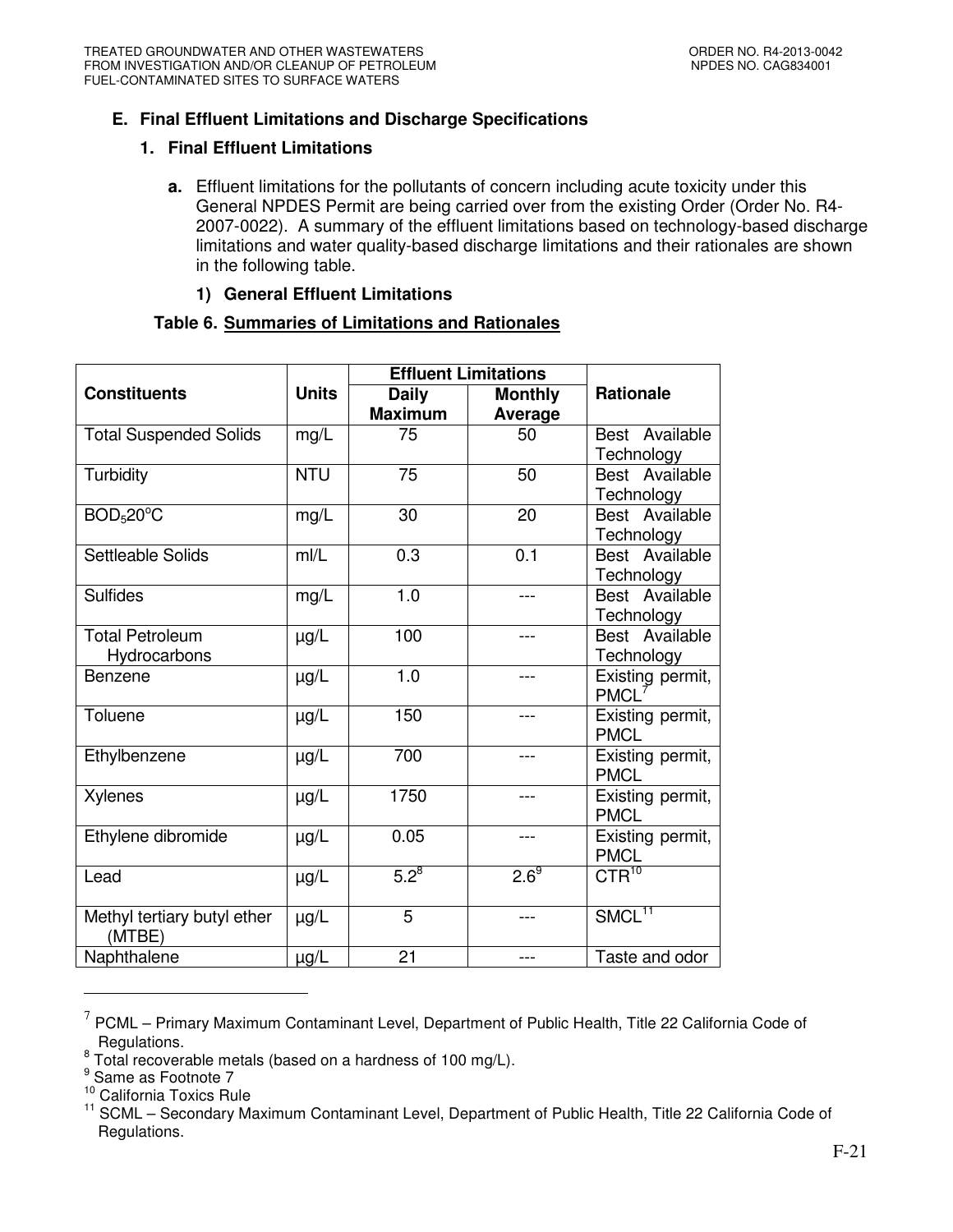-

|                                       |              | <b>Effluent Limitations</b>    |                           |                     |
|---------------------------------------|--------------|--------------------------------|---------------------------|---------------------|
| <b>Constituents</b>                   | <b>Units</b> | <b>Daily</b><br><b>Maximum</b> | <b>Monthly</b><br>Average | <b>Rationale</b>    |
|                                       |              |                                |                           |                     |
| Di-isopropyl Ether (DIPE)             | µg/L         | 0.8                            |                           | Taste and odor      |
| <b>Tertiary Butyl Alcohol</b><br>TBA) | $\mu$ g/L    | 12                             |                           | DPH action<br>level |

# **2) WQBELs based on TMDL WLAs**

# **Table 7. WQBELs based on Basin Plan section 7-13 - Los Angeles River and Tributaries Metals TMDL WLAs, Dry Weather<sup>12</sup>**

|                                                          |              | Copper, TR                     |                           |                                | Lead, TR                  |                                | Zinc, TR                  |                                | Selenium, TR              |  |
|----------------------------------------------------------|--------------|--------------------------------|---------------------------|--------------------------------|---------------------------|--------------------------------|---------------------------|--------------------------------|---------------------------|--|
| Reach                                                    | <b>Units</b> | <b>Maximum</b><br><b>Daily</b> | Average<br><b>Monthly</b> | <b>Maximum</b><br><b>Daily</b> | Average<br><b>Monthly</b> | <b>Maximum</b><br><b>Daily</b> | Average<br><b>Monthly</b> | <b>Maximum</b><br><b>Daily</b> | Average<br><b>Monthly</b> |  |
| Reach 5 and 6 and<br><b>Bell Creek</b>                   | $\mu g/L$    | 49                             | 25                        | 31                             | 16                        |                                |                           | 8.2                            | 4.1                       |  |
| Reach 4                                                  | µg/L         | 43                             | 21                        | 16                             | 8.2                       |                                |                           |                                |                           |  |
| Reach 3 above<br><b>LA-Glendale WRP</b><br>and Verdugo   | µg/L         | 38                             | 19                        | 20                             | 9.8                       | ---                            | ---                       | ---                            |                           |  |
| Reach 3 below<br><b>LA-Glendale WRP</b>                  | $\mu g/L$    | 43                             | 21                        | 20                             | 9.8                       | ---                            | ---                       | ---                            | ---                       |  |
| <b>Burbank Western</b><br>Channel (above<br>Burbank WRP) | µg/L         | 43                             | 21                        | 23                             | 11                        | $- - -$                        | ---                       | ---                            |                           |  |
| Burbank Western<br>Channel (below<br>Burbank WRP)        | µg/L         | 31                             | 16                        | 15                             | 7.4                       | ---                            | ---                       | ---                            |                           |  |
| Reach 2 and<br>Arroyo Seco                               | µg/L         | 36                             | 18                        | 18                             | 9                         | ---                            | ---                       | ---                            |                           |  |
| Reach 1                                                  | µg/L         | 38                             | 19                        | 20                             | 9.8                       | ---                            | ---                       | ---                            | ---                       |  |
| <b>Compton Creek</b>                                     | $\mu g/L$    | 31                             | 16                        | 15                             | 7.3                       | $---$                          | ---                       | ---                            | ---                       |  |
| Rio Hondo Rch. 1                                         | µg/L         | 21                             | 11                        | 8.2                            | 4.1                       | 210                            | 110                       | ---                            | ---                       |  |

<sup>&</sup>lt;sup>12</sup> For purposes of this general permit, discharges occurring from April 15<sup>th</sup> through November 15<sup>th</sup> are considered dry weather discharges.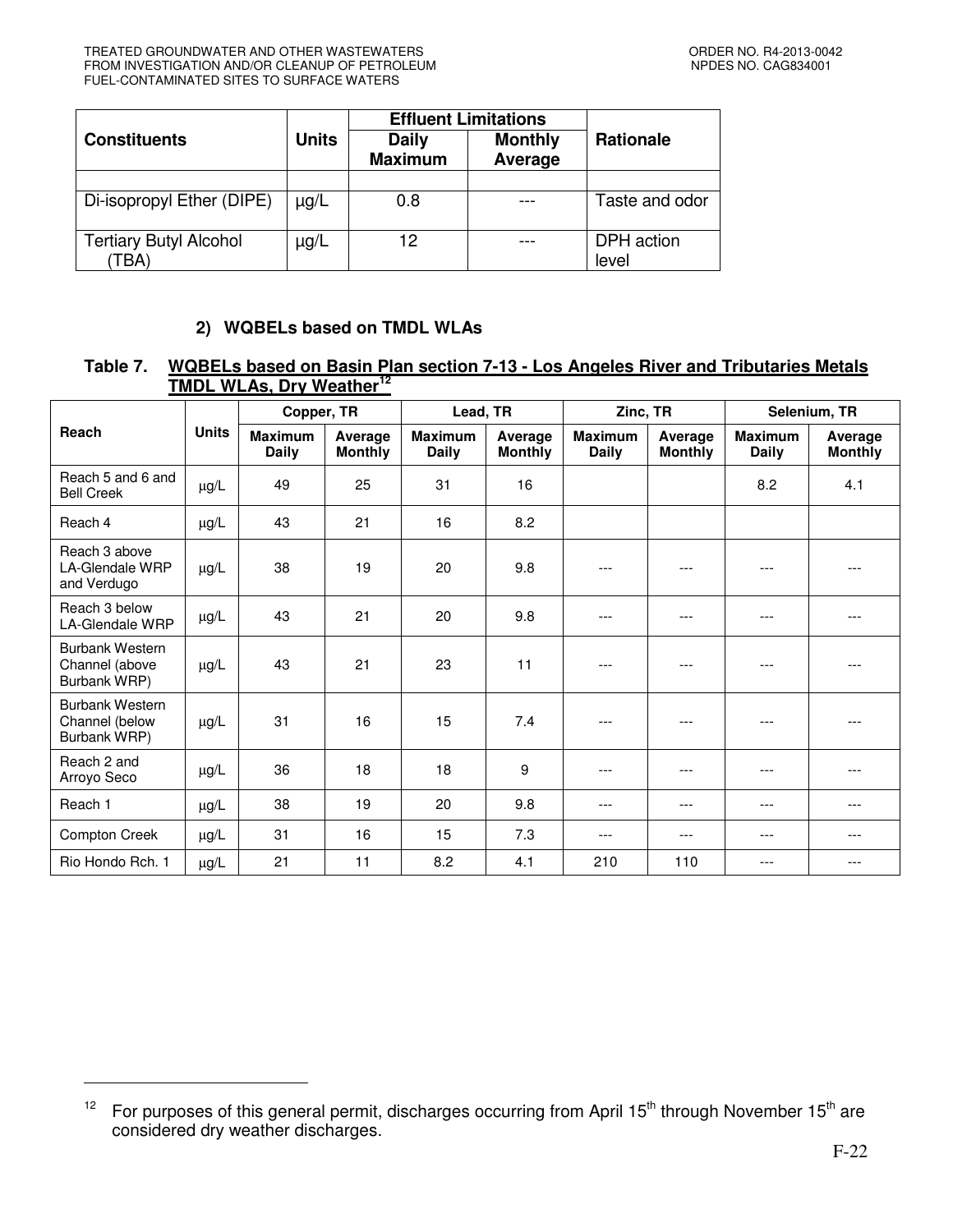## **Table 8. WQBELs based on Basin Plan section 7-13 - Los Angeles River and Tributaries Metals TMDL WLAs, Wet Weather<sup>13</sup>**

|                     | <b>Units</b> | <b>Effluent Limitations</b> |                        |  |  |
|---------------------|--------------|-----------------------------|------------------------|--|--|
| <b>Constituents</b> |              | <b>Maximum Daily</b>        | <b>Average Monthly</b> |  |  |
| Cadmium, TR         | $\mu$ g/L    | 3.1                         | 1.5                    |  |  |
| Copper, TR          | $\mu$ g/L    | 17                          | 8.5                    |  |  |
| Lead, TR            | $\mu$ g/L    | 62                          | 31                     |  |  |
| Zinc, TR            | μg/L         | 160                         | 79                     |  |  |

# **Table. 9 WQBELs based on Basin Plan section 7-39 - Los Angeles River Watershed Bacteria TMDL WLAs**

|                     |              | <b>Effluent Limitations</b>             |                                |
|---------------------|--------------|-----------------------------------------|--------------------------------|
| <b>Constituents</b> | <b>Units</b> | <b>Geometric</b><br><b>Mean Monthly</b> | <b>Maximum</b><br><b>Daily</b> |
| E.coli density      | MPN/100 mL   | 126                                     | 235                            |

## **Table 10. WQBELs based on Basin Plan section 7-12 - Ballona Creek Metals TMDL WLAs**

| <b>Constituents</b> | Units     |                                | <b>Dry Weather</b><br><b>Effluent Limitations</b> | <b>Wet Weather</b><br><b>Effluent Limitations</b> |                           |  |
|---------------------|-----------|--------------------------------|---------------------------------------------------|---------------------------------------------------|---------------------------|--|
|                     |           | <b>Maximum</b><br><b>Daily</b> | Average<br><b>Monthly</b>                         | <b>Maximum</b><br><b>Daily</b>                    | Average<br><b>Monthly</b> |  |
| Copper, TR          | $\mu$ g/L | 39                             | 20                                                | 18                                                |                           |  |
| Lead, TR            | $\mu$ g/L | 21                             |                                                   | 59                                                | 29                        |  |
| Selenium, TR        | $\mu$ g/L | 8.2                            | 4.1                                               | 5                                                 | 2.5                       |  |
| Zinc, TR            | μg/L      | 304                            | 151                                               | 119                                               | 59                        |  |

# **Table 11. WQBELs based on USEPA's Los Cerritos Channel Metal TMDL**

-

| <b>Constituents</b> | Units |                                | <b>Dry Weather</b><br><b>Effluent Limitations</b> | <b>Wet Weather</b><br><b>Effluent Limitations</b> |                           |
|---------------------|-------|--------------------------------|---------------------------------------------------|---------------------------------------------------|---------------------------|
|                     |       | <b>Maximum</b><br><b>Daily</b> | Average<br><b>Monthly</b>                         | <b>Maximum</b><br><b>Daily</b>                    | Average<br><b>Monthly</b> |
| Copper, TR          | μg/L  | 31                             | 16                                                | 9.8                                               | 4.8                       |
| Lead, TR            | μg/L  |                                |                                                   | 59                                                | 28                        |
| Zinc, TR            | μg/L  |                                |                                                   | 96                                                | 48                        |

<sup>&</sup>lt;sup>13</sup> For purposes of this general permit, discharges occurring from November 14<sup>th</sup> through April 14<sup>th</sup> are considered wet weather discharges.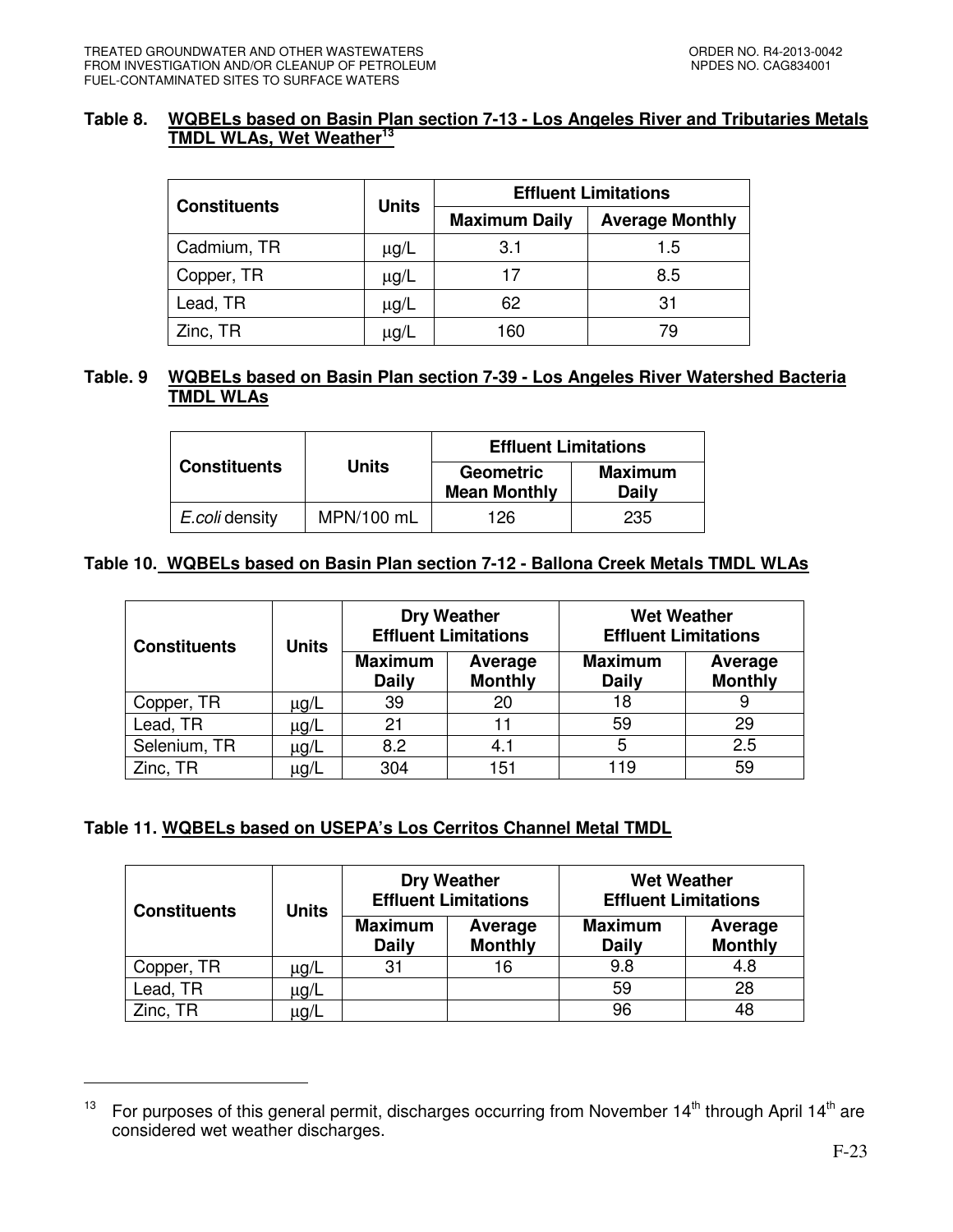## **Table 12. WQBELs based on Basin Plan section 7-40 – Dominguez Channel and Greater Los Angeles and Long Beach Harbor Waters Toxic Pollutants TMDL WLAs, WET Weather<sup>14</sup>**

|                    |                               | <b>Effluent Limitations</b>    |                           |  |  |
|--------------------|-------------------------------|--------------------------------|---------------------------|--|--|
| <b>Constituent</b> | <b>Units</b>                  | <b>Maximum</b><br><b>Daily</b> | Average<br><b>Monthly</b> |  |  |
| Copper, TR         | $\mu$ g/L (water, unfiltered) | 9.7                            | 4.8                       |  |  |
| Lead, TR           | µg/L (water, unfiltered)      | 43                             |                           |  |  |
| Zinc, TR           | μg/L                          |                                | 35                        |  |  |

# **Table 13. WQBELs based on Basin Plan section 7-40 – Dominguez Channel and Greater Los Angeles and Long Beach Harbor Waters Toxic Pollutants TMDL WLAs**

|                    |              | <b>Dominguez Channel Estuary</b> |                           | <b>Greater Harbor Waters</b>   |                           |  |
|--------------------|--------------|----------------------------------|---------------------------|--------------------------------|---------------------------|--|
| <b>Constituent</b> | <b>Units</b> | <b>Maximum</b><br><b>Daily</b>   | Average<br><b>Monthly</b> | <b>Maximum</b><br><b>Daily</b> | Average<br><b>Monthly</b> |  |
| Copper, TR         | $\mu$ g/L    | 6.1                              | 3                         | 6.1                            | 3                         |  |
| Lead, TR           | $\mu$ g/L    | 14                               | 7                         | 14                             | 7                         |  |
| Zinc, TR           | $\mu$ g/L    | 140                              | 70                        | 140                            | 70                        |  |
| <b>PAHs</b>        | $\mu$ g/L    | 0.098                            | 0.049                     |                                |                           |  |
| Chlordane          | $\mu$ g/L    | 0.0012                           | 0.00059                   |                                |                           |  |
| $4.4'$ -DDT        | $\mu$ g/L    | 0.0012                           | 0.00059                   | 0.0012                         | 0.00059                   |  |
| <b>Dieldrin</b>    | $\mu$ g/L    | 0.00028                          | 0.00014                   |                                |                           |  |
| <b>Total PCBs</b>  | $\mu$ g/L    | 0.00034                          | 0.00017                   | 0.00034                        | 0.00017                   |  |

## **Table 14. WQBELs based on Basin Plan section 7-20 - San Gabriel River and Impaired Tributaries Metals and Selenium TMDL WLAs, Dry Weather<sup>15</sup>**

| <b>Reaches</b> |           | Copper, TR<br><b>Units</b>     |                           |                                | Selenium, TR              |  |  |
|----------------|-----------|--------------------------------|---------------------------|--------------------------------|---------------------------|--|--|
|                |           | <b>Maximum</b><br><b>Daily</b> | Average<br><b>Monthly</b> | <b>Maximum</b><br><b>Daily</b> | Average<br><b>Monthly</b> |  |  |
| SJC R-1, $2^1$ | $\mu$ g/L |                                |                           | 8.2                            | 4.1                       |  |  |
| SGR R-1 $2$    | $\mu$ g/L | 30                             | 15                        |                                |                           |  |  |

<sup>&</sup>lt;sup>14</sup> Exceedances of California Toxic Rule (CTR) criteria for metals were only observed in freshwaters of Dominguez Channel during wet weather; therefore, WQBELs are set for wet weather only.

-

<sup>&</sup>lt;sup>15</sup> Defined in the Footnote 3.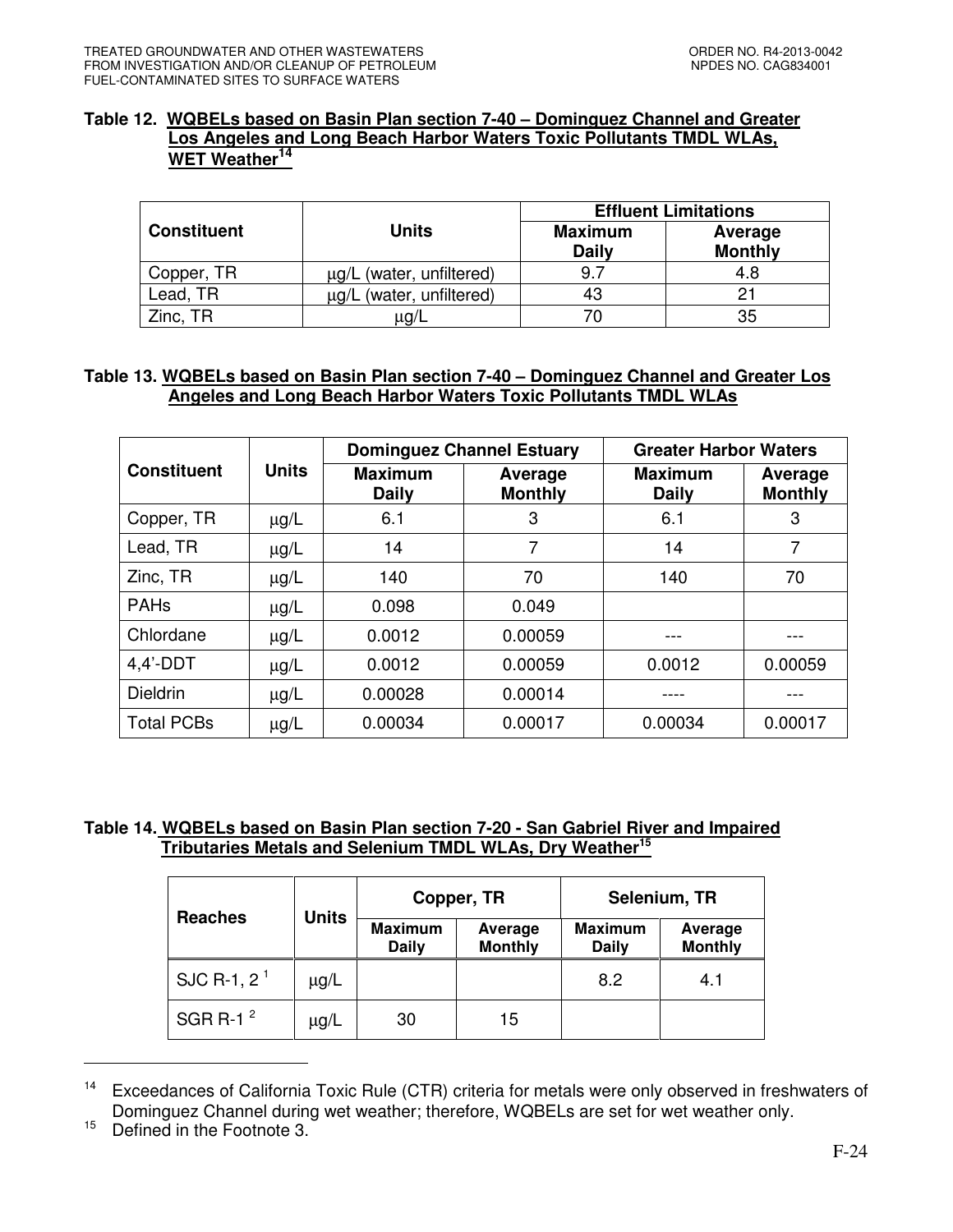| <b>Reaches</b> | <b>Units</b> |                                | Copper, TR                | Selenium, TR                   |                           |  |
|----------------|--------------|--------------------------------|---------------------------|--------------------------------|---------------------------|--|
|                |              | <b>Maximum</b><br><b>Daily</b> | Average<br><b>Monthly</b> | <b>Maximum</b><br><b>Daily</b> | Average<br><b>Monthly</b> |  |
| SGRR $23$      | $\mu$ g/L    |                                |                           |                                |                           |  |
| Coyote Creek   | $\mu$ g/L    | 33                             | 16                        |                                |                           |  |
| Estuary        | $\mu$ g/L    | 5.1                            | 2.5                       |                                |                           |  |

1. San Jose Creek Reach 1 (Confluence to Temple Street) and San Jose Reach 2 (Temple Street to I-10 Freeway at White Avenue)

2. San Gabriel River Reach 1 (Firestone Avenue to Estuary.

3. San Gabriel River Reach 2 (Whittier Narrows to Firestone Avenue), and upstream reaches and tributaries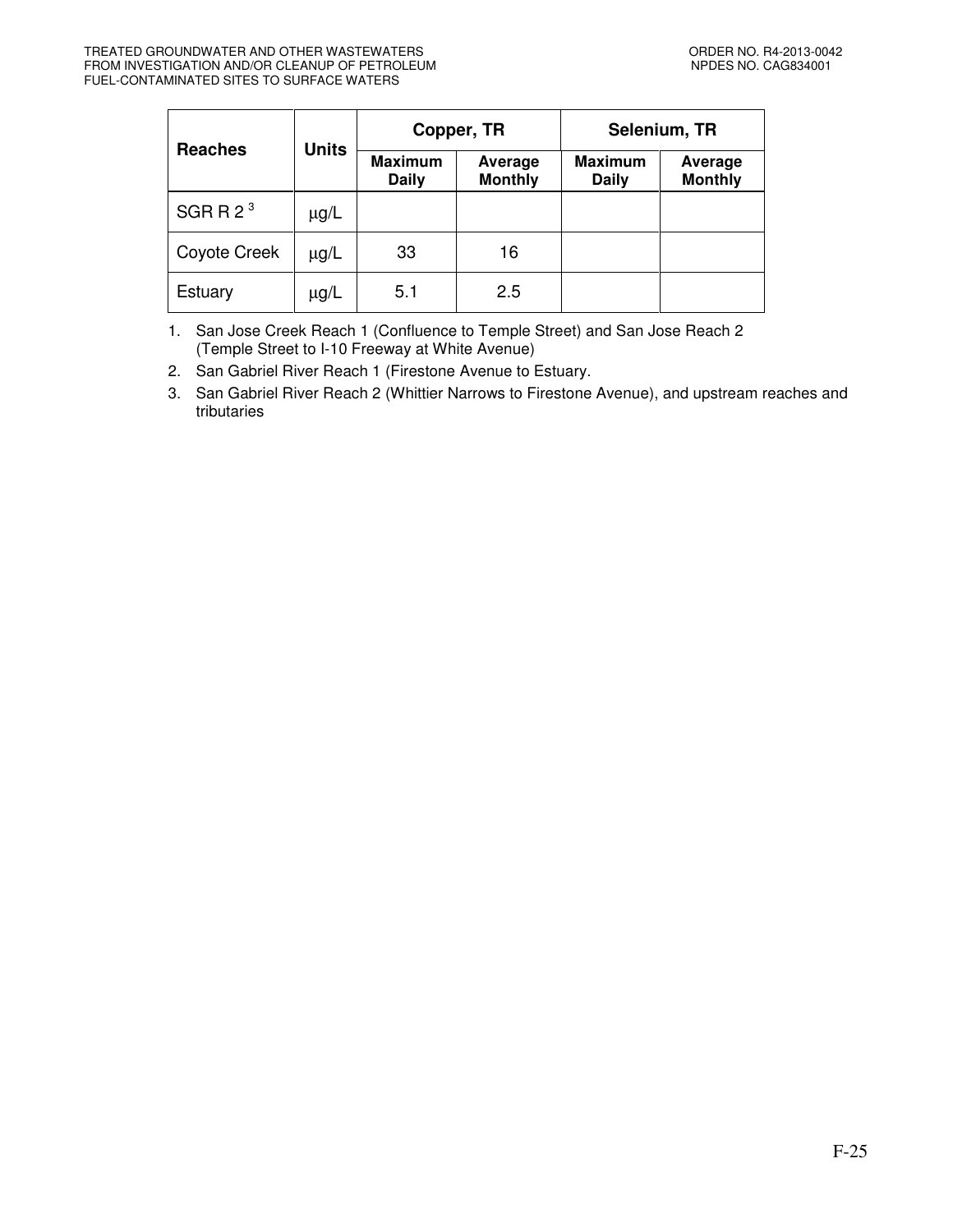## **Table 15. WQBELs based on Basin Plan section 7-20 - San Gabriel River and Impaired Tributaries Metals and Selenium TMDL WLAs, Wet-Weather<sup>16</sup>**

|                | <b>Units</b> | Copper, TR                     |                           |                                | Lead, TR                  | Zinc, TR                       |                           |
|----------------|--------------|--------------------------------|---------------------------|--------------------------------|---------------------------|--------------------------------|---------------------------|
| <b>Reaches</b> |              | <b>Maximum</b><br><b>Daily</b> | Average<br><b>Monthly</b> | <b>Maximum</b><br><b>Daily</b> | Average<br><b>Monthly</b> | <b>Maximum</b><br><b>Daily</b> | Average<br><b>Monthly</b> |
| SJC R-1, $2^1$ | $\mu$ g/L    |                                |                           |                                |                           |                                |                           |
| SGR R-1 $2$    | $\mu$ g/L    |                                |                           |                                |                           |                                |                           |
| SGRR $2^3$     | $\mu$ g/L    |                                |                           | 166                            | 83                        |                                |                           |
| Coyote Creek   | $\mu$ g/L    | 15                             | 7.5                       | 87                             | 43                        | 125                            | 62                        |
| Estuary        | $\mu$ g/L    |                                |                           |                                |                           |                                |                           |

1. San Jose Creek Reach 1 (Confluence to Temple Street) and San Jose Reach 2 (Temple Street to I-10 Freeway at White Avenue)

2. San Gabriel River Reach 1 (Firestone Avenue to Estuary.

3. San Gabriel River Reach 2 (Whittier Narrows to Firestone Avenue), and upstream reaches and tributaries

## **Table 16. WQBELs based on Basin Plan section 7-19 - Calleguas Creek Watershed Metals and Selenium TMDL WLAs – Dry Weather**

|                                         |              |                                | Copper <sup>1,2</sup>     | Nickel $3$                     |                           | <b>Selenium</b>                |                           |
|-----------------------------------------|--------------|--------------------------------|---------------------------|--------------------------------|---------------------------|--------------------------------|---------------------------|
| <b>Reaches</b>                          | <b>Units</b> | <b>Maximum</b><br><b>Daily</b> | Average<br><b>Monthly</b> | <b>Maximum</b><br><b>Daily</b> | Average<br><b>Monthly</b> | <b>Maximum</b><br><b>Daily</b> | Average<br><b>Monthly</b> |
| 1-Mabu Lagoon                           | $\mu$ g/L    | 6.1                            | 3.0                       | 13.5                           | 6.7                       |                                |                           |
| 2-Calleguas Creek South                 | $\mu$ g/L    | 6.1                            | 3.0 <sub>2</sub>          | 13.5                           | 6.7                       | ----                           |                           |
| 3-Revolon Slough                        | $\mu$ g/L    | 44                             | 22                        | 244                            | 122                       |                                |                           |
| 4-Calleguas Creek North                 | $\mu$ g/L    | 6.1                            | 3.0                       | 13.6                           | 6.8                       | 8.2                            | 4.1                       |
| 5-Beardsley Channel                     | $\mu$ g/L    | 6.1                            | 3.0                       | 13.6                           | 6.8                       | 8.2                            | 4.1                       |
| 9-Conejo Creek                          | $\mu$ g/L    | 48                             | 24                        | 262                            | 131                       | ----                           |                           |
| 10-Hill Canyon reach of<br>Conejo Creek | $\mu$ g/L    | 48                             | 24                        | 262                            | 131                       |                                |                           |
| 11-Arroyo Santa Rosa                    | $\mu$ g/L    | 48                             | 24                        | 262                            | 131                       |                                |                           |
| 12-North Fork Conejo<br>Creek           | $\mu$ g/L    | 48                             | 24                        | 262                            | 131                       | ----                           |                           |
| 13-Arroyo Conejo (S.Fork<br>Conejo Cr)  | $\mu$ g/L    | 48                             | 24                        | 262                            | 131                       |                                |                           |

Notes:

-

- 1. Site Specific Water-Effect Ratios (WER) for copper have been developed by Regional Board for Reach1 (WER = 1.51) and Reach 2 (WER = 3.69). The effluent limitations for copper for these two reaches have been recalculated based on WERs.
- 2. Concentration based targets have been converted to total recoverable allocations using the CTR default translator of 0.96 for freshwater reaches and 0.83 for salt water reaches.
- 3. Concentration based targets have been converted to total recoverable allocations using the CTR default translator of 0.997 for freshwater reaches and 0.99 for salt water reaches.

<sup>&</sup>lt;sup>16</sup> Defined in the Footnote 4.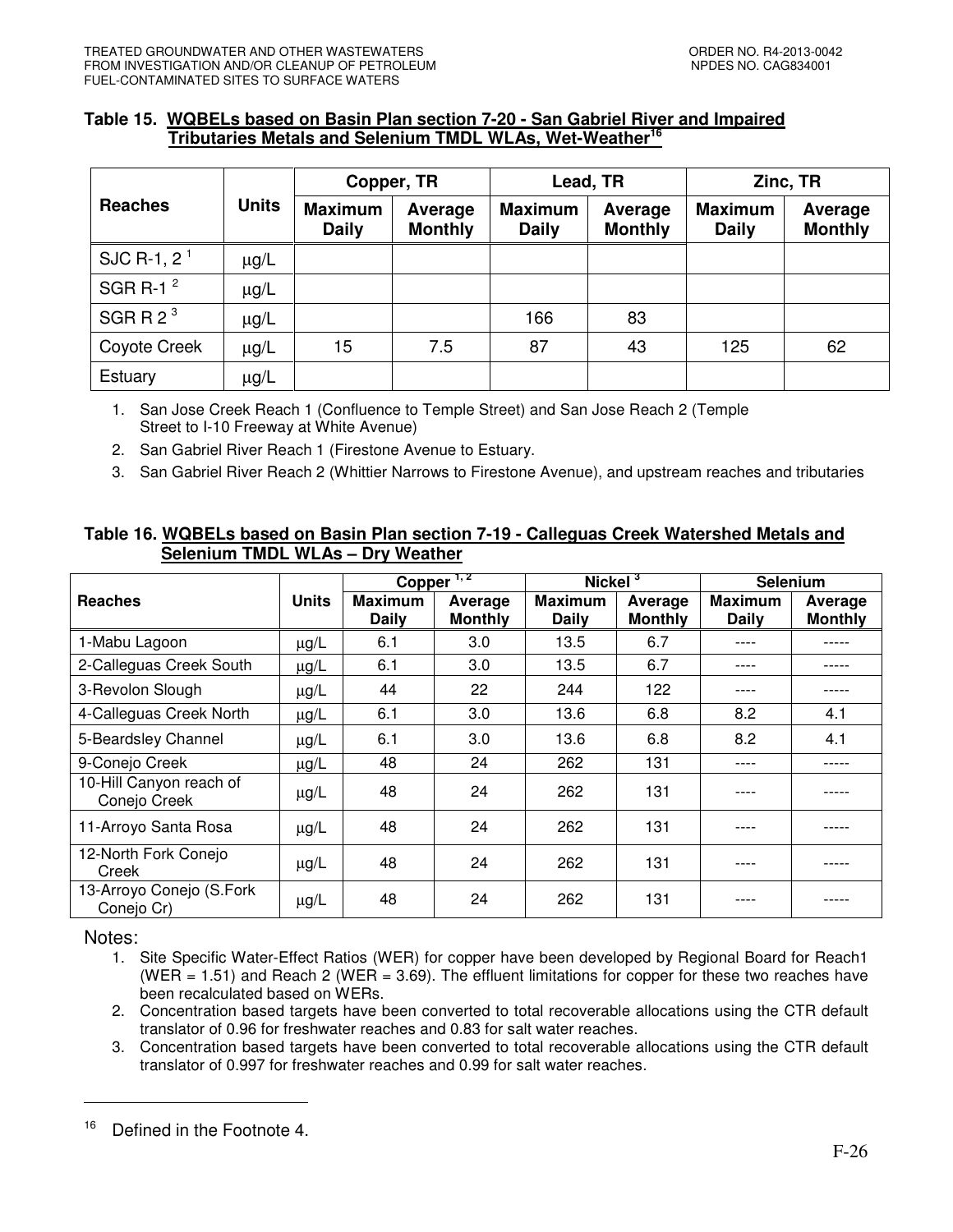## **Table 17. WQBELs based on Basin Plan section 7-19 - Calleguas Creek Watershed Metals and Selenium TMDL WLAs** –**Wet Weather**

|                                         |              | Copper <sup><math>1,2</math></sup> |                           | Nickel <sup>3</sup>     |                          | <b>Selenium</b>         |                           |
|-----------------------------------------|--------------|------------------------------------|---------------------------|-------------------------|--------------------------|-------------------------|---------------------------|
| <b>Reaches</b>                          | <b>Units</b> | <b>Maximu</b><br>m Daily           | Average<br><b>Monthly</b> | <b>Maximu</b><br>mDaily | Averag<br><b>Monthly</b> | <b>Maximu</b><br>mDaily | Average<br><b>Monthly</b> |
| 1-Mabu Lagoon                           | $\mu$ g/L    | 5.8                                | 2.9                       | 74                      | 37                       |                         |                           |
| 2-Calleguas Creek South                 | $\mu$ g/L    | 5.8                                | 2.9                       | 74                      | 37                       |                         |                           |
| 3-Revolon Slough                        | $\mu$ g/L    | 27.4                               | 13.7                      | 858                     | 427                      |                         |                           |
| 4-Calleguas Creek North                 | $\mu$ g/L    | 5.8                                | 2.9                       | 75                      | 37                       | 289                     | 144                       |
| 5-Beardsley Channel                     | $\mu$ g/L    | 5.8                                | 2.9                       | 75                      | 37                       | 289                     | 144                       |
| 9-Conejo Creek                          | $\mu$ g/L    | 31                                 | 15                        | 956                     | 477                      |                         |                           |
| 10-Hill Canyon reach of<br>Conejo Creek | $\mu$ g/L    | 31                                 | 15                        | 956                     | 477                      |                         |                           |
| 11-Arroyo Santa Rosa                    | $\mu$ g/L    | 31                                 | 15                        | 956                     | 477                      |                         |                           |
| 12-North Fork Conejo<br>Creek           | $\mu$ g/L    | 43                                 | 21                        | 1294                    | 645                      |                         |                           |
| 13-Arroyo Conejo<br>(S.Fork Conejo Cr)  | $\mu$ g/L    | 43                                 | 21                        | 1294                    | 645                      |                         |                           |

Notes:

1. Site Specific Water-Effect Ratios (WER) for copper have been developed by Regional Board for Reach1 (WER = 1.51) and Reach 2 (WER = 3.69). The effluent limitations for copper for these two reaches have been recalculated based on WERs.

2. Concentration based targets have been converted to total recoverable allocations using the CTR default translator of 0.96 for freshwater reaches and 0.83 for salt water reaches.

3. Concentration based targets have been converted to total recoverable allocations using the CTR default translator of 0.997 for freshwater reaches and 0.99 for salt water reaches.

#### **Table 18. WQBELs based on Basin Plan section 7-17 - Calleguas Creek Organochlorine Pesticides, Polychlorinated Biphenyls, and Siltation TMDL WLAs**

| <b>Constituents</b> | <b>Units</b> | <b>Effluent Limitations</b> |                        |  |
|---------------------|--------------|-----------------------------|------------------------|--|
|                     |              | <b>Maximum Daily</b>        | <b>Average Monthly</b> |  |
| Chlordane           | ng/L         | 1.2                         | 0.59                   |  |
| $4,4$ -DDD          | ng/L         | 1.7                         | 0.84                   |  |
| $4,4$ -DDE          | ng/L         | 1.2                         | 0.59                   |  |
| $4,4$ -DDT          | ng/L         | 1.2                         | 0.59                   |  |
| <b>Dieldrin</b>     | ng/L         | 0.28                        | 0.14                   |  |
| <b>PCBs</b>         | ng/L         | 0.34                        | 0.17                   |  |
| Toxaphene           | ng/L         | 0.33                        | 0.16                   |  |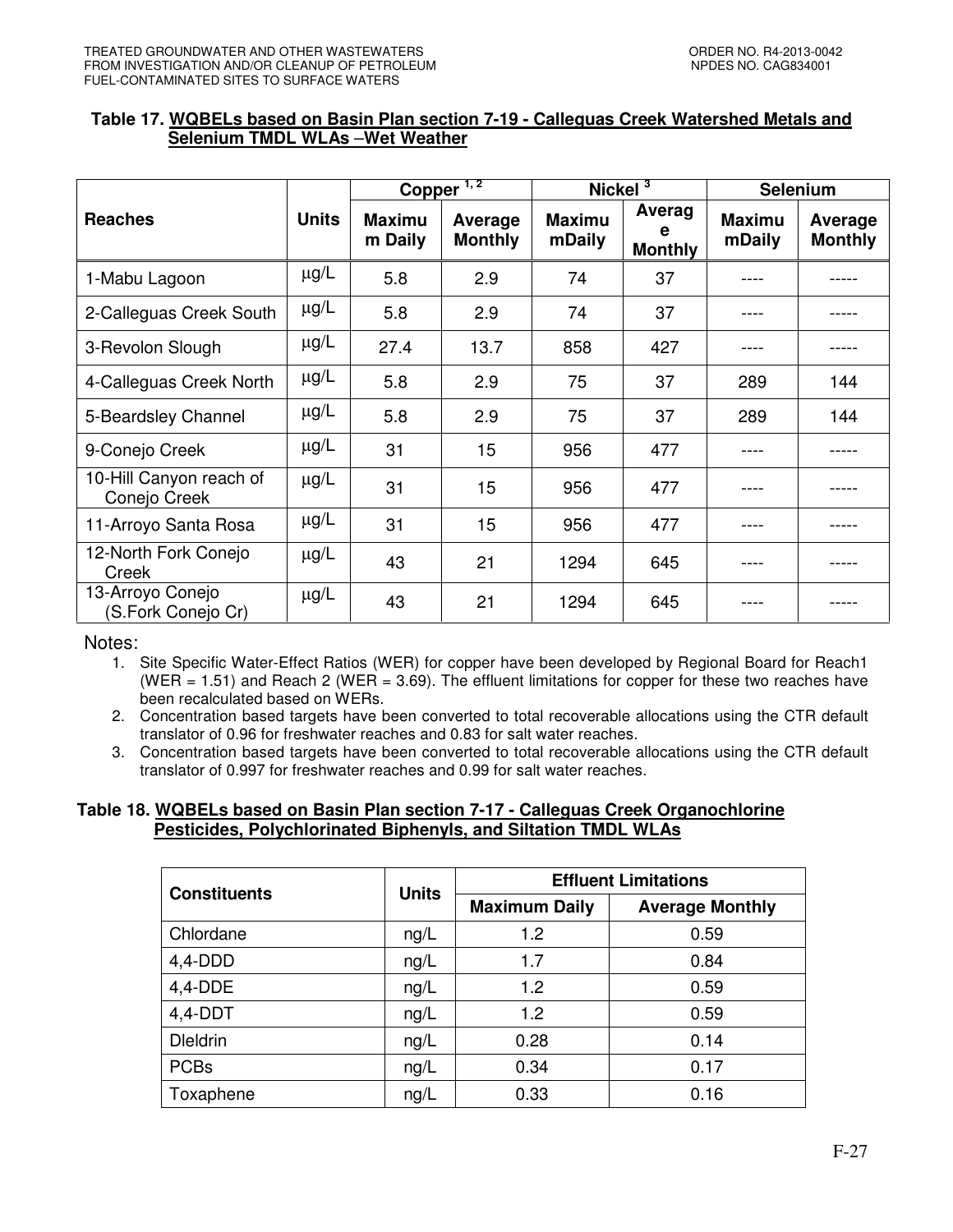## **Table 19. WQBELs based on Basin Plan section 7-19 - Calleguas Creek Watershed Metals and Selenium TMDL WLAs** –**Dry and Wet Weather**

| <b>Constituents</b> | <b>Units</b> | <b>Effluent Limitations</b> |                        |  |
|---------------------|--------------|-----------------------------|------------------------|--|
|                     |              | <b>Maximum Daily</b>        | <b>Average Monthly</b> |  |
| Mercury             | $\mu$ g/L    |                             | 0.051                  |  |

## **Table 20. Calleguas Creek, Its Tributaries, and Magu Lagoon Toxicity TMDL**

| Pollutant | <b>Units</b>        | <b>Effluent Limitations</b> |
|-----------|---------------------|-----------------------------|
| Toxicity  | Toxicity Unit (TUc) |                             |

## **Table 21. Calleguas Creek, Its Tributaries, and Magu Lagoon TMDL for organophosphate pesticides (Chlorpyrifos and Diazinon)**

|                     | <b>Units</b> | <b>Effluent Limitations</b> |              |                |  |  |
|---------------------|--------------|-----------------------------|--------------|----------------|--|--|
| <b>Parameters</b>   |              | 4 Day Average               | <b>Acute</b> | <b>Chronic</b> |  |  |
| <b>Chlorpyrifos</b> | ug/L         | 0.014                       |              |                |  |  |
| Diazinon            | ug/L         |                             | 0.10         | 0.10           |  |  |

**Table 23. WQBELs based on Basin Plan section 7-10 Malibu Creek and Lagoon, section 7-11 Los Angeles Harbor (Inner Cabrillo Beach and Main Ship Channel), section 7-5 Marina del Rey Harbor Mothers' Beach and Back Basin, section 7-28 Harbor Beaches of Ventura County (Kiddie Beach and Hobie Beach), section 7-36 Santa Clara River Estuary and Reaches 3,5,6, and 7, and USEPA's Long Beqach City Beaches and Los Angeles River Estuary Bacteria TMDL WLAs** 

|                         |            | <b>Effluent Limitations</b>             |                                |  |
|-------------------------|------------|-----------------------------------------|--------------------------------|--|
| <b>Parameters</b>       | Units      | <b>Geometric</b><br><b>Mean Monthly</b> | <b>Maximum</b><br><b>Daily</b> |  |
| Total Coliform (T)      | MPL/100 mL | 1,000                                   | 10,000                         |  |
| Fecal Coliform (F)      | MPL/100 mL | 200                                     | 400                            |  |
| Entrococcus             | MPL/100 mL | 35                                      | 104                            |  |
| If ratio of $F/T > 0.1$ | MPL/100 mL |                                         | 1,000                          |  |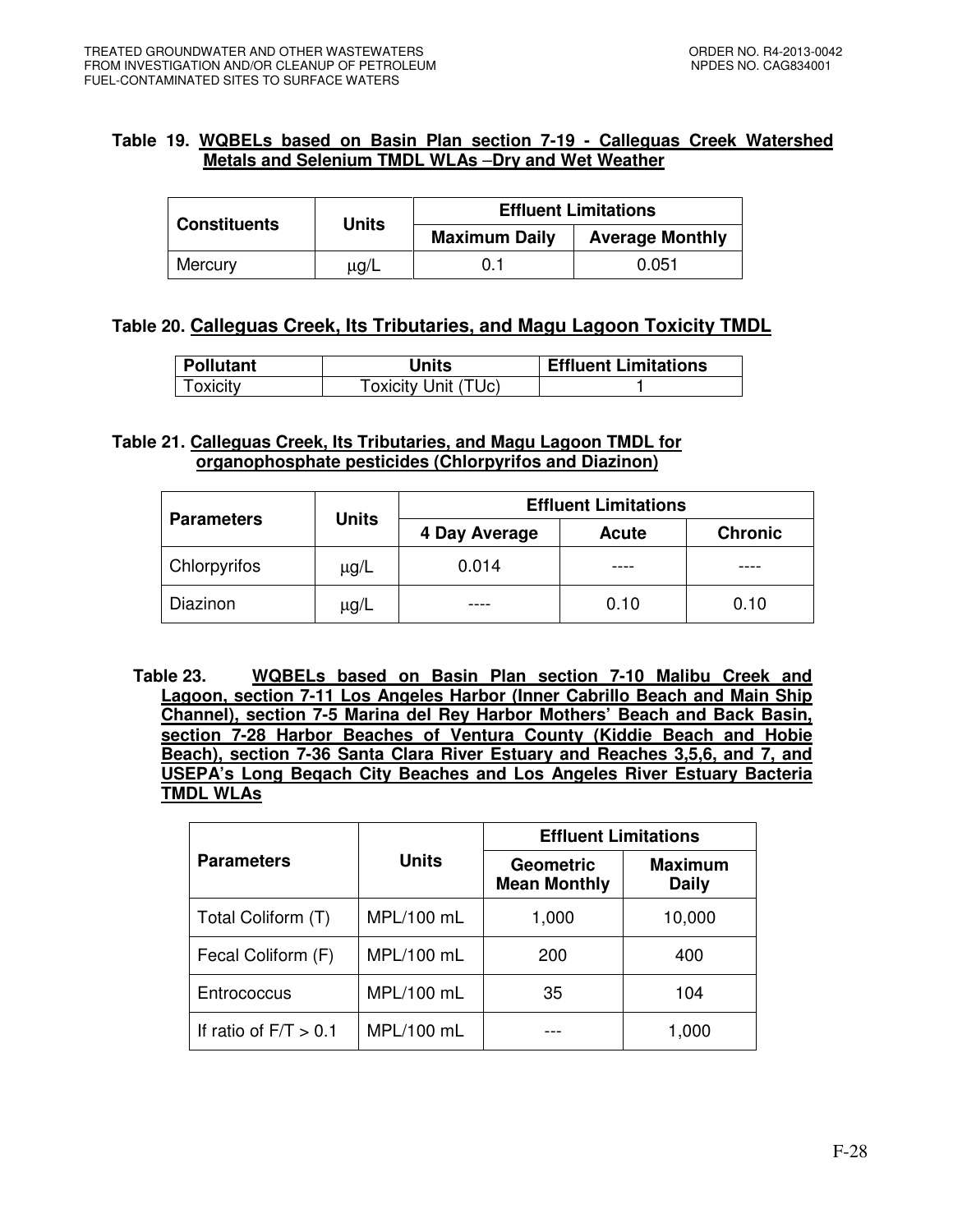### **Table 23. WQBELs based on Basin Plan section 7-14 - Ballona Creek Estuary Toxic Pollutants TMDL WLAs in Sediment**

| <b>Constituents</b> | <b>Units</b> | <b>Effluent Limitations*</b> |
|---------------------|--------------|------------------------------|
| Cadmium             | mg/kg dry    | 1.2                          |
| Copper              | mg/kg dry    | 34                           |
| Lead                | mg/kg dry    | 46.7                         |
| Silver              | mg/kg dry    | 1.0                          |
| <b>Zinc</b>         | mg/kg dry    | 150                          |
| Chlordane           | µg/kg dry    | 0.5                          |
| <b>DDTs</b>         | µg/kg dry    | 1.58                         |
| <b>Total PCBs</b>   | µg/kg dry    | 22.7                         |
| <b>Total PAHs</b>   | µg/kg dry    | 4,022                        |

\*: See Section VII. C. for compliance determination.

### **Table 24. WQBELs based on Basin Plan section 7-40 – Dominguez Channel and Greater Los Angeles and Long Beach Harbor Waters Toxic Pollutants TMDL WLAs in Sediment**

|                                              | <b>Effluent Limitations (mg/kg)*</b> |             |             |  |
|----------------------------------------------|--------------------------------------|-------------|-------------|--|
| Waterbody                                    | Lead                                 | <b>Zinc</b> | <b>PAHs</b> |  |
| Long Beach Outer Harbor (inside breakwater)  | 46.7                                 | 150         | 4.022       |  |
| Los Angeles Outer Harbor (inside breakwater) | 46.7                                 | 150         | 4.022       |  |
| Los Angeles River Estuary                    | 46.7                                 |             | 4.022       |  |
| Los Angeles Harbor-Inner Cabrillo Beach      | 46.7                                 |             | 4.022       |  |
| Area                                         |                                      |             |             |  |

\*: See Section VII. C. for compliance determination.

## **Table 25. WQBELs based on Basin Plan section 7-18 - Marina del Rey Harbor Toxic Pollutants TMDLWLAs in Sediment**

| <b>Constituent</b> | <b>Units</b> | <b>Effluent Limitations*</b> |
|--------------------|--------------|------------------------------|
| Copper             | mg/kg        | 34                           |
| Lead               | mg/kg        | 46.7                         |
| Zinc               | mg/kg        | 150                          |
| Chlordane          | μg/kg        | 0.5                          |
| <b>Total PCBs</b>  | µg/kg        | 22.7                         |

\*: See Section VII. C. for compliance determination.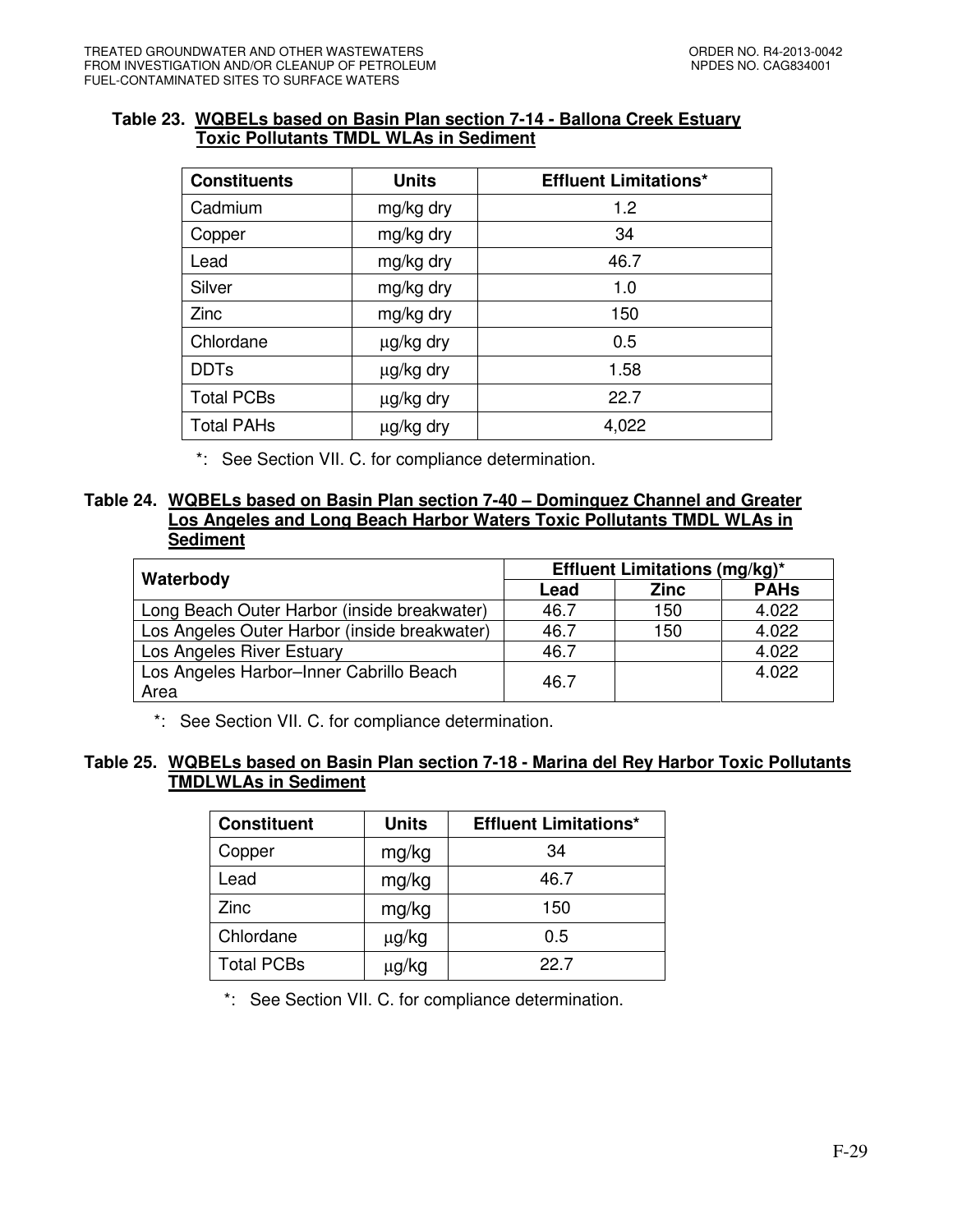- **b.** The pH of the discharge shall at all times be within the range of 6.5 and 8.5.temperature of the discharge shall not exceed 86ºF.
- **c.** The temperature of the discharge shall not exceed 86ºF.
- **d.** The discharge of an effluent with mineral and nitrogen constituents in excess of applicable limits given in Attachment B is prohibited. In the letter of determination, the Executive Officer shall indicate the WQBELs in Attachment B for watershed/stream reach mineral objectives applicable to the particular discharge.
- **e.** Pass-through or uncontrollable discharges of PCBs shall not exceed daily average concentrations of 14 ng/L into fresh waters or 30 ng/L into estuarine waters.
- **f.** The acute toxicity of the effluent shall be such that the average monthly survival in the undiluted effluent for any three (3) consecutive 96-hour static or continuous flow bioassay tests shall be at least 90%, with no single test less than 70% survival.
- **g.** The discharge shall meet effluent limitations and toxic and effluent standards established pursuant to sections 301, 302, 304, 306, and 307 of the CWA, and amendments thereto.

### **2. Satisfaction of Anti-Backsliding Requirements**

All effluent limitations in this Order are at least as stringent as the effluent limitations in the previous Order, unless where newly adopted TMDLs have been implemented.

### **3. Satisfaction of Antidegradation Policy**

The State Water Board established California's antidegradation policy in State Water Board Resolution No. 68-16. Resolution No. 68-16 incorporates the federal antidegradation policy where the federal policy applies under federal law. Resolution No. 68-16 requires that existing quality of waters be maintained unless degradation is justified based on specific findings. The Regional Water Board's Basin Plan implements, and incorporates by reference, both the state and federal antidegradation policies. The permitted discharge under this General NPDES Permit is consistent with the antidegradation provision of Section131.12 and State Water Board Resolution No. 68-16.

#### **4. Stringency of Requirements for Individual Pollutants**

This Order contains both technology-based and water quality-based effluent limitations for individual pollutants. This Order's technology-based pollutant restrictions implement the minimum, applicable federal technology-based requirements. These limitations are not more stringent than required by the CWA.

This Order contains pollutant restrictions that are more stringent than applicable federal requirements and standards. Specifically, this Order includes effluent limitations for chromium III that are more stringent than applicable federal standards, but are consistent with the Basin Plan objectives.

## **F. Interim Effluent Limitations (Not Applicable)**

- **G. Land Discharge Specifications (Not Applicable)**
- **H. Reclamation Specifications (Not Applicable)**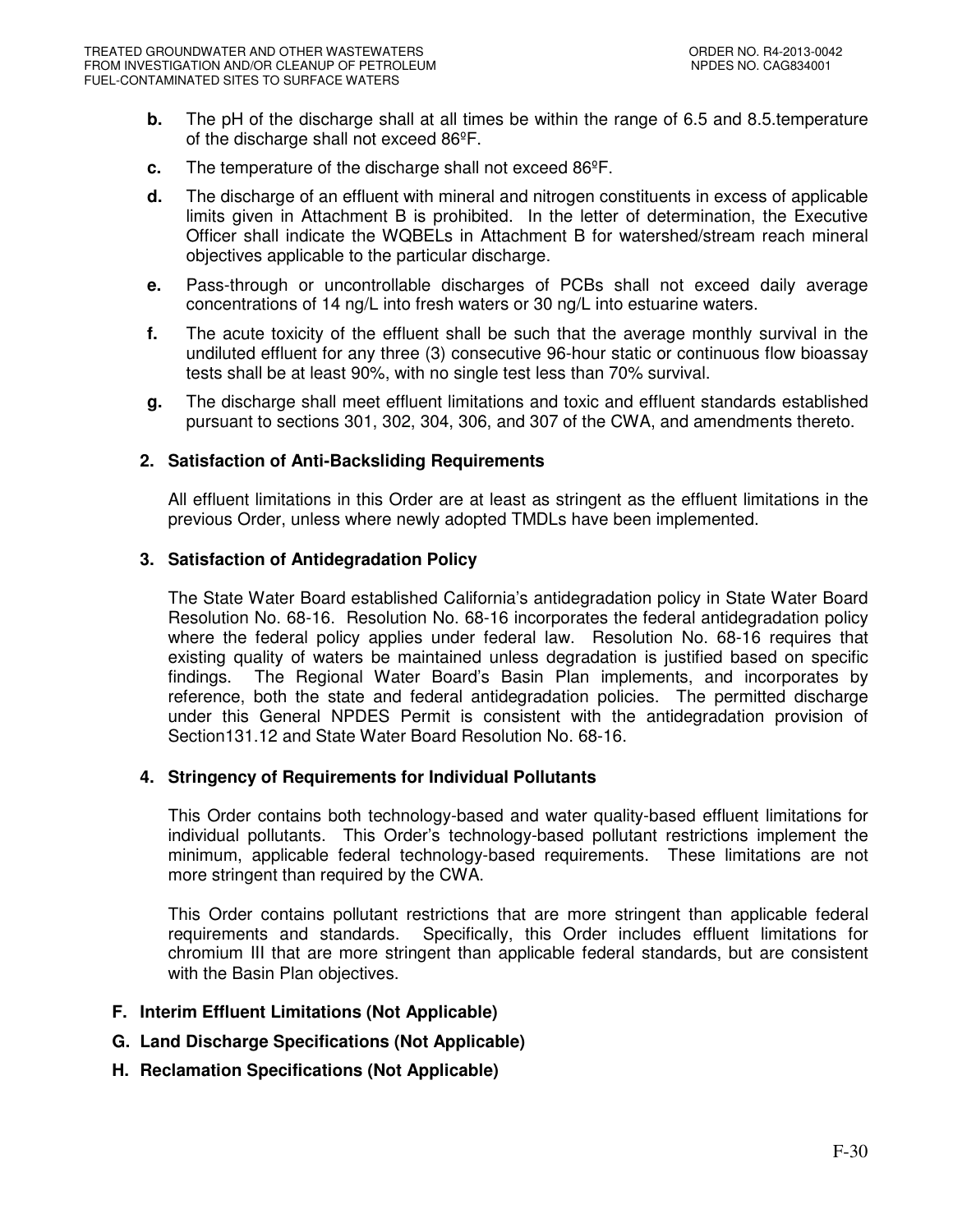## **VI. RATIONALE FOR RECEIVING WATER LIMITATIONS**

### **A. Surface Water**

Receiving Water Limitations are based upon water quality objectives contained in the Basin Plan, statewide Water Quality Control Plan, or criteria promulgated by USEPA pursuant to CWA section 303.

### **B. Groundwater (Not Applicable)**

### **VII. RATIONALE FOR MONITORING AND REPORTING REQUIREMENTS**

Section 122.48 of 40 CFR requires all NPDES permits to specify recording and reporting of monitoring results. Sections 13267 and 13383 of the CWC authorize the Regional Water Board to require technical and monitoring reports. The MRP (see sample MRP) establishes monitoring and reporting requirements to implement federal and state requirements. The following provides the rationale for the monitoring and reporting requirements contained in the MRP for this Order.

### **A. Influent Monitoring (Not applicable)**

#### **B. Effluent Monitoring**

Monitoring for pollutants expected to be present in the discharge will be required as established in the MRP. To demonstrate compliance with effluent limitations established in the Order, the Order carries over existing monitoring requirements for all parameters and those toxic pollutants that show reasonable potential. Monitoring will be required monthly for these parameters to ensure compliance with the effluent limitations. Acute toxicity monitoring is carried over and is required annually, at a minimum.

### **C. Limitations Based on Sediment TMDLs.**

Where sediment based effluent limitations is applicable discharger are allowed to demonstrate compliance with sediment TMDL limitations by complying with the TSS effluent limitation and CTR based toxic effluent limitation for the sediment based TMDL toxics of concern.

If the effluent analysis satisfies Condition A or B as listed below, the Discharger has demonstrated compliance with the sediment limitations. Therefore, no further sediment monitoring is required.

Condition A: Does not exceed TSS effluent limits and the CTR values of the sediment TMDL priority pollutants (Sediment-CTR Values). Table showing the CTR values of the priority pollutants targeted in the TMDLs covered in this Order is in the Appendix B of the Order;

Condition B: Exceeds TSS effluent limits, but does not exceed the Sediment-CTR Values.

When both TSS and the Sediment-CTR Values are exceeded, an accelerated monitoring program for TSS and the exceeded priority pollutant(s) shall be implemented in the following week when the exceedances are observed.

If two consecutive effluent sampling events show exceedance for both TSS and the Sedimen-CTR value(s), the discharger is determined to be non-compliance with sediment based effluent limitation. Thereafter, sediment based effluent monitoring shall be implemented as prescribed in the Monitoring and Reporting Program for the rest of the permitting cycle.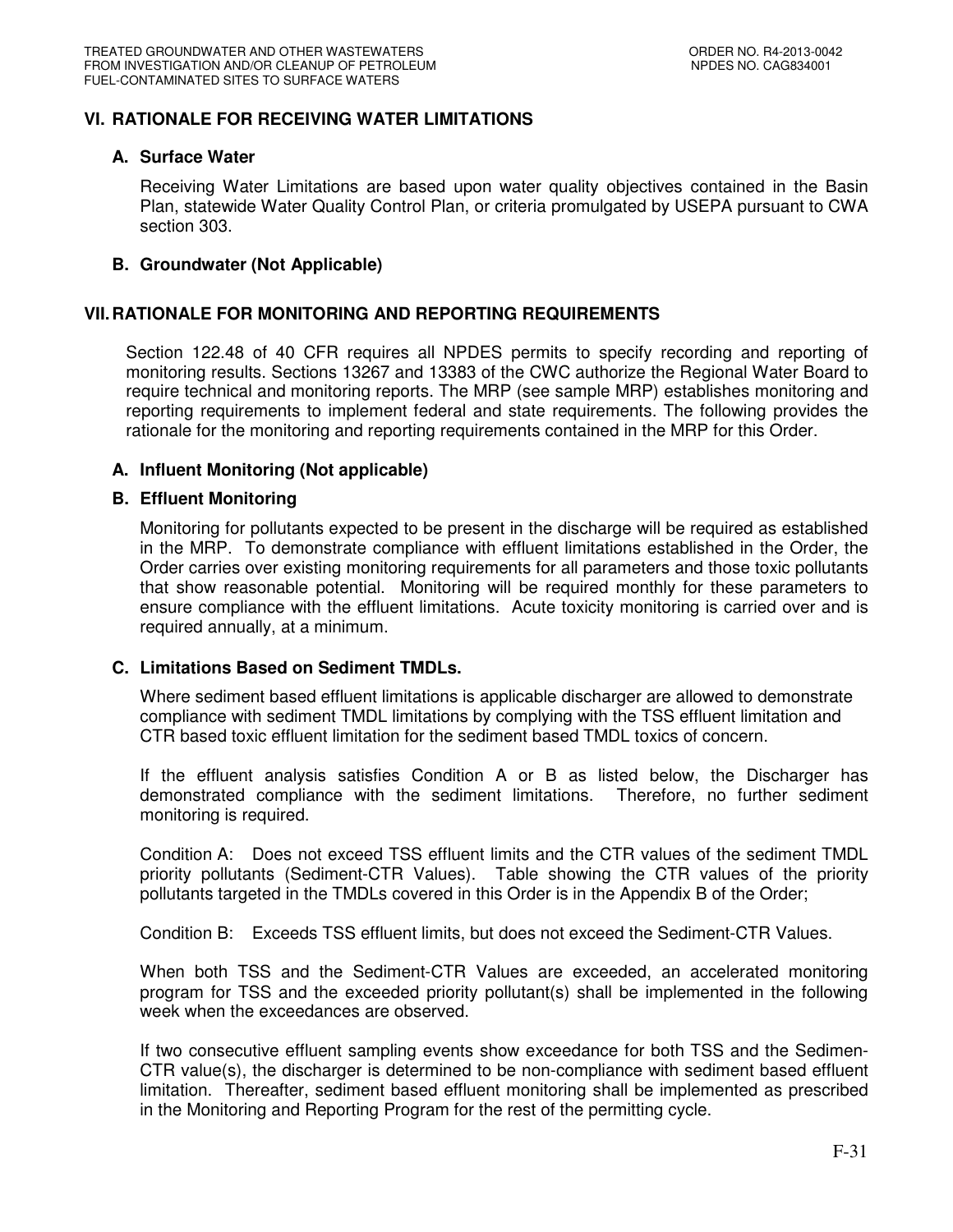However, if two successive sampling events show compliance with TSS and the sediment-CTR value(s), the discharge shall continue with regular effluent monitoring in accordance with the MRP.

## **D. Whole Effluent Toxicity Testing Requirements**

WET protects the receiving water quality from the aggregate toxic effect of a mixture of pollutants in the effluent. An acute toxicity test is conducted over a short time period and measures mortality. A chronic toxicity test is conducted over a longer period of time and may measure mortality, reproduction, and growth. This Order includes limitations for acute toxicity, and therefore, monitoring requirements are included in the MRP to determine compliance with the effluent limitations established in Section V. A. of this Order.

A WET Limit is required if a discharge causes, has a reasonable potential to cause, or contributes to an exceedance of applicable water quality standards, including numeric and narrative.

## **E. Receiving Water Monitoring (Not Applicable)**

## **F. Other Monitoring Requirements (Not Applicable)**

## **VIII. RATIONALE FOR PROVISIONS**

## **A. Standard Provisions**

## **1. Federal standard Provisions**

Standard Provisions, which apply to all NPDES permits in accordance with section 122.41, and additional conditions applicable to specified categories of permits in accordance with section 122.42, are provided in Attachment D. The discharger must comply with all standard provisions and with those additional conditions that are applicable under section 122.42.

Section 122.41(a)(1) and (b) through (n) establish conditions that apply to all State-issued NPDES permits. These conditions must be incorporated into the permits either expressly or by reference. If incorporated by reference, a specific citation to the regulations must be included in the Order. Section 123.25(a)(12) allows the state to omit or modify conditions to impose more stringent requirements. In accordance with section 123.25, this Order omits federal conditions that address enforcement authority specified in sections 122.41(j)(5) and (k)(2) because the enforcement authority under the Water Code is more stringent. In lieu of these conditions, this Order incorporates by reference Water Code section 13387(e).

## **2. Regional Water Board Standard Provisions**

The dischargers must comply with all Regional Water Board Provisions. Regional Water Provisions are based on the CWA, USEPA Regulations and the CWC.

## **B. Special Provisions**

## **1. Reopener Provisions**

Pursuant to 40 CFR sections 122.62 and 122.63, this Order may be modified, revoked and reissued, or terminated for cause. Reasons for modification may include new information on the impact of discharges regulated under this Order become available, promulgation of new effluent standards and/or regulations, adoption of new policies and/or water quality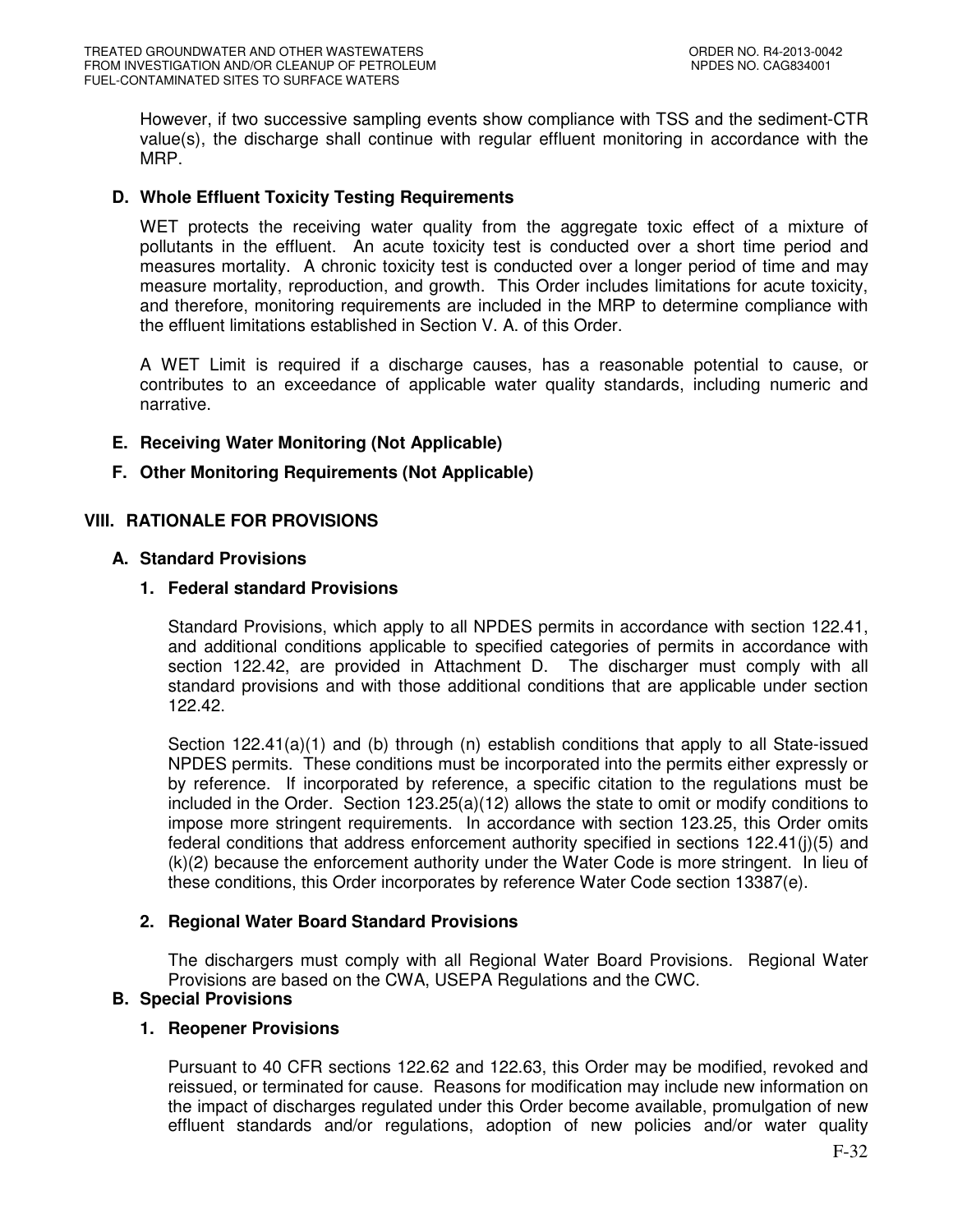objectives, and/or new judicial decisions affecting requirements of this Order. In addition, if receiving water quality is threatened due to discharges covered under this permit, this permit will be reopened to incorporate more stringent effluent limitations for the constituents creating the threat. TMDLs have not been developed for all the parameters and receiving waters on the 303(d) list. When TMDLs are developed this permit may be reopened to incorporate appropriate limits. In addition, if TMDL identifies that a particular discharge covered under this permit is a load that needs to be reduced; this permit will be reopened to incorporate appropriate TMDL based limit and/or to remove any applicable exemptions.

## **2. Special Studies and Additional Monitoring Requirements (Not Applicable)**

## **3. Best Management Practices and Pollution Prevention**

All dischargers are encouraged to implement Best Management Practices.

- **4. Compliance Schedules (Not Applicable)**
- **5. Construction, Operation, and Maintenance Specifications (Not Applicable)**
- **6. Special Provisions for Municipal Facilities (POTWs Only) (Not Applicable)**
- **7. Other Special Provisions (Not Applicable)**

## **IX. PUBLIC PARTICIPATION**

The Regional Water Board is considering the issuance of waste discharge requirements (WDRs) that will serve as a General NPDES permit for Discharges of Volatile Organic Compound Contaminated Groundwater to Surface Waters in Coastal Watersheds of Los Angeles and Ventura Counties. As a step in the WDR adoption process, the Regional Water Board staff has developed tentative WDRs. The Regional Water Board encourages public participation in the WDR adoption process.

## **A. Notification of Interested Parties**

The Regional Water Board has notified the Discharger and interested agencies and persons of its intent to prescribe waste discharge requirements for the discharge and has provided them with an opportunity to submit their written comments and recommendations. Notification was provided in the Los Angeles Times and Ventura County Star.

## **B. Written Comments**

The staff determinations are tentative. Interested persons are invited to submit written comments concerning these tentative WDRs. Comments must be submitted either in person or by mail to the Executive Office at the Regional Water Board at the address above on the cover page of this Order.

To be fully responded to by staff and considered by the Regional Water Board, written comments should be received at the Regional Water Board offices by 5:00 p.m. on January 22, 2013.

## **C. Public Hearing**

The Regional Water Board will hold a public hearing on the tentative WDRs during its regular Board meeting on the following date and time and at the following location: